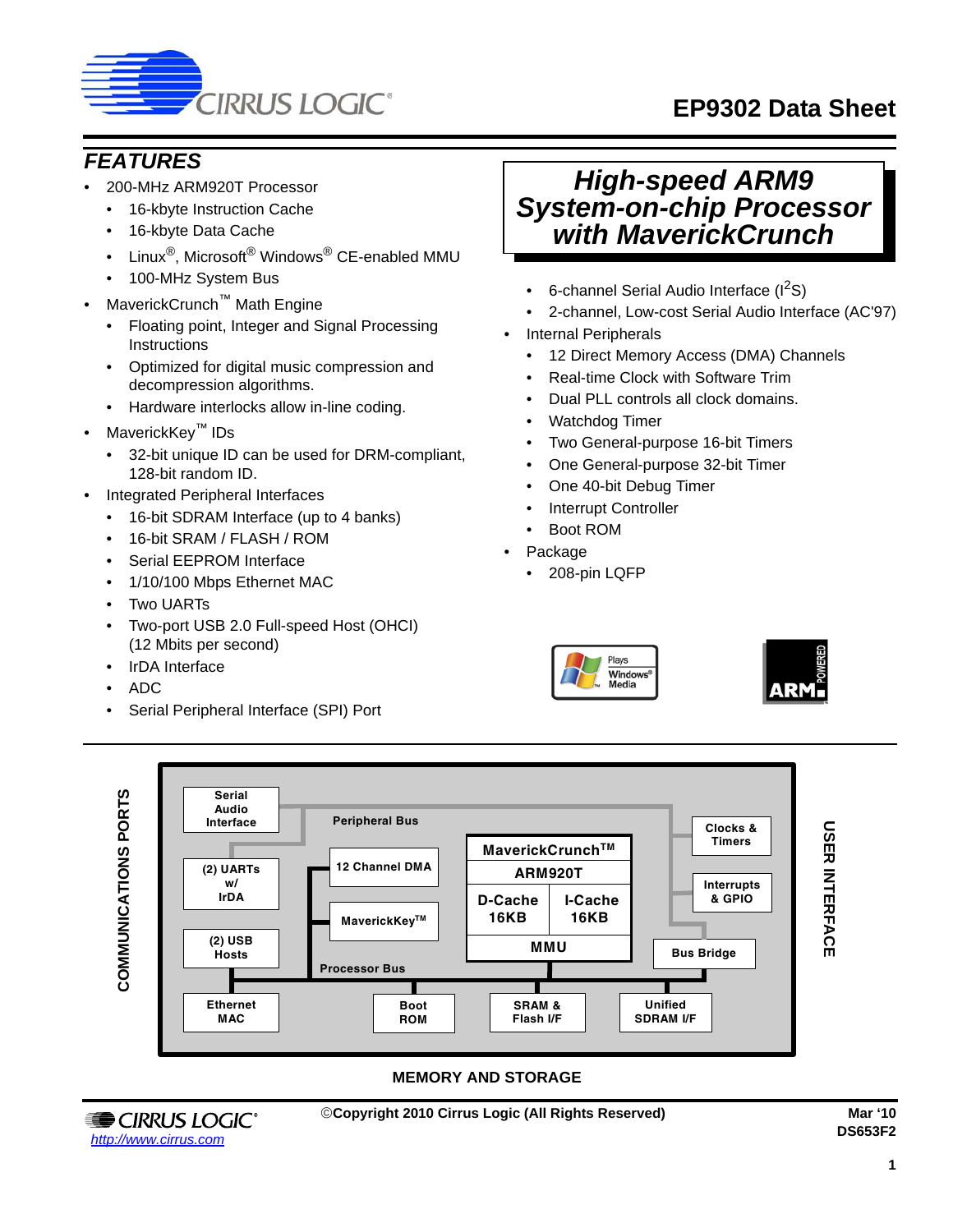

# *OVERVIEW*

The EP9302 is an ARM920T-based system-on-a-chip design with a large peripheral set targeted to a variety of applications:

- Industrial controls
- Digital media servers
- Integrated home media gateways
- Digital audio jukeboxes
- Streaming audio players
- Set-top boxes
- Point-of-sale terminals
- **Thin clients**
- Biometric security systems
- GPS & fleet management systems
- Educational toys
- Industrial computers
- Industrial hand-held devices
- Voting machines
- Medical equipment

The EP9302 is one of a series of ARM920T-based devices. Other members of the family have different peripheral sets, coprocessors and package configurations.

The ARM920T microprocessor core with separate 16 kbyte, 64-way set-associative instruction and data caches is augmented by the MaverickCrunch™ coprocessor enabling faster than real-time compression of audio CDs.

The MaverickKey™ unique hardware programmed IDs are a solution to the growing concern over secure web content and commerce. With Internet security playing an important role in the delivery of digital media such as books or music, traditional software methods are quickly becoming unreliable. The MaverickKey unique IDs provide OEMs with a method of utilizing specific hardware IDs such as those assigned for SDMI (Secure Digital Music Initiative) or any other authentication mechanism.

A high-performance 1/10/100 Mbps Ethernet media access controller (EMAC) is included along with external interfaces to SPI, AC'97, and  $I^2S$  audio. A two-port USB 2.0 Full-speed Host (OHCI) (12 Mbits per second), two UARTs, and a analog voltage measurement analog-todigital converter (ADC) are included as well.

The EP9302 is a high-performance, low-power RISCbased, single-chip computer built around an ARM920T microprocessor core with a maximum operating clock rate of 200 MHz (184 MHz for industrial conditions). The ARM core operates from a 1.8 V supply, while the I/O operates at 3.3 V with power usage between 100 mW and 750 mW (dependent on speed).

<span id="page-1-0"></span>

| <b>Revision</b> | <b>Date</b>      | <b>Changes</b>                                                                                                                                                                                                                                                           |
|-----------------|------------------|--------------------------------------------------------------------------------------------------------------------------------------------------------------------------------------------------------------------------------------------------------------------------|
| PP <sub>1</sub> | June 2004        | Initial Release.                                                                                                                                                                                                                                                         |
| PP <sub>2</sub> | <b>July 2004</b> | Update AC data.<br>Add ADC data.                                                                                                                                                                                                                                         |
| PP <sub>3</sub> | March 2005       | Update electrical specs with most-current characterization data.                                                                                                                                                                                                         |
| F <sub>1</sub>  | February 2010    | Removed "Preliminary Data" statement from legal disclaimer. Removed lead-containing device part numbers.<br>Increased minimum CVDD & VDD PLL voltages from 1.65 V min. to 1.71 V min. Changed operating<br>temperatures to 0 to 60°C commercial, -40 to 70°C industrial. |
| F <sub>2</sub>  | March 2010       | Increased commercial/industrial temperatures to 70/85 deg. C max.                                                                                                                                                                                                        |

#### **Table A. Change History**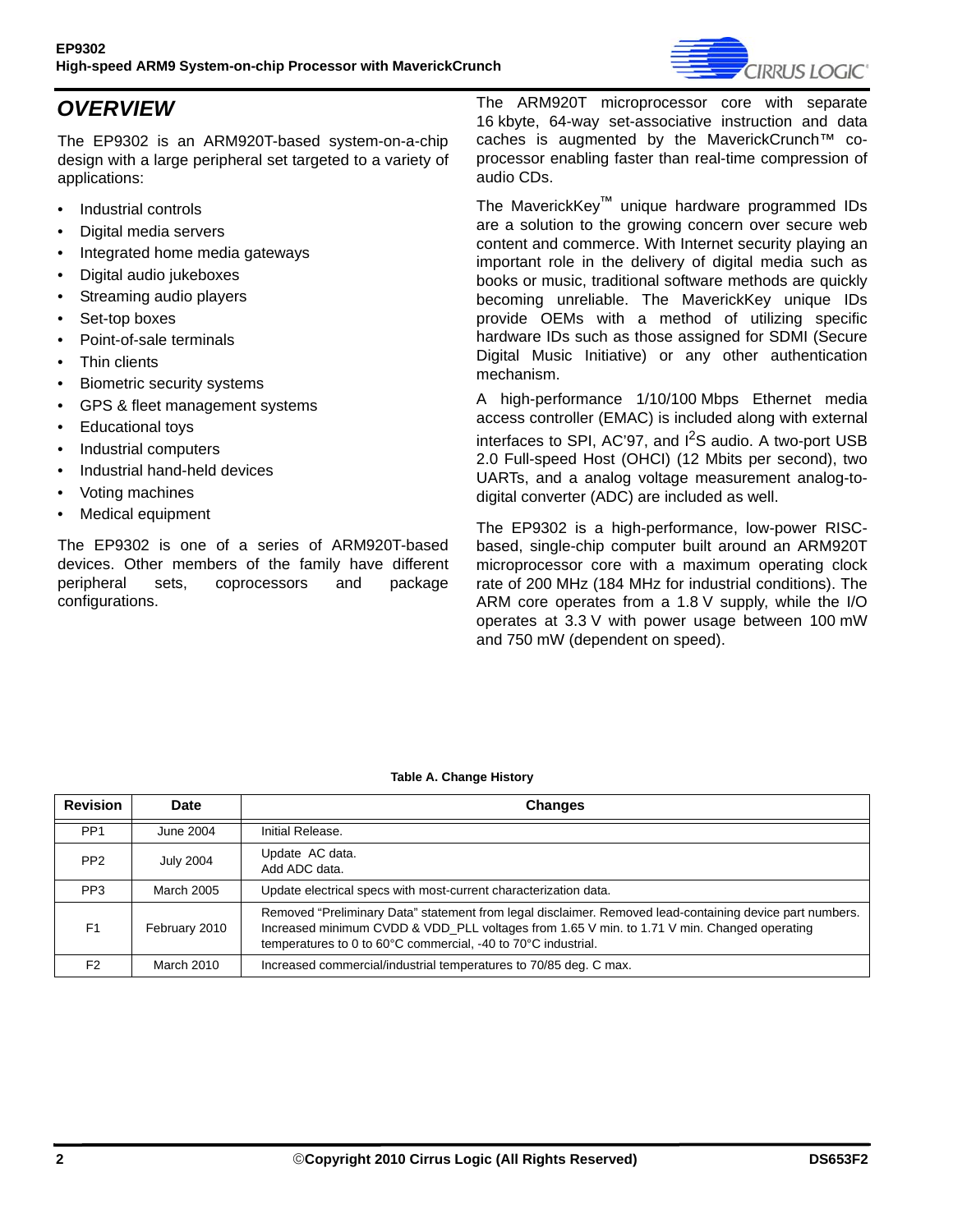

## **Table of Contents**

| General Purpose Memory Interface (SDRAM, SRAM, ROM, Flash)  6 |  |
|---------------------------------------------------------------|--|
|                                                               |  |
|                                                               |  |
|                                                               |  |
|                                                               |  |
|                                                               |  |
|                                                               |  |
|                                                               |  |
|                                                               |  |
|                                                               |  |
|                                                               |  |
|                                                               |  |
|                                                               |  |
|                                                               |  |
|                                                               |  |
|                                                               |  |
|                                                               |  |
|                                                               |  |
|                                                               |  |
|                                                               |  |
|                                                               |  |
|                                                               |  |
|                                                               |  |
|                                                               |  |
|                                                               |  |
|                                                               |  |
|                                                               |  |
|                                                               |  |
|                                                               |  |
|                                                               |  |
|                                                               |  |
|                                                               |  |
|                                                               |  |
|                                                               |  |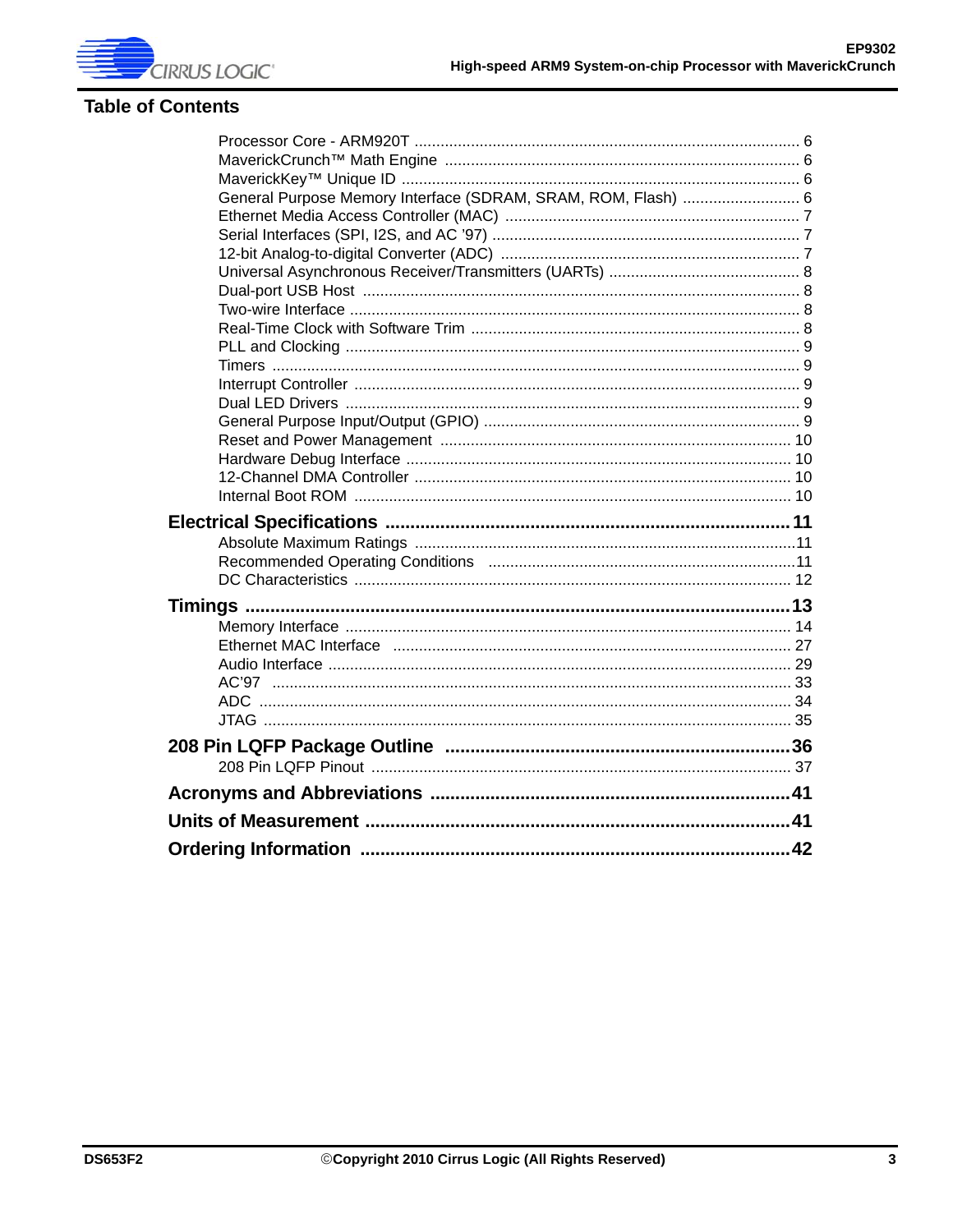

# **List of Figures**

| Figure 2. SDRAM Load Mode Register Cycle Timing Measurement  14                |  |
|--------------------------------------------------------------------------------|--|
|                                                                                |  |
|                                                                                |  |
|                                                                                |  |
| Figure 6. Static Memory Multiple Word Read 8-bit Cycle Timing Measurement  18  |  |
| Figure 7. Static Memory Multiple Word Write 8-bit Cycle Timing Measurement  19 |  |
| Figure 8. Static Memory Multiple Word Read 16-bit Cycle Timing Measurement 20  |  |
| Figure 9. Static Memory Multiple Word Write 16-bit Cycle Timing Measurement 21 |  |
|                                                                                |  |
|                                                                                |  |
| Figure 12. Static Memory Single Read Wait Cycle Timing Measurement 24          |  |
| Figure 13. Static Memory Single Write Wait Cycle Timing Measurement  25        |  |
|                                                                                |  |
|                                                                                |  |
|                                                                                |  |
|                                                                                |  |
|                                                                                |  |
|                                                                                |  |
|                                                                                |  |
|                                                                                |  |
|                                                                                |  |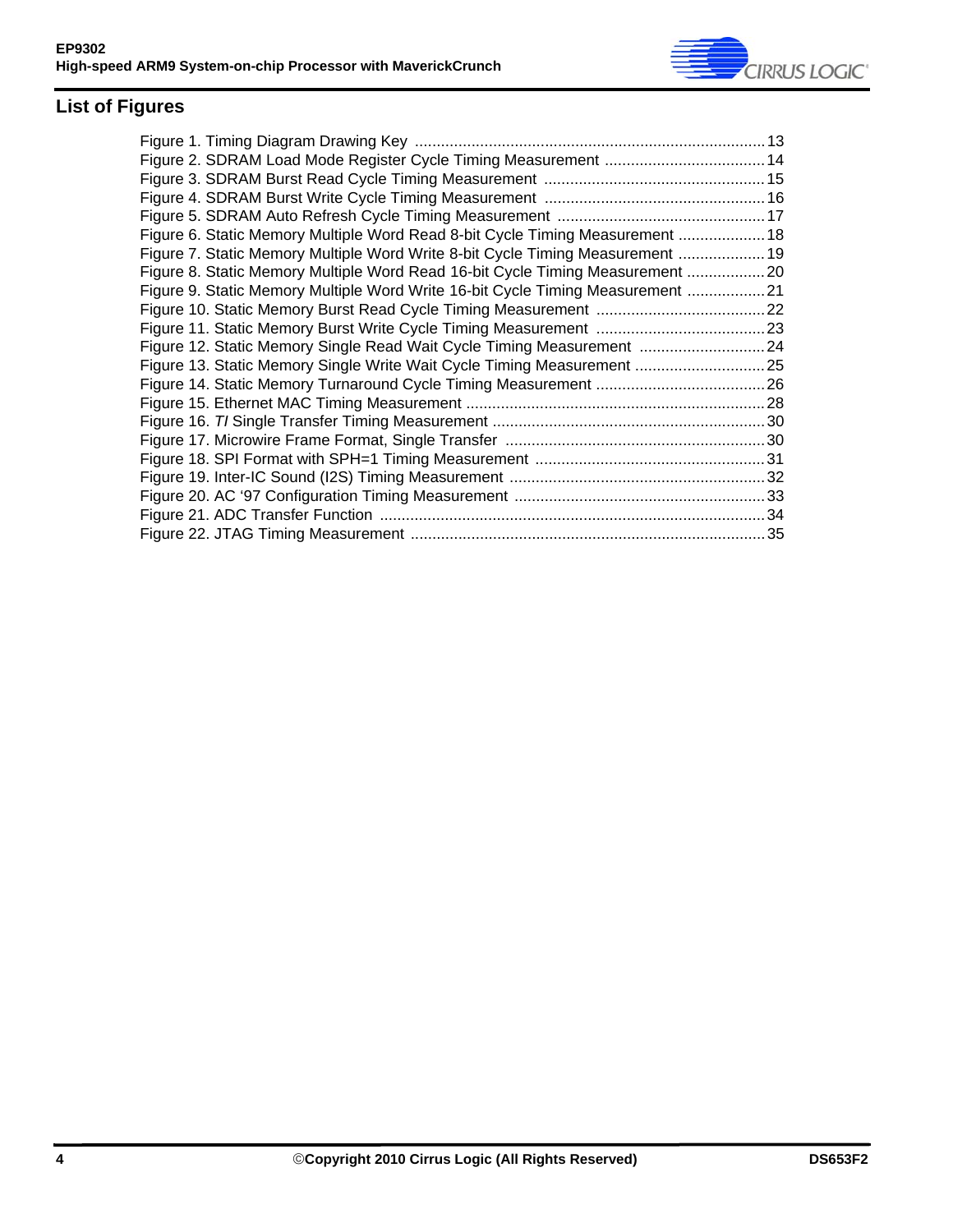

## **List of Tables**

| Table F. Universal Asynchronous Receiver/Transmitters Pin Assignments  8 |  |
|--------------------------------------------------------------------------|--|
|                                                                          |  |
|                                                                          |  |
|                                                                          |  |
|                                                                          |  |
|                                                                          |  |
|                                                                          |  |
|                                                                          |  |
|                                                                          |  |
|                                                                          |  |
|                                                                          |  |
|                                                                          |  |
|                                                                          |  |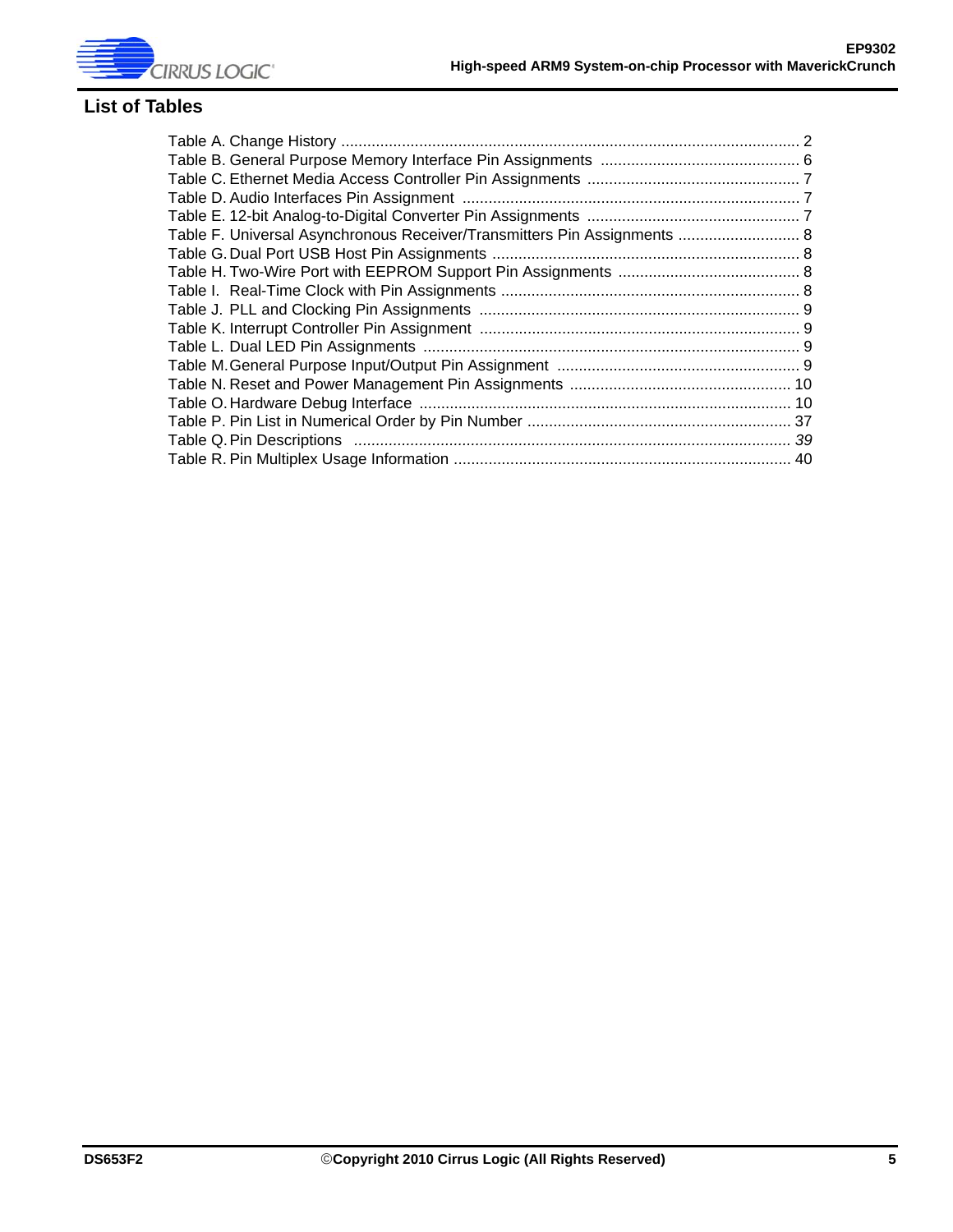

### <span id="page-5-0"></span>**Processor Core - ARM920T**

The ARM920T is a Harvard architecture processor with separate 16-kbyte instruction and data caches with an 8 word line length but a unified memory. The processor utilizes a five-stage pipeline consisting of fetch, decode, execute, memory, and write stages. Key features include:

- ARM (32-bit) and Thumb (16-bit compressed) instruction sets
- 32-bit Advanced Micro-Controller Bus Architecture (AMBA)
- 16 kbyte Instruction Cache with lockdown
- 16 kbyte Data Cache (programmable write-through or write-back) with lockdown
- MMU for Linux<sup>®</sup>, Microsoft<sup>®</sup> Windows<sup>®</sup> CE and other operating systems
- Translation Look Aside Buffers with 64 Data and 64 Instruction Entries
- Programmable Page Sizes of 1 Mbyte, 64 kbyte, 4 kbyte, and 1 kbyte
- Independent lockdown of TLB Entries

# <span id="page-5-1"></span>**MaverickCrunch™ Math Engine**

The MaverickCrunch Engine is a mixed-mode coprocessor designed primarily to accelerate the math processing required to rapidly encode digital audio formats. It accelerates single and double precision integer and floating point operations plus an integer multiply-accumulate (MAC) instruction that is considerably faster than the ARM920T's native MAC instruction. The ARM920T coprocessor interface is utilized thereby sharing its memory interface and instruction stream. Hardware forwarding and interlock allows the ARM to handle looping and addressing while MaverickCrunch handles computation. Features include:

- IEEE-754 single and double precision floating point
- 32 / 64-bit integer
- Add / multiply / compare
- Integer MAC 32-bit input with 72-bit accumulate
- Integer Shifts
- Floating point to/from integer conversion
- Sixteen 64-bit register files
- Four 72-bit accumulators

## <span id="page-5-2"></span>**MaverickKey**™ **Unique ID**

MaverickKey unique hardware programmed IDs are a solution to the growing concern over secure web content and commerce. With Internet security playing an important role in the delivery of digital media such as books or music, traditional software methods are quickly becoming unreliable. The MaverickKey unique IDs provide OEMs with a method of utilizing specific hardware IDs such as those assigned for SDMI (Secure Digital Music Initiative) or any other authentication mechanism.

Both a specific 32-bit ID as well as a 128-bit random ID are programmed into the EP9302 through the use of laser probing technology. These IDs can then be used to match secure copyrighted content with the ID of the target device the EP9302 is powering, and then deliver the copyrighted information over a secure connection. In addition, secure transactions can benefit by also matching device IDs to server IDs. MaverickKey IDs provide a level of hardware security required for today's Internet appliances.

### <span id="page-5-3"></span>**General Purpose Memory Interface (SDRAM, SRAM, ROM, Flash)**

The EP9302 features a unified memory address model where all memory devices are accessed over a common address/data bus. Memory accesses are performed via the Processor bus. The SRAM memory controller supports 8 and 16-bit devices and accommodates an internal boot ROM concurrently with 16-bit SDRAM memory.

- 1 to 4 banks of 16-bit ,100-MHz SDRAM
- Address and data bus shared between SDRAM, SRAM, ROM, and FLASH memory
- NOR FLASH memory supported

#### <span id="page-5-4"></span>**Table B. General Purpose Memory Interface Pin Assignments**

| <b>Pin Mnemonic</b>   | <b>Pin Description</b>                   |
|-----------------------|------------------------------------------|
| <b>SDCLK</b>          | <b>SDRAM Clock</b>                       |
| <b>SDCLKEN</b>        | <b>SDRAM Clock Enable</b>                |
| SDCSn[3:0]            | SDRAM Chip Selects 3-0                   |
| RASn                  | <b>SDRAM RAS</b>                         |
| CASn                  | SDRAM CAS                                |
| <b>SDWEn</b>          | <b>SDRAM Write Enable</b>                |
| CSn[7:6] and CSn[3:0] | Chip Selects 7, 6, 3, 2, 1, 0            |
| AD[25:0]              | Address Bus 25-0                         |
| DA[15:0]              | Data Bus 15-0                            |
| DQMn[1:0]             | <b>SDRAM Output Enables / Data Masks</b> |
| WRn                   | <b>SRAM Write Strobe</b>                 |
| <b>RDn</b>            | SRAM Read / OE Strobe                    |
| WAITn                 | <b>SRAM Wait Input</b>                   |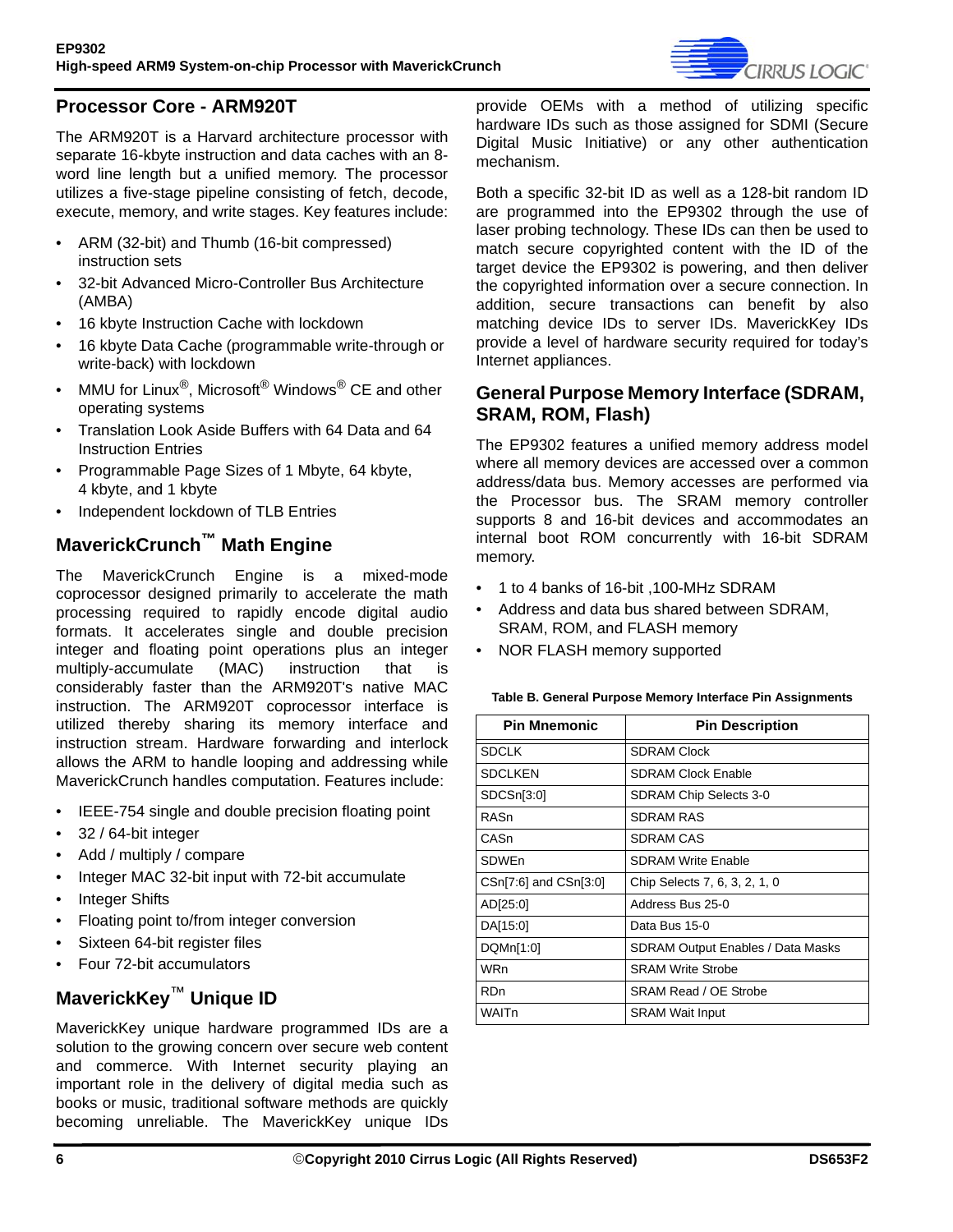

#### <span id="page-6-0"></span>**Ethernet Media Access Controller (MAC)**

The MAC subsystem is compliant with the ISO/TEC 802.3 topology for a single shared medium with several stations. Multiple MII-compliant PHYs are supported. Features include:

- Supports 1/10/100 Mbps transfer rates for home / small-business / large-business applications
- Interfaces to an off-chip PHY through industrystandard Media-independent Interface (MII)

<span id="page-6-3"></span>**Table C. Ethernet Media Access Controller Pin Assignments**

| <b>Pin Mnemonic</b> | <b>Pin Description</b>  |
|---------------------|-------------------------|
| <b>MDC</b>          | Management Data Clock   |
| <b>MDIO</b>         | Management Data I / O   |
| <b>RXCLK</b>        | Receive Clock           |
| MIIRXD[3:0]         | Receive Data            |
| <b>RXDVAL</b>       | Receive Data Valid      |
| <b>RXERR</b>        | Receive Data Error      |
| <b>TXCLK</b>        | Transmit Clock          |
| MIITXD[3:0]         | Transmit Data           |
| <b>TXEN</b>         | Transmit Enable         |
| <b>TXERR</b>        | Transmit Error          |
| <b>CRS</b>          | Carrier Sense           |
| CLD                 | <b>Collision Detect</b> |

# <span id="page-6-1"></span>Serial Interfaces (SPI, I<sup>2</sup>S, and AC '97)

The Serial Peripheral Interface (SPI) port can be configured as a master or a slave, supporting the National Semiconductor<sup>®</sup>, Motorola<sup>®</sup>, and Texas Instruments® signaling protocols.

The AC'97 port supports multiple codecs for multichannel audio output with a single stereo input. The  $I^2S$  port supports stereo 24-bit audio.

These ports are multiplexed so that the  $1<sup>2</sup>S$  port will take over either the AC'97 pins or the SPI pins.

- Normal Mode: One SPI Port and one AC'97 Port
- 1<sup>2</sup>S on SSP Mode: One AC'97 Port and one 1<sup>2</sup>S Port
- I<sup>2</sup>S on AC'97 Mode: One SPI Port and one I<sup>2</sup>S Port

*Note: I2S may not be output on AC'97 and SSP ports at the same time.*

|  |  |  |  | Table D. Audio Interfaces Pin Assignment |
|--|--|--|--|------------------------------------------|
|--|--|--|--|------------------------------------------|

<span id="page-6-4"></span>

| <b>Pin</b>     | <b>Normal Mode</b>          | 1 <sup>2</sup> S on SSP<br>Mode       | I <sup>2</sup> S on AC'97<br>Mode |
|----------------|-----------------------------|---------------------------------------|-----------------------------------|
| Name           | Pin<br><b>Description</b>   | <b>Pin Description</b>                | <b>Pin Description</b>            |
| SCLK1          | <b>SPI Bit Clock</b>        | <b>I2S Serial Clock</b>               | <b>SPI Bit Clock</b>              |
| SFRM1          | <b>SPI Frame Clockl</b>     | <b>I2S Frame Clock</b>                | <b>SPI Frame Clock</b>            |
| SSPRX1         | <b>SPI Serial Input</b>     | <b>I2S Serial Input</b>               | <b>SPI Serial Input</b>           |
| SSPTX1         | <b>SPI Serial</b><br>Output | <b>I2S Serial Output</b>              | <b>SPI Serial Output</b>          |
|                |                             | (No I2S Master<br>Clock)              |                                   |
| ARSTn          | AC'97 Reset                 | AC'97 Reset                           | <b>I2S Master Clock</b>           |
| <b>ABITCLK</b> | AC'97 Bit Clock             | AC'97 Bit Clock                       | <b>I2S Serial Clock</b>           |
| <b>ASYNC</b>   | AC'97 Frame<br>Clock        | AC'97 Frame<br>Clock                  | <b>I2S Frame Clock</b>            |
| <b>ASDI</b>    | AC'97 Serial<br>Input       | <b>AC'97 Serial Input</b>             | <b>I2S Serial Input</b>           |
| ASDO           | AC'97 Serial<br>Output      | AC'97 Serial Output 12S Serial Output |                                   |

### <span id="page-6-2"></span>**12-bit Analog-to-digital Converter (ADC)**

The ADC block consists of a 12-bit analog-to-digital converter with a analog input multiplexer. The multiplexer can select to measure battery voltage and other miscellaneous voltages on the external measurement pins. Features include:

- 5 external pins for ADC measurement
- Measurement pin input range: 0 to 3.3 V.
- ADC-conversion-complete interrupt signal

#### <span id="page-6-5"></span>**Table E. 12-bit Analog-to-Digital Converter Pin Assignments**

| <b>Pin Mnemonic</b>   | <b>Pin Description</b>            |
|-----------------------|-----------------------------------|
| ADC[0] (Ym, pin 135)  | External Analog Measurement Input |
| ADC[1] (sXp, pin 134) | External Analog Measurement Input |
| ADC[2] (sXm, pin 133) | External Analog Measurement Input |
| ADC[3] (sYp, pin 132) | External Analog Measurement Input |
| ADC[4] (sYm, pin 131) | External Analog Measurement Input |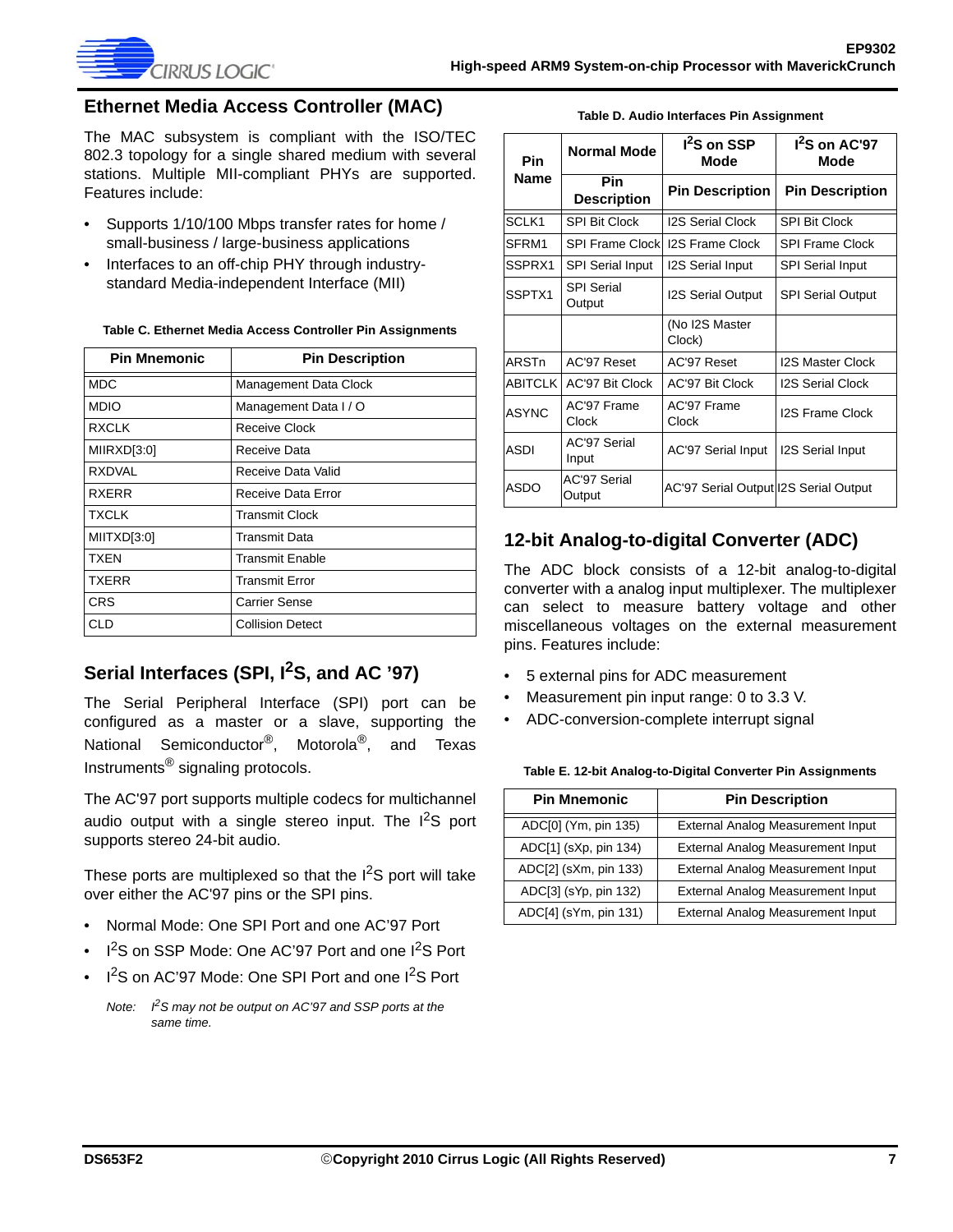

### <span id="page-7-0"></span>**Universal Asynchronous Receiver/Transmitters (UARTs)**

Two 16550-compatible UARTs are supplied. One provides asynchronous HDLC (High-level Data Link Control) protocol support for full duplex transmit and receive. The HDLC receiver handles framing, address matching, CRC checking, control-octet transparency, and optionally passes the CRC to the host at the end of the packet. The HDLC transmitter handles framing, CRC generation, and control-octet transparency. The host must assemble the frame in memory before transmission. The HDLC receiver and transmitter use the UART FIFOs to buffer the data streams. The second UART provides IrDA® compatibility.

- UART1 supports modem bit rates up to 115.2 kbps, supports HDLC and includes a 16 byte FIFO for receive and a 16 byte FIFO for transmit. Interrupts are generated on Rx, Tx and modem status change.
- UART2 contains an IrDA encoder operating at either the slow (up to 115 kbps), medium (0.576 or 1.152 Mbps), or fast (4 Mbps) IR data rates. It also has a 16 byte FIFO for receive and a 16 byte FIFO for transmit.

#### <span id="page-7-4"></span>**Table F. Universal Asynchronous Receiver/Transmitters Pin Assignments**

| <b>Pin Mnemonic</b>  | <b>Pin Name - Description</b>                   |
|----------------------|-------------------------------------------------|
| TXD <sub>0</sub>     | <b>UART1 Transmit</b>                           |
| RXD <sub>0</sub>     | <b>UART1 Receive</b>                            |
| <b>CTSn</b>          | <b>UART1 Clear To</b><br>Send / Transmit Fnable |
| DSRn / DCDn          | UART1 Data Set<br>Ready / Data Carrier Detect   |
| <b>DTRn</b>          | <b>UART1 Data Terminal Ready</b>                |
| <b>RTSn</b>          | <b>UART1 Ready To Send</b>                      |
| EGPIO[0] / RI        | <b>UART1 Ring Indicator</b>                     |
| <b>TXD1 / SIROUT</b> | UART2 Transmit / IrDA<br>Output                 |
| RXD1 / SIRIN         | UART2 Receive / IrDA Input                      |

## <span id="page-7-1"></span>**Dual-port USB Host**

The USB Open Host Controller Interface (Open HCI) provides full-speed serial communications ports at a baud rate of 12 Mbits/sec. Up to 127 USB devices (printer, mouse, camera, keyboard, etc.) and USB hubs can be connected to the USB host in the USB "tieredstar" topology.

This includes the following feature:

- Compliance with the USB 2.0 specification
- Compliance with the Open HCI Rev 1.0 specification
- Supports both low-speed (1.5 Mbps) and full-speed (12 Mbps) USB device connections
- Root HUB integrated with 2 downstream USB ports
- Transceiver buffers integrated, over-current protection on ports
- Supports power management
- Operates as a master on the bus

The Open HCI host controller initializes the master DMA transfer with the AHB bus:

- Fetches endpoint descriptors and transfer descriptors
- Accesses endpoint data from system memory
- Accesses the HC communication area
- Writes status and retire transfer descriptor

#### **Table G. Dual Port USB Host Pin Assignments**

<span id="page-7-5"></span>

| <b>Pin Mnemonic</b> | <b>Pin Name - Description</b> |
|---------------------|-------------------------------|
| USBp[2,0]           | <b>USB Positive signals</b>   |
| USBm[2,0]           | <b>USB Negative Signals</b>   |

*Note: USBm[1] and USBp[1] are not bonded out.*

### <span id="page-7-2"></span>**Two-wire Interface**

The two-wire interface provides communication and control for synchronous-serial-driven devices.

<span id="page-7-6"></span>

| <b>Pin Mnemonic</b> | <b>Pin Name - Description</b> | <b>Alternative</b><br>Usage |
|---------------------|-------------------------------|-----------------------------|
| <b>EECLK</b>        | Two-wire Interface Clock      | General<br>Purpose I/O      |
| <b>FFDATA</b>       | Two-Wire Interface Data       | General<br>Purpose I/O      |

## <span id="page-7-3"></span>**Real-Time Clock with Software Trim**

The software trim feature on the real time clock (RTC) provides software controlled digital compensation of the 32.768 KHz input clock. This compensation is accurate to ±1.24 sec/month.

*Note: A real time clock must be connected to RTCXTALI or the EP9302 device will not boot.*

|  |  | Table I. Real-Time Clock with Pin Assignments |
|--|--|-----------------------------------------------|
|--|--|-----------------------------------------------|

<span id="page-7-7"></span>

| <b>Pin Mnemonic</b><br><b>Pin Name - Description</b> |                                   |
|------------------------------------------------------|-----------------------------------|
| <b>RTCXTALI</b>                                      | Real-Time Clock Oscillator Input  |
| <b>RTCXTALO</b>                                      | Real-Time Clock Oscillator Output |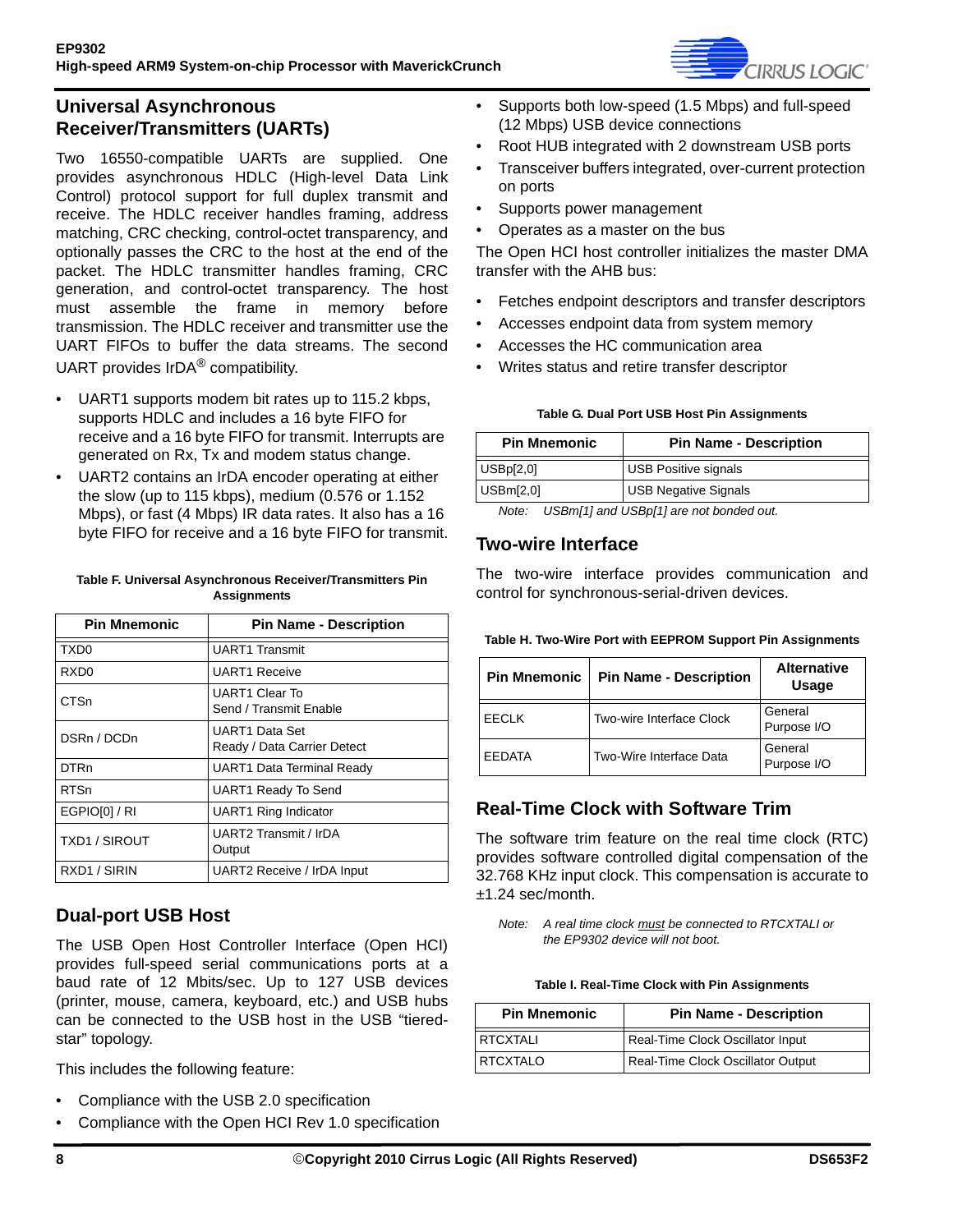

### <span id="page-8-0"></span>**PLL and Clocking**

The Processor and the Peripheral Clocks operate from a single 14.7456 MHz crystal.

The Real Time Clock operates from a 32.768 KHz external oscillator.

#### **Table J. PLL and Clocking Pin Assignments**

<span id="page-8-5"></span>

| <b>Pin Mnemonic</b> | <b>Pin Name - Description</b> |
|---------------------|-------------------------------|
| XTALI               | Main Oscillator Input         |
| <b>XTALO</b>        | Main Oscillator Output        |
| VDD PLL             | <b>Main Oscillator Power</b>  |
| <b>GND PLL</b>      | Main Oscillator Ground        |

#### <span id="page-8-1"></span>**Timers**

The Watchdog Timer ensures proper operation by requiring periodic attention to prevent a reset-on-timeout.

Two 16-bit timers operate as free running down-counters or as periodic timers for fixed interval interrupts and have a range of 0.03 ms to 4.27 seconds.

One 32-bit timer, plus a 6-bit prescale counter, has a range of 0.03 μs to 73.3 hours.

One 40-bit debug timer, plus 6-bit prescale counter, has a range of 1.0 μs to 12.7 days.

#### <span id="page-8-2"></span>**Interrupt Controller**

The interrupt controller allows up to 54 interrupts to generate an Interrupt Request (IRQ) or Fast Interrupt Request (FIQ) signal to the processor core. Thirty-two hardware priority assignments are provided for assisting IRQ vectoring, and two levels are provided for FIQ vectoring. This allows time critical interrupts to be processed in the shortest time possible. Internal interrupts may be programmed as active high or active low level sensitive inputs. GPIO pins programmed as interrupts may be programmed as active high level sensitive, active low level sensitive, rising edge triggered, falling edge triggered, or combined rising/falling edge triggered.

- Supports 54 interrupts from a variety of sources (such as UARTs, GPIO and ADC)
- Routes interrupt sources to either the ARM920T's IRQ or FIQ (Fast IRQ) inputs
- Three dedicated off-chip interrupt lines operate as active high level sensitive interrupts
- Any of the 19 GPIO lines maybe configured to generate interrupts

• Software supported priority mask for all FIQs and IRQs

#### **Table K. External Interrupt Controller Pin Assignment**

<span id="page-8-6"></span>

| <b>Pin Mnemonic</b>     | <b>Pin Name - Description</b> |
|-------------------------|-------------------------------|
| $N[T[3]$ and $N[T[1:0]$ | External Interrupts 2, 1, 0   |

```
Note: INT[2] is not bonded out.
```
#### <span id="page-8-3"></span>**Dual LED Drivers**

Two pins are assigned specifically to drive external LEDs.

|  |  |  |  | Table L. Dual LED Pin Assignments |
|--|--|--|--|-----------------------------------|
|--|--|--|--|-----------------------------------|

<span id="page-8-7"></span>

| <b>Pin Mnemonic</b> | Pin Name -<br><b>Description</b> | <b>Alternative Usage</b> |
|---------------------|----------------------------------|--------------------------|
| <b>GRLED</b>        | Green LED                        | General Purpose I/O      |
| I REDI ED.          | Red LED                          | General Purpose I/O      |

### <span id="page-8-4"></span>**General Purpose Input/Output (GPIO)**

The 16 EGPIO and the 3 FGPIO pins may each be configured individually as an output, an input, or an interrupt input.

There are 10 pins that may alternatively be used as input, output, or open-drain pins, but do not support interrupts. These pins are:

- Ethernet MDIO
- Both LED Outputs
- EEPROM Clock and Data
- HGPIO[5:2]
- CGPIO[0]

6 pins may alternatively be used as inputs only:

- CTSn, DSRn / DCDn
- 3 Interrupt Lines

2 pins may alternatively be used as outputs only:

- RTSn
- ARSTn

**Table M. General Purpose Input/Output Pin Assignment**

<span id="page-8-8"></span>

| <b>Pin Mnemonic</b> | <b>Pin Name - Description</b>                                   |
|---------------------|-----------------------------------------------------------------|
| EGPIO[15:0]         | Expanded General Purpose Input / Output<br>Pins with Interrupts |
| <b>FGPIO[3:1]</b>   | Expanded General Purpose Input / Output<br>Pins with Interrupts |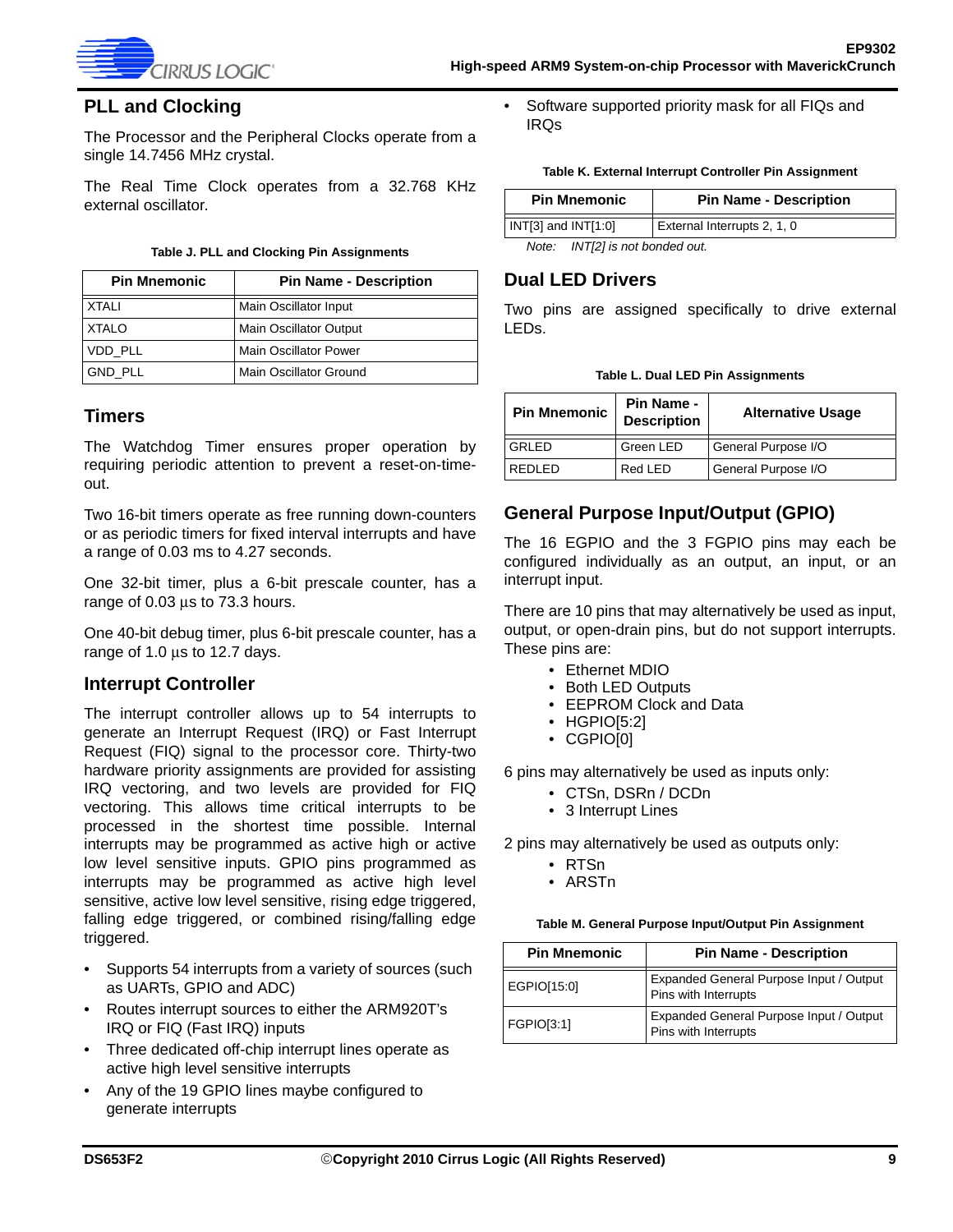

#### <span id="page-9-0"></span>**Reset and Power Management**

The chip may be reset through the PRSTn pin or through the open drain common reset pin, RSTOn.

Clocks are managed on a peripheral-by-peripheral basis and may be turned off to conserve power.

The processor clock is dynamically adjustable from 0 to 200 MHz (184 MHz for industrial conditions).

#### **Table N. Reset and Power Management Pin Assignments**

<span id="page-9-4"></span>

| <b>Pin Mnemonic</b> | <b>Pin Name - Description</b>                                       |
|---------------------|---------------------------------------------------------------------|
| PRSTn               | Power On Reset                                                      |
| <b>RSTOn</b>        | User Reset In/Out - Open Drain -<br>Preserves Real Time Clock value |

#### <span id="page-9-1"></span>**Hardware Debug Interface**

The JTAG interface allows use of ARM's Multi-ICE or other in-circuit emulators.

#### **Table O. Hardware Debug Interface**

<span id="page-9-5"></span>

| <b>Pin Mnemonic</b> | <b>Pin Name - Description</b> |
|---------------------|-------------------------------|
| <b>TCK</b>          | <b>JTAG Clock</b>             |
| TDI                 | JTAG Data In                  |
| <b>TDO</b>          | JTAG Data Out                 |
| <b>TMS</b>          | <b>JTAG Test Mode Select</b>  |
| <b>TRSTn</b>        | <b>JTAG Port Reset</b>        |

#### <span id="page-9-2"></span>**12-Channel DMA Controller**

The DMA module contains 12 separate DMA channels. Ten of these may be used for peripheral-to-memory or memory-to-peripheral access. Two of these are dedicated to memory-to-memory transfers. Each DMA channel is connected to the 16-bit DMA request bus.

The request bus is a collection of requests, Serial Audio and UARTs. Each DMA channel can be used independently or dedicated to any request signal. For each DMA channel, source and destination addressing can be independently programmed to increment, decrement, or stay at the same value. All DMA addresses are physical, not virtual addresses.

#### <span id="page-9-3"></span>**Internal Boot ROM**

The Internal 16-kbyte ROM allows booting from FLASH memory, SPI or UART. Consult the EP9301 User's Guide for operational details.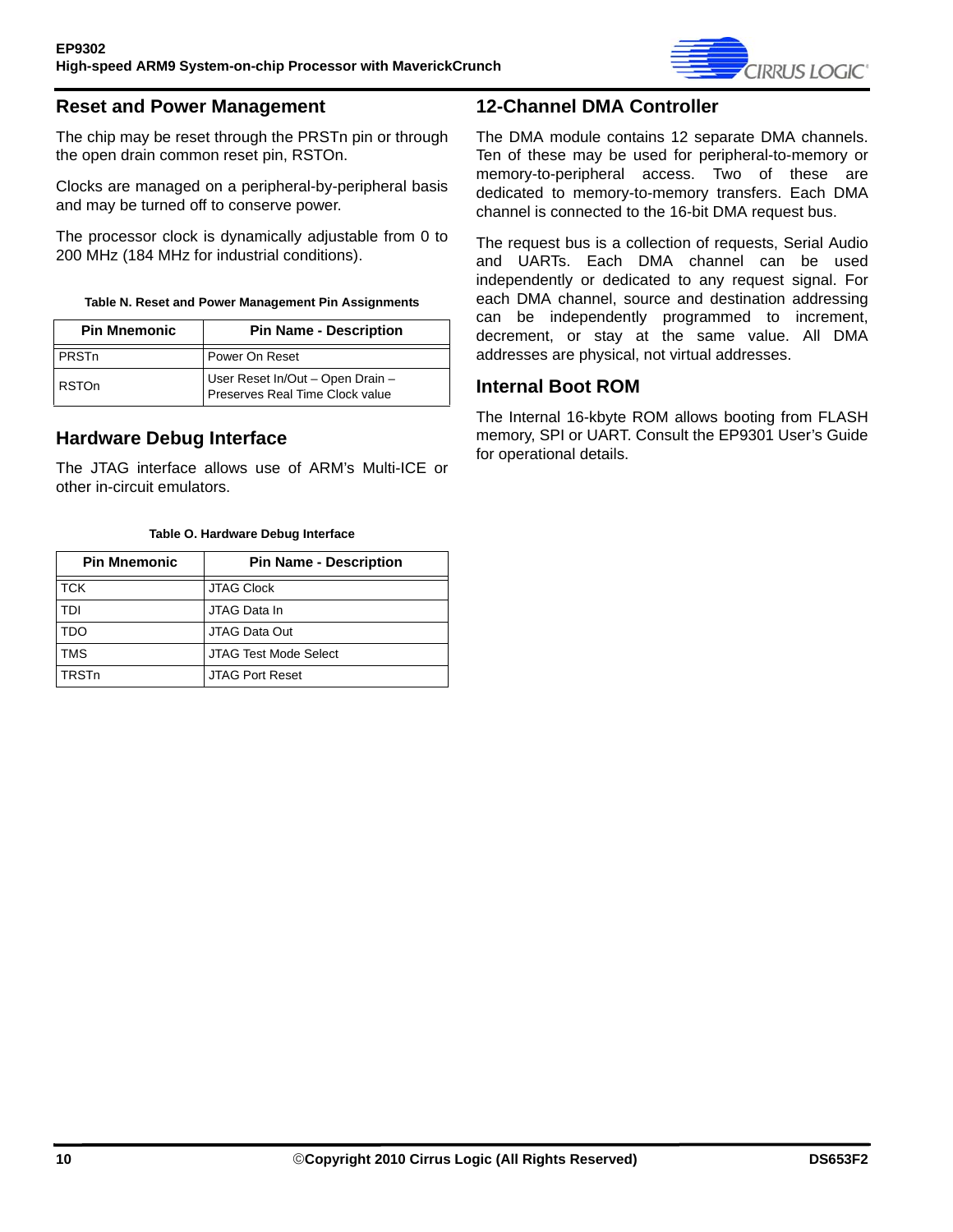

# <span id="page-10-0"></span>*Electrical Specifications*

### <span id="page-10-1"></span>**Absolute Maximum Ratings**

(All grounds =  $0$  V, all voltages with respect to  $0$  V)

| <b>Parameter</b>                               |          | Symbol                                           | <b>Min</b> | Max                          | <b>Unit</b>                |
|------------------------------------------------|----------|--------------------------------------------------|------------|------------------------------|----------------------------|
| <b>Power Supplies</b>                          |          | <b>RVDD</b><br><b>CVDD</b><br>VDD PLL<br>VDD ADC |            | 3.96<br>2.16<br>2.16<br>3.96 | $\vee$<br>$\vee$<br>V<br>V |
| <b>Total Power Dissipation</b>                 | (Note 1) |                                                  |            | 2                            | W                          |
| Input Current per Pin, DC (Except supply pins) |          |                                                  |            | ±10                          | mA                         |
| Output current per pin, DC                     |          |                                                  |            | ±50                          | mA                         |
| Digital Input voltage                          | (Note 2) |                                                  | $-0.3$     | $RVDD+0.3$                   | $\vee$                     |
| Storage temperature                            |          |                                                  | $-40$      | $+125$                       | °C                         |

*Note: 1. Includes all power generated by AC and/or DC output loading. 2. The power supply pins are at maximum values listed in "Recommended Operating Conditions", below.*

WARNING: Operation beyond these limits may result in permanent damage to the device. Normal operation is not guaranteed at these extremes.

#### <span id="page-10-2"></span>**Recommended Operating Conditions**

(All grounds =  $0$  V, all voltages with respect to  $0$  V)

| <b>Parameter</b>                           | Symbol      | Min                      | Typ                      | Max                                                      | Unit       |
|--------------------------------------------|-------------|--------------------------|--------------------------|----------------------------------------------------------|------------|
|                                            | <b>RVDD</b> | 3.0                      | 3.3                      | 3.6                                                      |            |
| <b>Power Supplies</b>                      | <b>CVDD</b> | 1.71                     | 1.80                     | 1.94                                                     |            |
|                                            | VDD PLL     | 1.71                     | 1.80                     | 1.94<br>3.6<br>$+70$<br>$+85$<br>200<br>184<br>100<br>92 |            |
|                                            | VDD ADC     | 3.0                      | 3.3                      |                                                          |            |
| Operating Ambient Temperature - Commercial | $T_A$       | 0                        | $+25$                    |                                                          | °C         |
| Operating Ambient Temperature - Industrial | $T_A$       | $-40$                    | $+25$                    |                                                          | °C         |
| Processor Clock Speed - Commercial         | <b>FCLK</b> |                          |                          |                                                          | <b>MHz</b> |
| Processor Clock Speed - Industrial         | <b>FCLK</b> | $\overline{\phantom{a}}$ | $\overline{\phantom{a}}$ |                                                          | <b>MHz</b> |
| System Clock Speed - Commercial            | <b>HCLK</b> |                          |                          |                                                          | MHz        |
| System Clock Speed - Industrial            | <b>HCLK</b> |                          |                          |                                                          | <b>MHz</b> |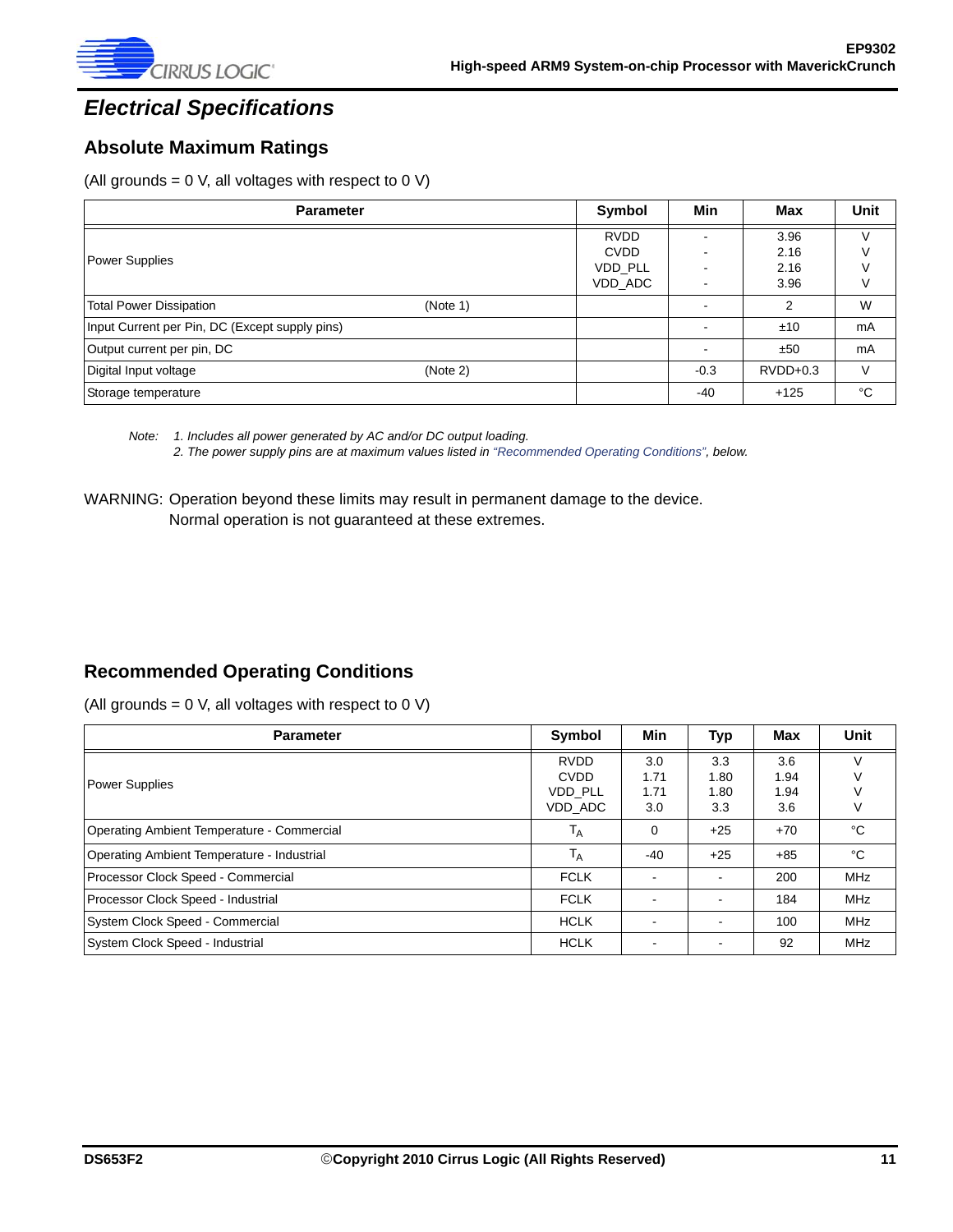

### <span id="page-11-0"></span>**DC Characteristics**

## $(T_A = 0 \text{ to } 70^{\circ} \text{ C};$  CVDD = VDD\_PLL = 1.8; RVDD = 3.3 V;

All grounds =  $0$  V; all voltages with respect to  $0$  V unless otherwise noted)

|                            | <b>Parameter</b> |          | <b>Symbol</b>   | Min                | Max                | Unit |
|----------------------------|------------------|----------|-----------------|--------------------|--------------------|------|
| High level output voltage  | $lout = -4 mA$   | (Note 3) | $V_{\text{oh}}$ | $0.85 \times$ RVDD |                    |      |
| Low level output voltage   | $lout = 4 mA$    |          | $V_{ol}$        |                    | $0.15 \times$ RVDD |      |
| High level input voltage   |                  | (Note 4) | $V_{ih}$        | $0.65 \times$ RVDD | $VDD + 0.3$        |      |
| Low level input voltage    |                  | (Note 4) | V <sub>il</sub> | $-0.3$             | $0.35 \times$ RVDD |      |
| High level leakage current | $Vin = 3.3 V$    | (Note 4) | 'ih             |                    | 10                 | μA   |
| Low level leakage current  | $V$ in = 0       | (Note 4) | Ιij             |                    | $-10$              | μA   |

|                                      | <b>Parameter</b>                    |  | Typ       | Max       | Unit     |
|--------------------------------------|-------------------------------------|--|-----------|-----------|----------|
| Power Supply Pins (Outputs Unloaded) |                                     |  |           |           |          |
| Power Supply Current:                | CVDD / VDD PLL Total<br><b>RVDD</b> |  | 180<br>45 | 230<br>80 | mA<br>mA |
| Low-Power Mode Supply Current        | CVDD / VDD PLL Total<br><b>RVDD</b> |  | 1.0       | 3.5       | mA<br>mA |

*Note: 3. For open drain pins, high level output voltage is dependent on the external load.*

*4. All inputs that do not include internal pull-ups or pull-downs, must be externally driven for proper operation (See [Table Q on](#page-38-0)  [page 39](#page-38-0)). If an input is not driven, it should be tied to power or ground, depending on the particular function. If an I/O pin is not driven and programmed as an input, it should be tied to power or ground through its own resistor.*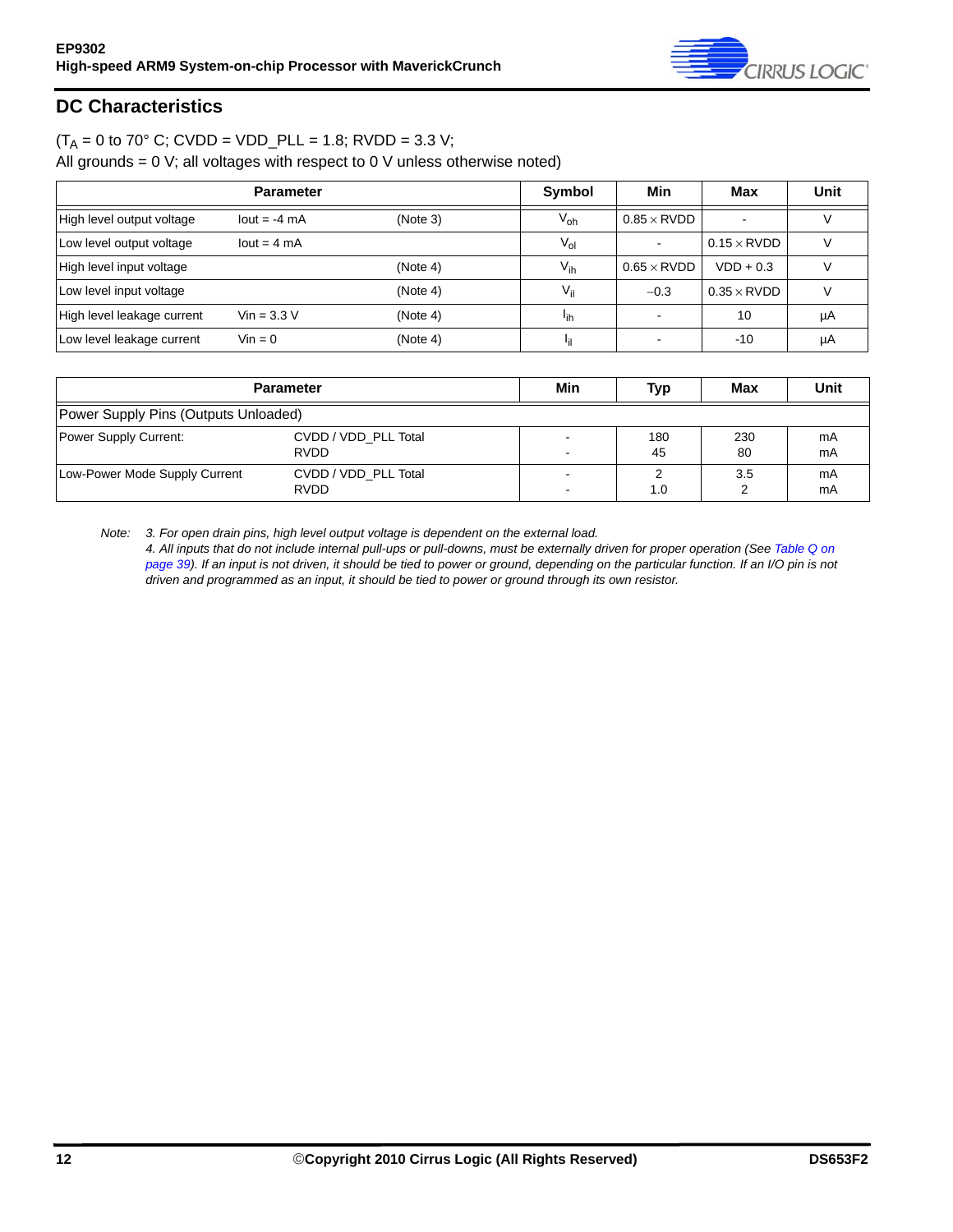

## <span id="page-12-0"></span>*Timings*

#### *Timing Diagram Conventions*

This data sheet contains one or more timing diagrams. The following key explains the components used in these diagrams. Any variations are clearly labelled when they occur. Therefore, no additional meaning should be attached unless specifically stated.



**Figure 1. Timing Diagram Drawing Key**

#### <span id="page-12-1"></span>*Timing Conditions*

Unless specified otherwise, the following conditions are true for all timing measurements.

- $T_A = 0$  to 70° C
- $\bullet$  CVDD = VDD\_PLL = 1.8V
- $RVDD = 3.3 V$
- All grounds  $= 0$  V
- Logic  $0 = 0$  V, Logic  $1 = 3.3$  V
- Output loading = 50 pF
- Timing reference levels = 1.5 V
- The Processor Bus Clock (HCLK) is programmable and is set by the user. The frequency is typically between 33 MHz and 100 MHz (92 MHz for industrial conditions).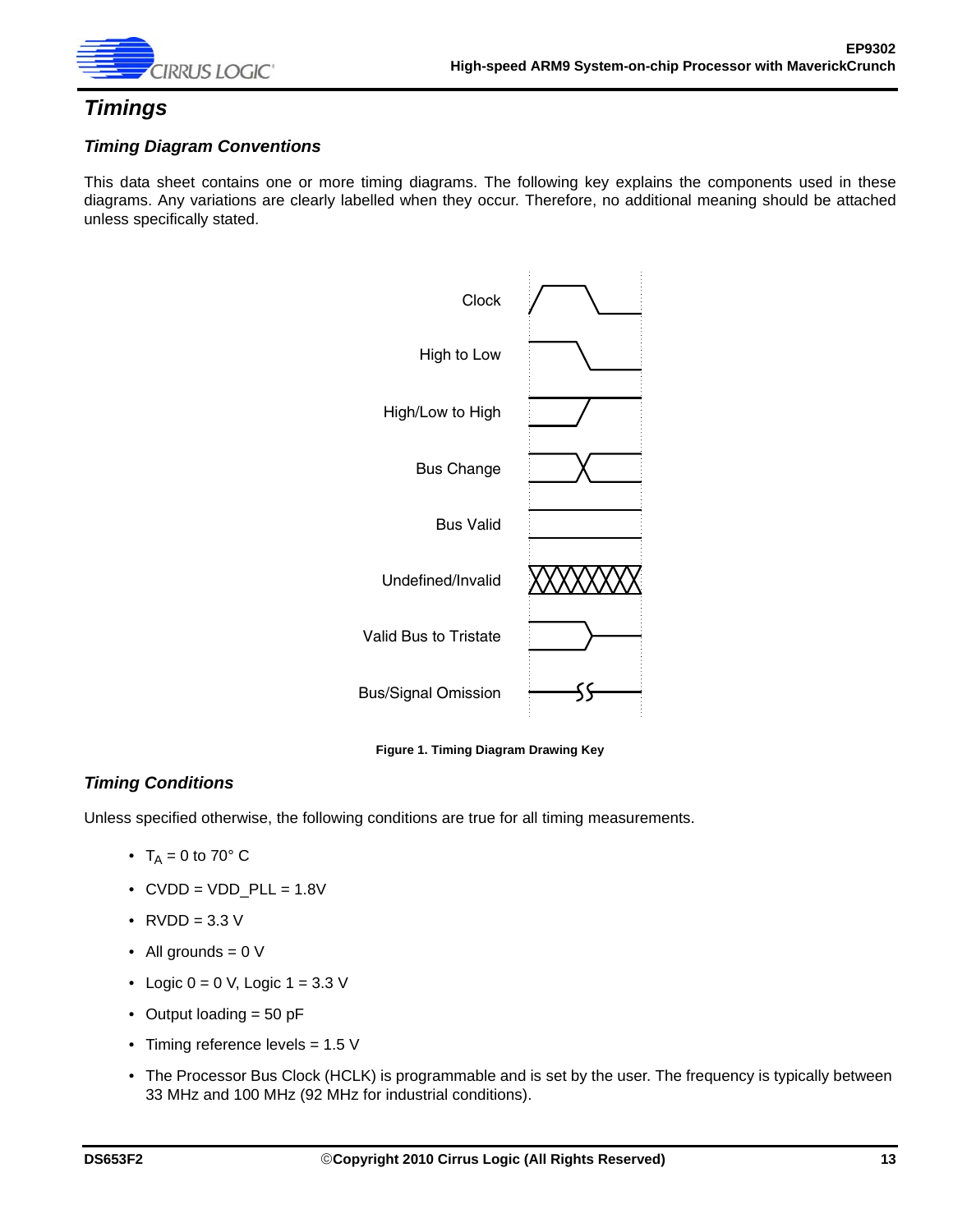

### <span id="page-13-0"></span>**Memory Interface**

[Figure 2](#page-13-1) through [Figure 5](#page-16-0) define the timings associated with all phases of the SDRAM. The following table contains the values for the timings of each of the SDRAM modes.

| <b>Parameter</b>                          | Symbol                | Min                      | <b>Typ</b>       | Max                      | Unit |
|-------------------------------------------|-----------------------|--------------------------|------------------|--------------------------|------|
| SDCLK high time                           | t <sub>clk_high</sub> |                          | $(t_{HCLK})$ / 2 |                          | ns   |
| <b>ISDCLK low time</b>                    | <sup>L</sup> clk low  |                          | $(t_{HCLK})/2$   |                          | ns   |
| <b>ISDCLK rise/fall time</b>              | t <sub>clkrf</sub>    | -                        | 2                | 4                        | ns   |
| Signal delay from SDCLK rising edge time  | $t_{d}$               | $\overline{\phantom{a}}$ |                  | 8                        | ns   |
| Signal hold from SDCLK rising edge time   | $t_h$                 |                          |                  |                          | ns   |
| DQMn delay from SDCLK rising edge time    | t <sub>DQd</sub>      | -                        |                  | 8                        | ns   |
| DQMn hold from SDCLK rising edge time     | t <sub>DQh</sub>      |                          |                  |                          | ns   |
| DA valid setup to SDCLK rising edge time  | $t_{\text{DAs}}$      | 2                        |                  | $\overline{\phantom{a}}$ | ns   |
| DA valid hold from SDCLK rising edge time | <sup>t</sup> DAh      | 3                        |                  |                          | ns   |

## *SDRAM Load Mode Register Cycle*



<span id="page-13-1"></span>**Figure 2. SDRAM Load Mode Register Cycle Timing Measurement**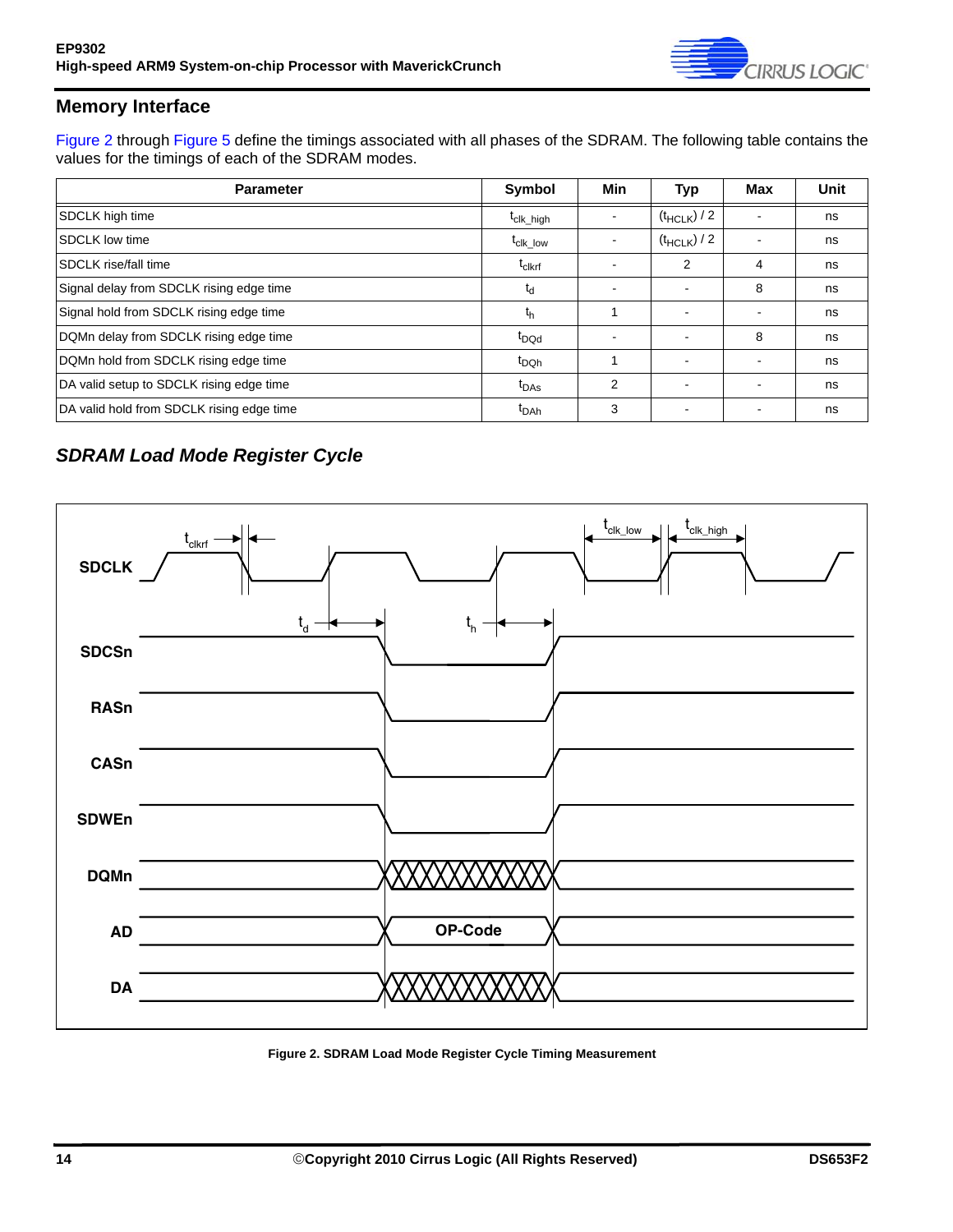

### *SDRAM Burst Read Cycle*



<span id="page-14-0"></span>**Figure 3. SDRAM Burst Read Cycle Timing Measurement**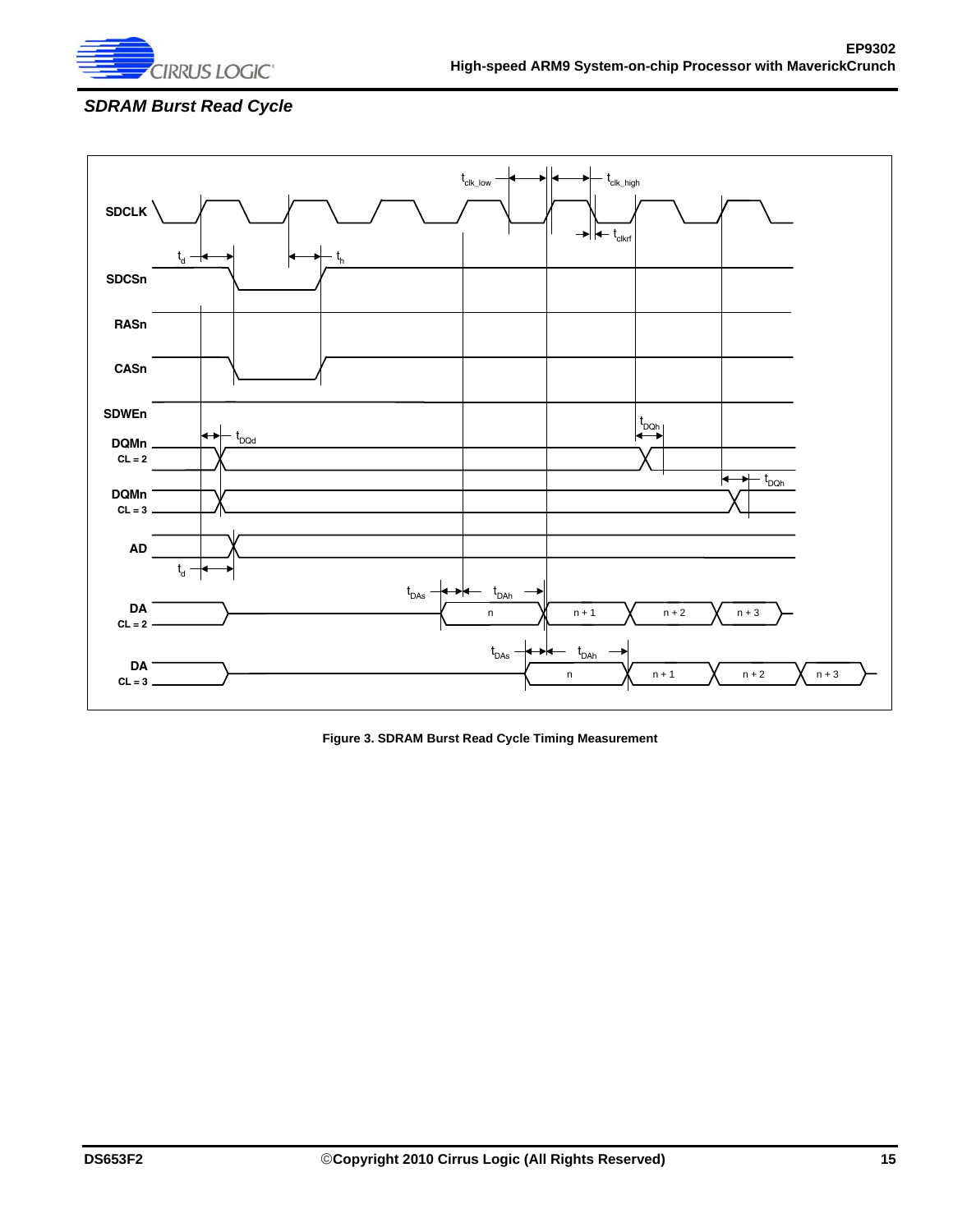

## *SDRAM Burst Write Cycle*



<span id="page-15-0"></span>**Figure 4. SDRAM Burst Write Cycle Timing Measurement**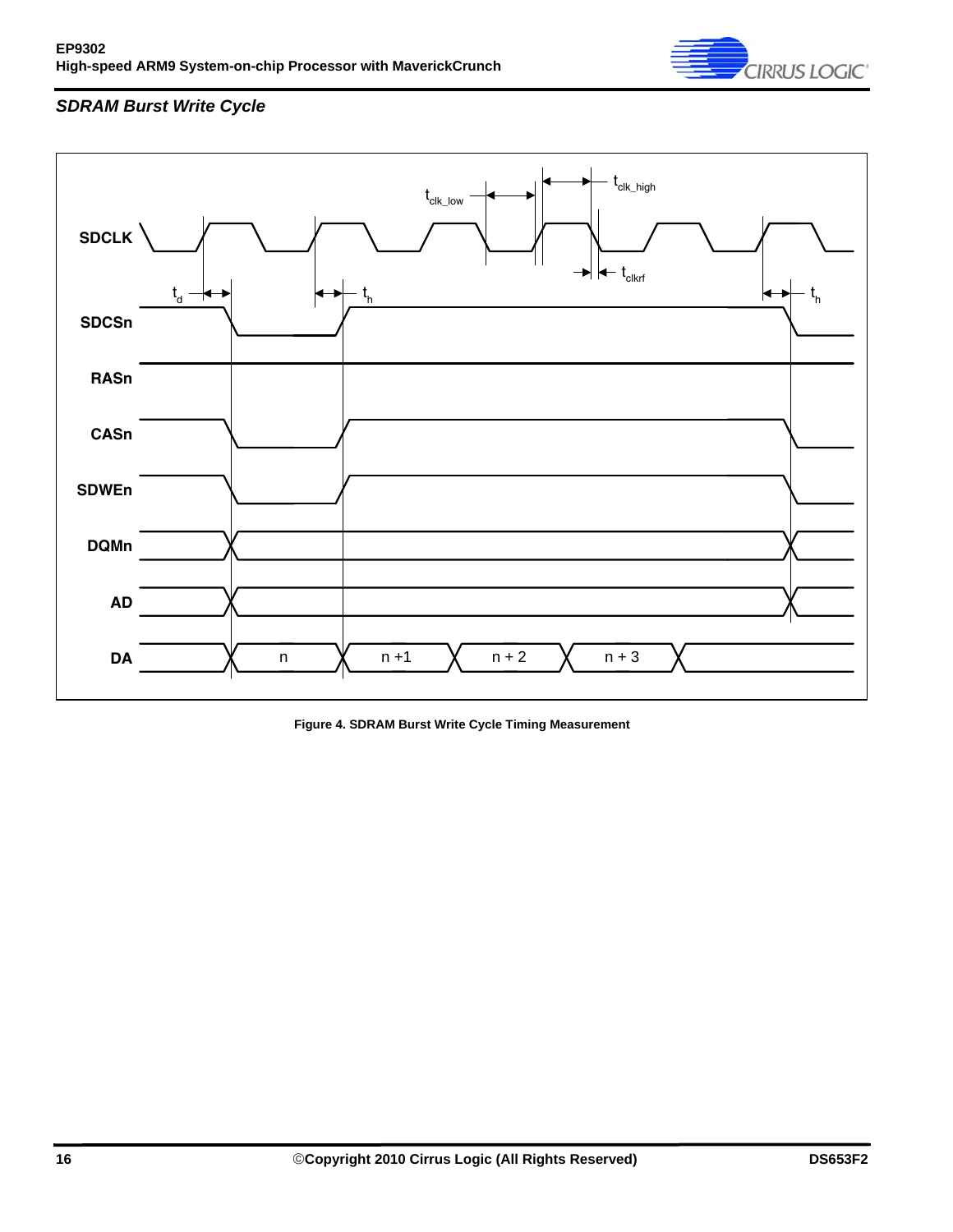

## *SDRAM Auto Refresh Cycle*



<span id="page-16-0"></span>*Note: Chip select shown as bus to illustrate multiple devices being put into auto refresh in one access*

**Figure 5. SDRAM Auto Refresh Cycle Timing Measurement**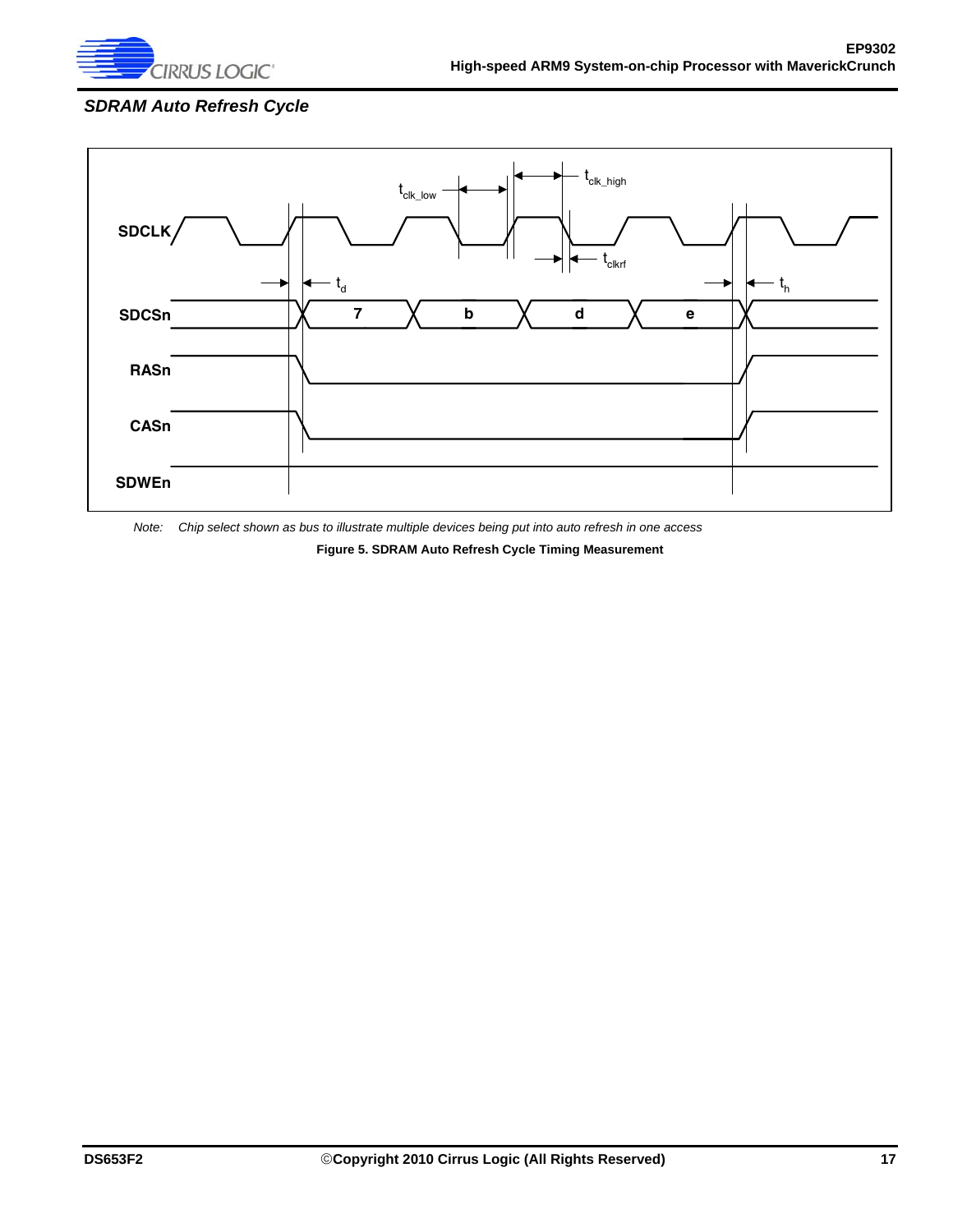

### *Static Memory 32-bit Read on 8-bit External Bus*

| <b>Parameter</b>                      | Symbol             | Min                      | <b>Typ</b>                     | <b>Max</b> | Unit |
|---------------------------------------|--------------------|--------------------------|--------------------------------|------------|------|
| AD setup to CSn assert time           | $t_{\text{ADS}}$   | <sup>t</sup> HCLK        |                                |            | ns   |
| CSn assert to Address transition time | $t_{AD1}$          |                          | $t_{HCLK}$ $\times$ (WST1 + 1) |            | ns   |
| Address assert time                   | $t_{AD2}$          |                          | $t_{HCLK}$ $\times$ (WST1 + 1) |            | ns   |
| AD transition to CSn deassert time    | $t_{AD3}$          |                          | $t_{HCLK}$ $\times$ (WST1 + 2) |            | ns   |
| AD hold from CSn deassert time        | $t_{ADh}$          | <sup>t</sup> HCLK        | ۰                              |            | ns   |
| RD <sub>n</sub> assert time           | <sup>t</sup> RDpwL | $\overline{\phantom{a}}$ | $t_{HCLK}$ × (4 × WST1 + 5)    |            | ns   |
| CSn to RDn delay time                 | t <sub>RDd</sub>   |                          |                                | 3          | ns   |
| CSn assert to DQMn assert delay time  | <sup>t</sup> DQMd  | $\overline{\phantom{a}}$ |                                |            | ns   |
| DA setup to AD transition time        | t <sub>DAs1</sub>  | 15                       |                                |            | ns   |
| DA setup to RDn deassert time         | t <sub>DAs2</sub>  | $t_{HCLK}$ + 12          |                                |            | ns   |
| DA hold from AD transition time       | t <sub>DAh1</sub>  | $\Omega$                 |                                |            | ns   |
| DA hold from RDn deassert time        | t <sub>DAh2</sub>  | $\Omega$                 |                                |            | ns   |



<span id="page-17-0"></span>**Figure 6. Static Memory Multiple Word Read 8-bit Cycle Timing Measurement**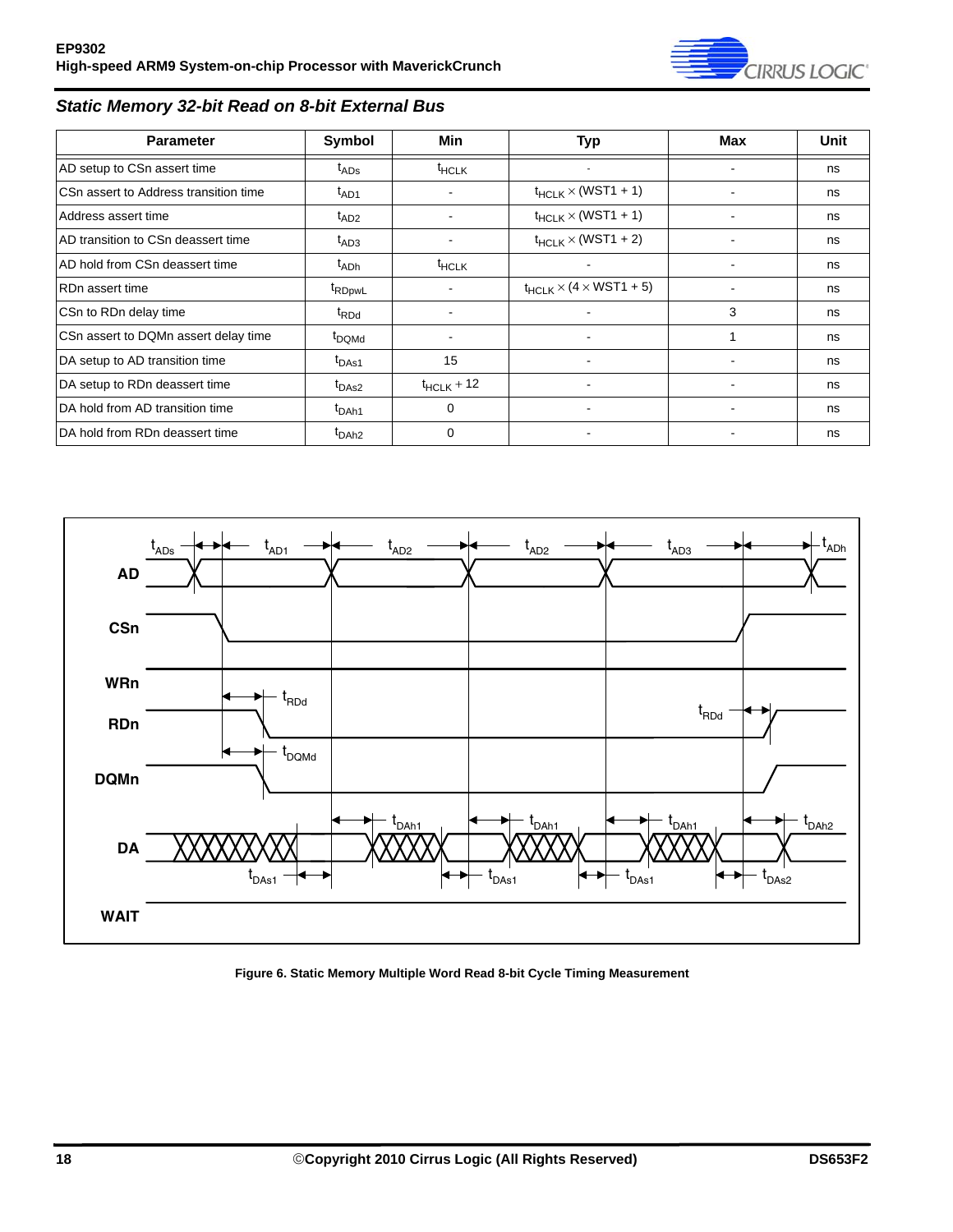

### *Static Memory 32-bit Write on 8-bit External Bus*

| <b>Parameter</b>                          | Symbol              | Min                      | Typ                            | <b>Max</b>                 | Unit |
|-------------------------------------------|---------------------|--------------------------|--------------------------------|----------------------------|------|
| AD setup to WRn assert time               | $t_{\text{ADS}}$    | $t_{HCLK}$ – 3           |                                |                            | ns   |
| WRn/DQMn deassert to AD transition time   | t <sub>ADd</sub>    |                          |                                | $t_{HCLK} + 6$             | ns   |
| AD hold from WRn deassert time            | $t_{ADh}$           | $t_{HCLK}$ $\times$ 2    |                                |                            | ns   |
| CSn hold from WRn deassert time           | $t_{\text{CSh}}$    | $\overline{7}$           | ٠                              |                            | ns   |
| CSn to WRn assert delay time              | t <sub>WRd</sub>    | $\overline{\phantom{a}}$ | $\overline{\phantom{a}}$       | 2                          | ns   |
| WRn assert time                           | t <sub>WRpwL</sub>  |                          | $t_{HCLK}$ $\times$ (WST1 + 1) |                            | ns   |
| WRn deassert time                         | t <sub>WRpwH</sub>  |                          | $t_{HCLK}$ $\times$ 2          | $(t_{HCLK} \times 2) + 14$ | ns   |
| CSn to DQMn assert delay time             | t <sub>DQMd</sub>   |                          |                                |                            | ns   |
| DQMn assert time                          | t <sub>DQMpwL</sub> |                          | $t_{HCLK}$ $\times$ (WST1 + 1) |                            | ns   |
| DQMn deassert time                        | t <sub>DQMpwH</sub> |                          |                                | $(t_{HCLK} \times 2) + 7$  | ns   |
| WRn / DQMn deassert to DA transition time | $t_{\sf DAh}$       | <sup>t</sup> HCLK        |                                |                            | ns   |
| WRn / DQMn assert to DA valid time        | t <sub>DAV</sub>    |                          |                                | 8                          | ns   |



<span id="page-18-0"></span>**Figure 7. Static Memory Multiple Word Write 8-bit Cycle Timing Measurement**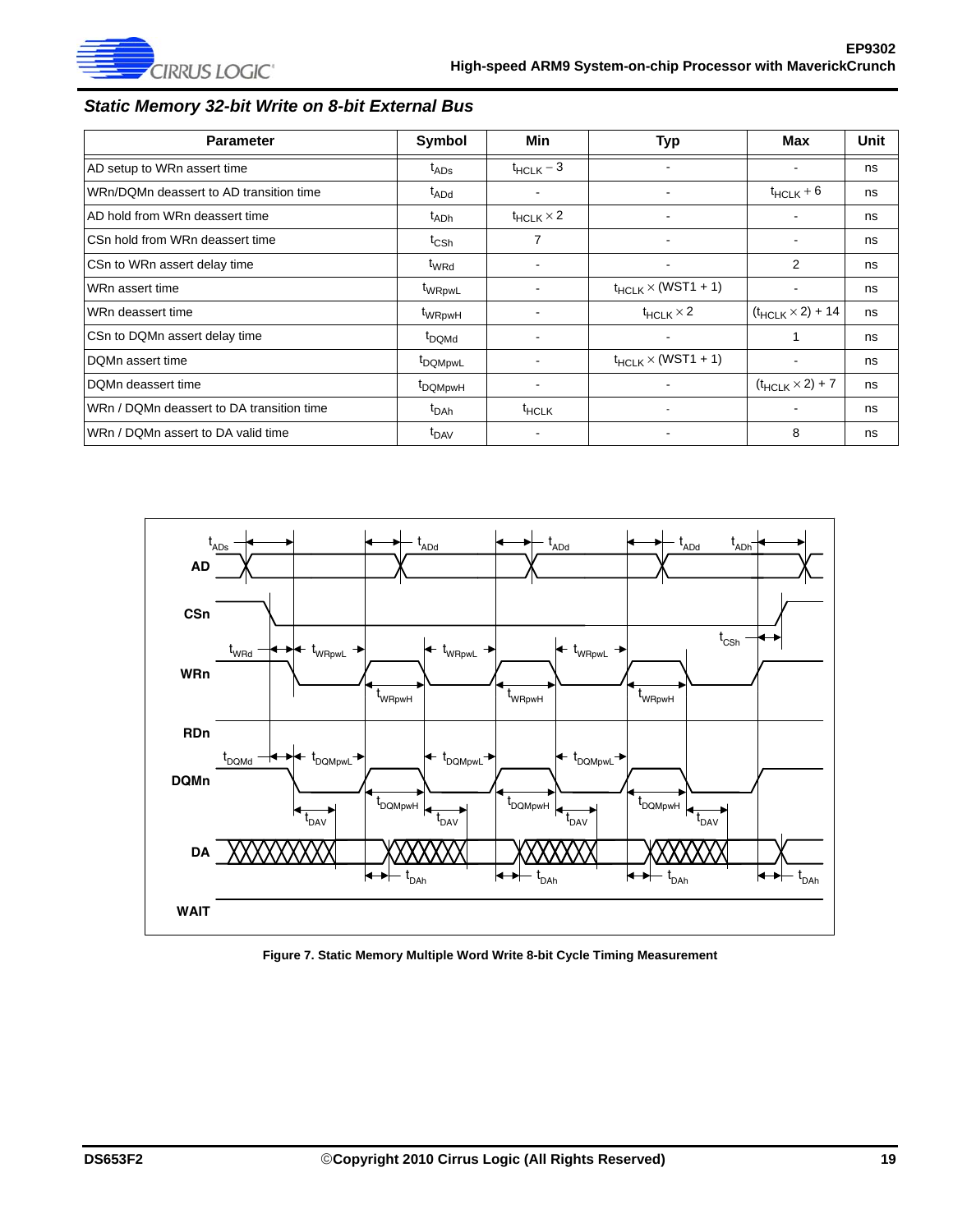

### *Static Memory 32-bit Read on 16-bit External Bus*

| <b>Parameter</b>                     | Symbol                        | Min               | <b>Typ</b>                              | Max | <b>Unit</b> |
|--------------------------------------|-------------------------------|-------------------|-----------------------------------------|-----|-------------|
| AD setup to CSn assert time          | $t_{\text{ADS}}$              | <sup>t</sup> HCLK | $\overline{\phantom{a}}$                |     | ns          |
| CSn assert to AD transition time     | t <sub>ADd1</sub>             | -                 | $t_{HCLK} \times (WST1 + 1)$            |     | ns          |
| AD transition to CSn deassert time   | t <sub>ADd2</sub>             | $\blacksquare$    | $t_{HCLK} \times (WST1 + 2)$            |     | ns          |
| AD hold from CSn deassert time       | $I_{ADh}$                     | $t$ HCLK          | ۰                                       |     | ns          |
| RDn assert time                      | <sup>t</sup> RDpwL            |                   | $t_{HCLK} \times ((2 \times WST1) + 3)$ |     | ns          |
| CSn to RDn delay time                | <sup>t</sup> RDd              |                   |                                         | 3   | ns          |
| CSn assert to DQMn assert delay time | t <sub>DQMd</sub>             |                   |                                         |     | ns          |
| DA setup to AD transition time       | t <sub>DAs1</sub>             | 15                |                                         |     | ns          |
| DA to RDn deassert time              | t <sub>DAs2</sub>             | $t_{HCLK}$ + 12   |                                         |     | ns          |
| DA hold from AD transition time      | t <sub>DAh1</sub>             | 0                 |                                         |     | ns          |
| DA hold from RDn deassert time       | <sup>I</sup> DAh <sub>2</sub> | 0                 |                                         |     | ns          |



<span id="page-19-0"></span>**Figure 8. Static Memory Multiple Word Read 16-bit Cycle Timing Measurement**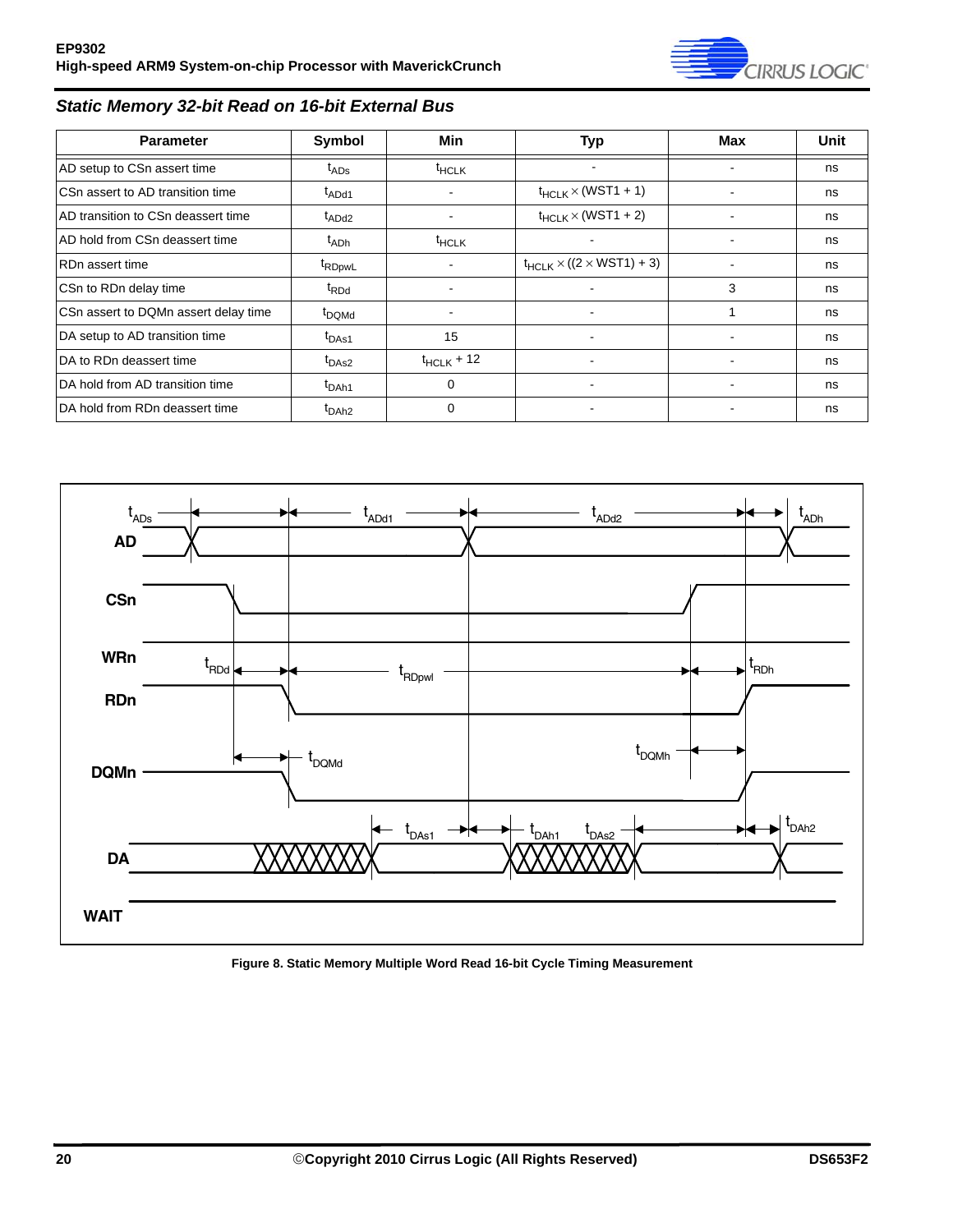

### *Static Memory 32-bit Write on 16-bit External Bus*

| <b>Parameter</b>                          | Symbol              | Min                   | <b>Typ</b>               | Max                        | Unit |
|-------------------------------------------|---------------------|-----------------------|--------------------------|----------------------------|------|
| AD setup to WRn assert time               | $t_{\text{ADS}}$    | $t_{HCLK} - 3$        |                          |                            | ns   |
| WRn/DQMn deassert to AD transition time   | t <sub>ADd</sub>    |                       |                          | $t_{HCLK}$ + 6             | ns   |
| AD hold from WRn deassert time            | t <sub>ADh</sub>    | $t_{HCLK}$ $\times$ 2 |                          |                            | ns   |
| CSn hold from WRn deassert time           | t <sub>CSh</sub>    | 7                     | $\overline{\phantom{a}}$ |                            | ns   |
| CSn to WRn assert delay time              | t <sub>WRd</sub>    | $\blacksquare$        | $\overline{\phantom{a}}$ | $\overline{2}$             | ns   |
| WRn assert time                           | t <sub>WRpwL</sub>  |                       | $t_{HCLK}$ × (WST1 + 1)  |                            | ns   |
| WRn deassert time                         | t <sub>WRpwH</sub>  |                       |                          | $(t_{HCLK} \times 2) + 14$ | ns   |
| CSn to DQMn assert delay time             | t <sub>DQMd</sub>   |                       | $\overline{\phantom{a}}$ |                            | ns   |
| IDQMn assert time                         | t <sub>DQMpwL</sub> |                       | $t_{HCLK}$ × (WST1 + 1)  |                            | ns   |
| DQMn deassert time                        | <sup>t</sup> DQMpwH |                       |                          | $(t_{HCLK} \times 2) + 7$  | ns   |
| WRn / DQMn deassert to DA transition time | t <sub>DAh1</sub>   | <sup>t</sup> HCLK     |                          |                            | ns   |
| WRn / DQMn assert to DA valid time        | t <sub>DAV</sub>    |                       |                          | 8                          | ns   |



<span id="page-20-0"></span>**Figure 9. Static Memory Multiple Word Write 16-bit Cycle Timing Measurement**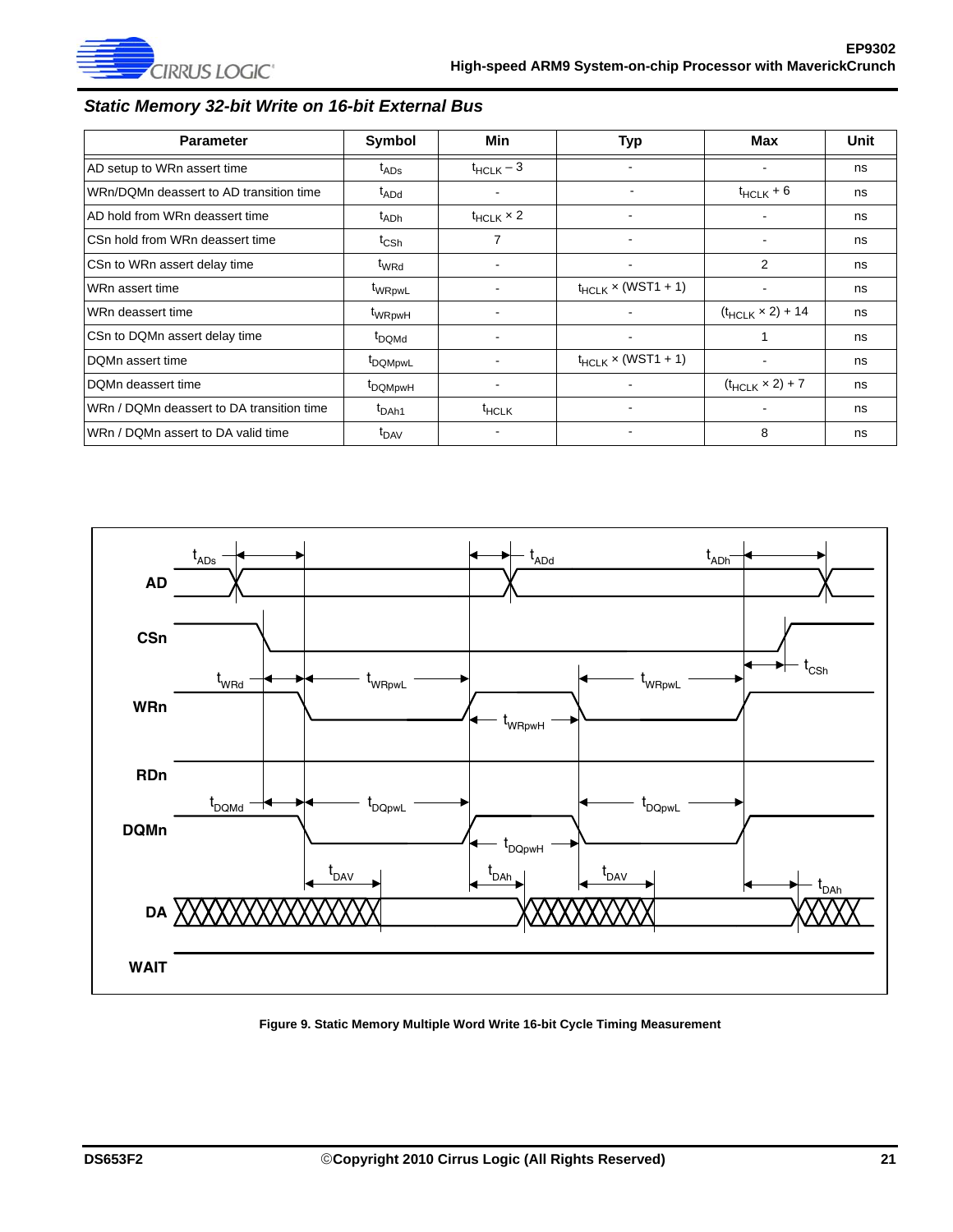

### *Static Memory Burst Read Cycle*

| <b>Parameter</b>                        | Symbol            | Min             | <b>Typ</b>                     | Max | <b>Unit</b> |
|-----------------------------------------|-------------------|-----------------|--------------------------------|-----|-------------|
| CSn assert to Address 1 transition time | t <sub>ADd1</sub> |                 | $t_{HCLK}$ $\times$ (WST1 + 1) |     | ns          |
| Address assert time                     | t <sub>ADd2</sub> |                 | $t_{HCLK}$ $\times$ (WST2 + 1) |     | ns          |
| AD transition to CSn deassert time      | $t_{ADd3}$        |                 | $t_{HCLK}$ $\times$ (WST1 + 2) | ۰   | ns          |
| AD hold from CSn deassert time          | t <sub>ADh</sub>  | $t$ HCLK        |                                |     | ns          |
| CSn to RDn delay time                   | <sup>t</sup> RDd  |                 | ۰                              | 3   | ns          |
| CSn to DQMn assert delay time           | t <sub>DQMd</sub> |                 | ۰                              |     | ns          |
| DA setup to AD transition time          | t <sub>DAs1</sub> | 15              |                                |     | ns          |
| DA setup to CSn deassert time           | t <sub>DAs2</sub> | $t_{HCLK}$ + 12 |                                |     | ns          |
| <b>IDA hold from AD transition time</b> | t <sub>DAh1</sub> | 0               |                                |     | ns          |
| IDA hold from RDn deassert time         | t <sub>DAh2</sub> | 0               |                                |     | ns          |

*Note: These characteristics are valid when the Page Mode Enable (Burst Mode) bit is set. See the User's Guide for details.*



<span id="page-21-0"></span>**Figure 10. Static Memory Burst Read Cycle Timing Measurement**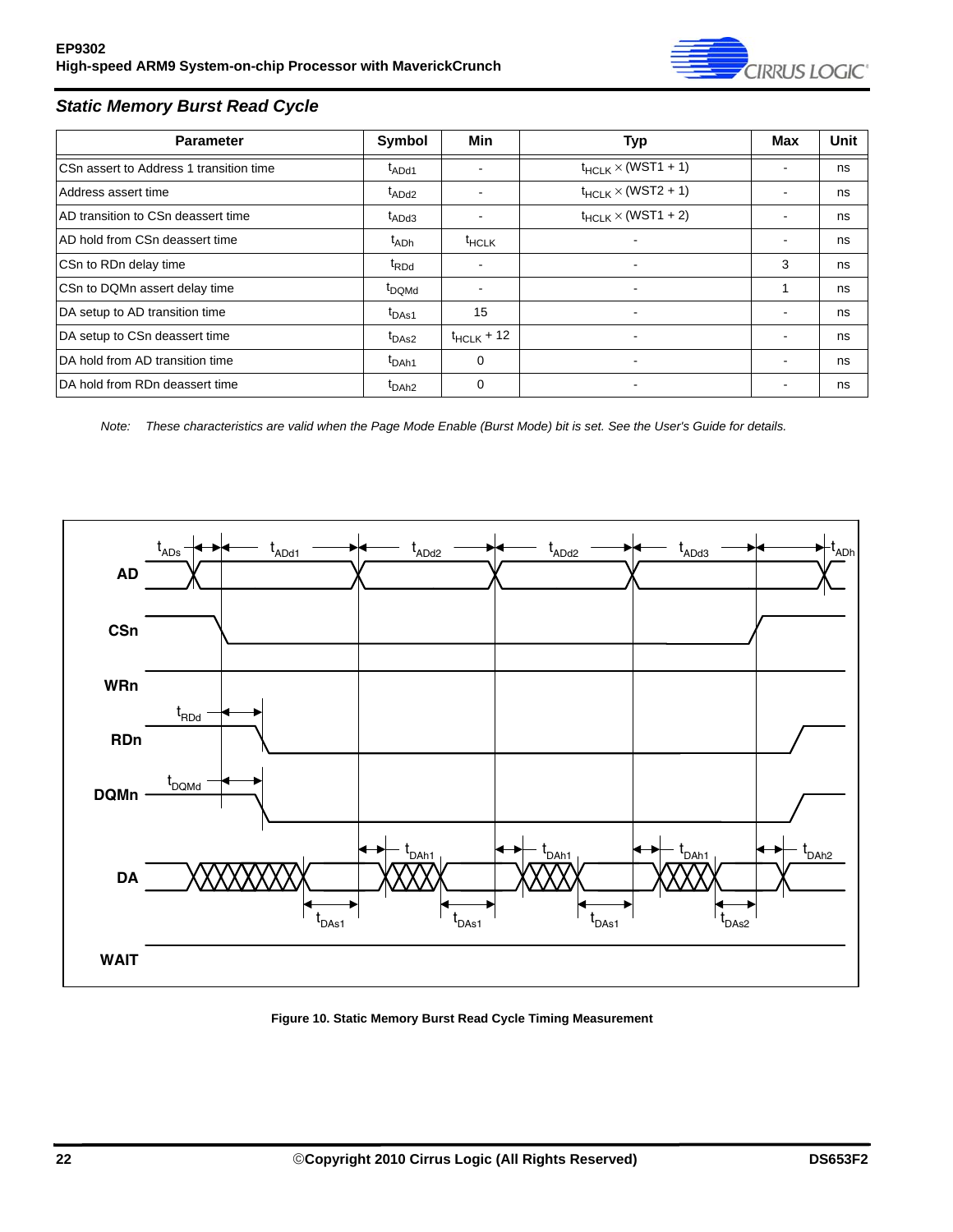

### *Static Memory Burst Write Cycle*

| <b>Parameter</b>                        | Symbol                        | Min                   | Typ                             | Max                        | Unit |
|-----------------------------------------|-------------------------------|-----------------------|---------------------------------|----------------------------|------|
| AD setup to WRn assert time             | t <sub>ADs</sub>              | $t_{HCLK} - 3$        |                                 |                            | ns   |
| AD hold from WRn deassert time          | t <sub>ADh</sub>              | $t_{HCLK}$ $\times$ 2 |                                 |                            | ns   |
| WRN/DQMn deassert to AD transition time | t <sub>ADd</sub>              |                       |                                 | $t_{HCLK} + 6$             | ns   |
| CSn hold from WRn deassert time         | $t_{\mathsf{CSh}}$            | 7                     |                                 |                            | ns   |
| CSn to WRn assert delay time            | t <sub>WRd</sub>              |                       |                                 | $\overline{2}$             | ns   |
| CSn to DQMn assert delay time           | <sup>t</sup> DQMd             |                       |                                 |                            | ns   |
| DOMn assert time                        | <sup>t</sup> DQpwL            |                       | $t_{HCLK}$ $\times$ (WST1 + 1)  |                            | ns   |
| DQMn deassert time                      | <sup>I</sup> DQpwH            |                       |                                 | $(t_{HCLK} \times 2) + 14$ | ns   |
| WRn assert time                         | t <sub>WRpwL</sub>            |                       | $t_{HCLK}$ $\times$ (WST1 + 11) |                            | ns   |
| WRn deassert time                       | t <sub>WRpwH</sub>            |                       |                                 | $(t_{HCLK} \times 2) + 7$  | ns   |
| WRn/DQMn deassert to DA transition time | t <sub>DAh</sub>              | $t$ HCLK              |                                 |                            | ns   |
| WRn/DQMn assert to DA valid time        | $\mathfrak{r}_{\mathsf{DAv}}$ |                       |                                 | 8                          | ns   |

*Note: These characteristics are valid when the Page Mode Enable (Burst Mode) bit is set. See the User's Guide for details.*



<span id="page-22-0"></span>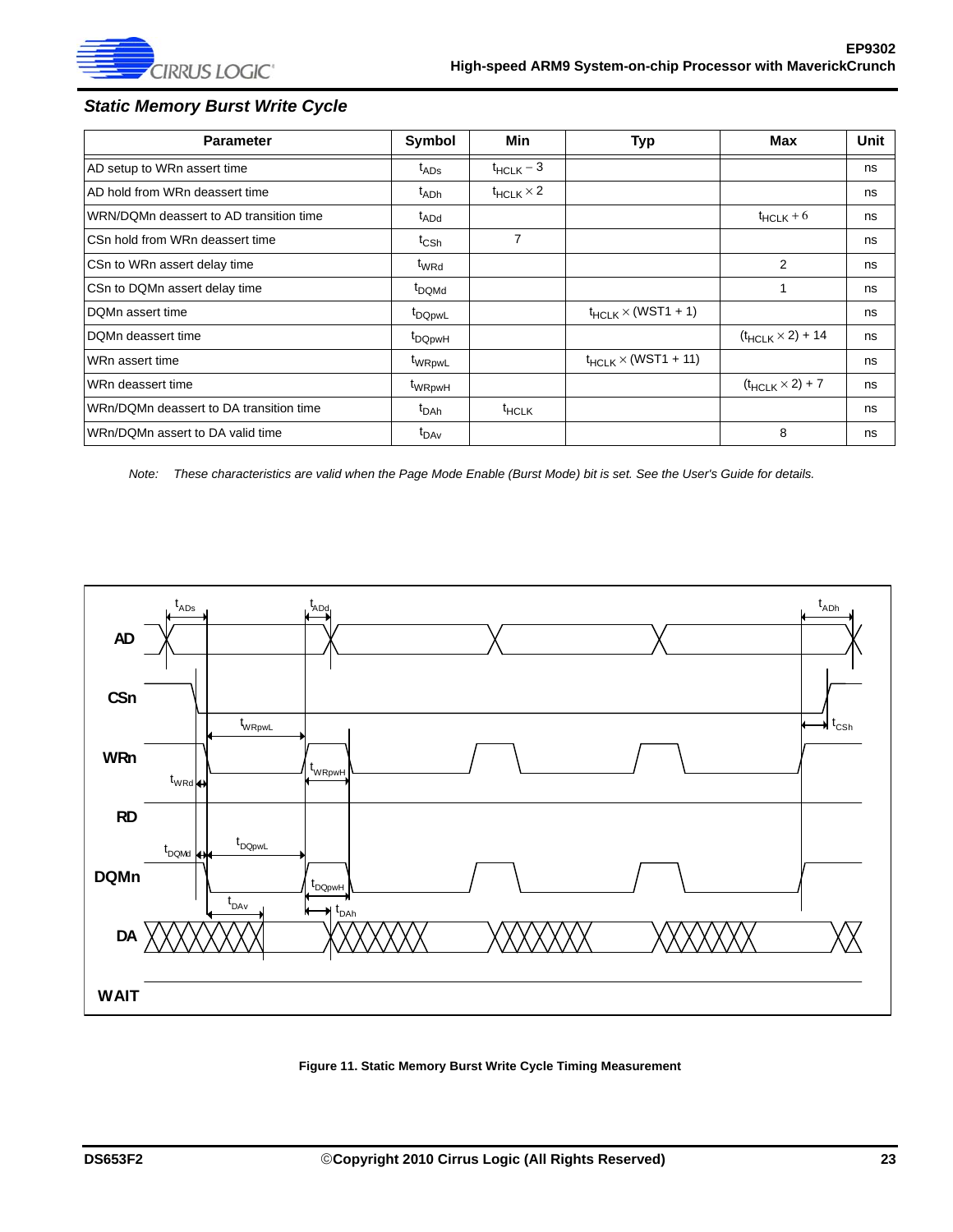

### *Static Memory Single Read Wait Cycle*

| <b>Parameter</b>                | Symbol            | Min                      | Typ | Max                          | Unit |
|---------------------------------|-------------------|--------------------------|-----|------------------------------|------|
| <b>CSn assert to WAIT time</b>  | <b>TWAITd</b>     | $\overline{\phantom{0}}$ |     | $t_{HCLK}$ $\times$ (WST1-2) | ns   |
| <b>WAIT</b> assert time         | <b>WAITDW</b>     | $t_{HCLK}$ $\times$ 2    |     | $t_{HCLK}$ $\times$ 510      | ns   |
| WAIT to CSn deassert delay time | <sup>T</sup> CSnd | $t_{HCLK} \times 3$      |     | $t_{HCLK}$ $\times$ 5        | ns   |



<span id="page-23-0"></span>**Figure 12. Static Memory Single Read Wait Cycle Timing Measurement**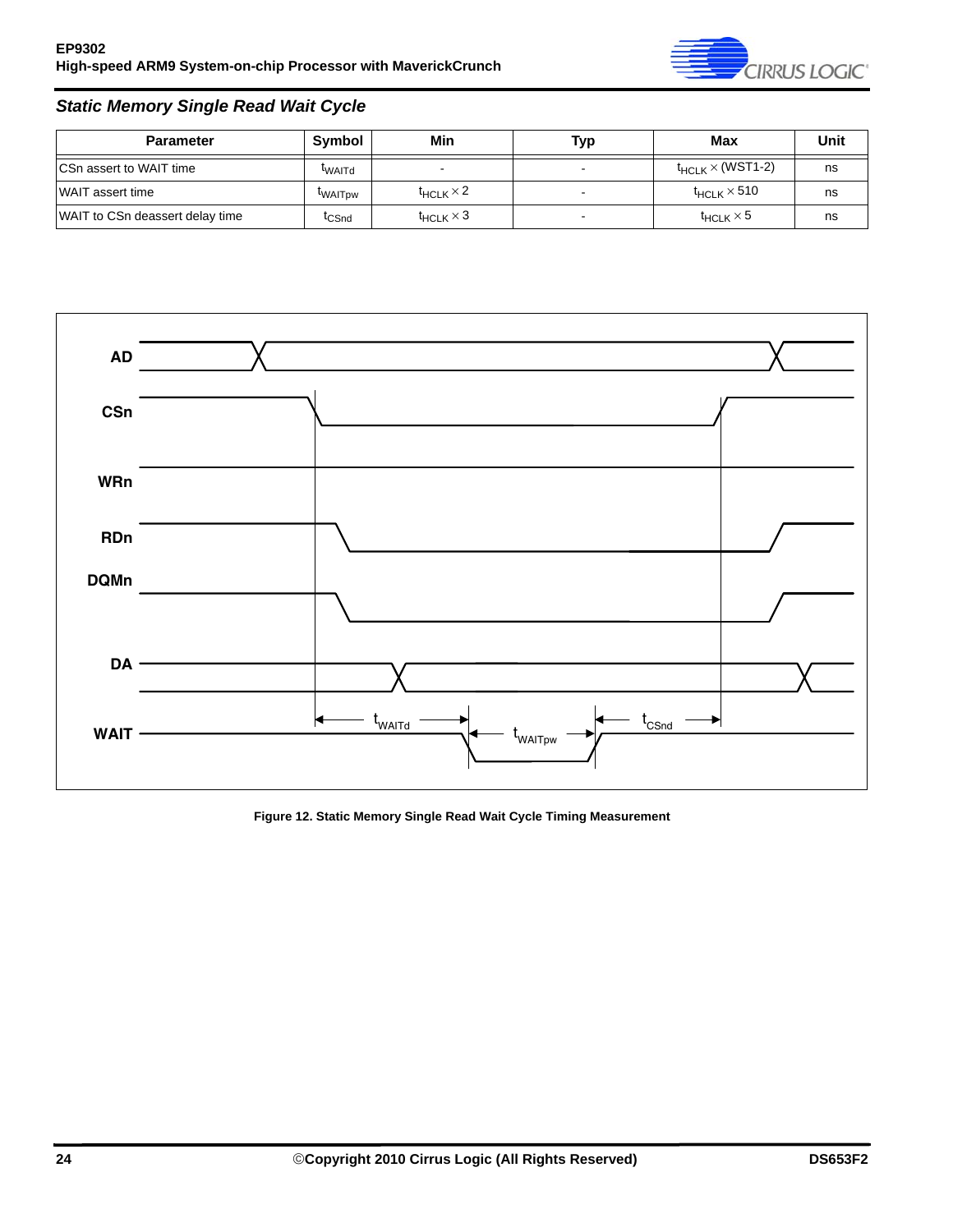

### *Static Memory Single Write Wait Cycle*

| <b>Parameter</b>                | Symbol            | Min                   | Typ | Max                           | Unit |
|---------------------------------|-------------------|-----------------------|-----|-------------------------------|------|
| WAIT to WRn deassert delay time | <sup>t</sup> WRd  | $t_{HCI K} \times 2$  |     | $t_{HCl K} \times 4$          | ns   |
| <b>CSn assert to WAIT time</b>  | <b>TWAITd</b>     |                       |     | $t_{HCl K}$ $\times$ (WST1-2) | ns   |
| WAIT assert time                | <b>WAITDW</b>     | $t_{HCI K} \times 2$  |     | $t_{HCI K}$ $\times$ 510      | ns   |
| WAIT to CSn deassert delay time | <sup>I</sup> CSnd | $t_{HCLK}$ $\times$ 3 |     | $t_{HCLK}$ $\times$ 5         | ns   |



#### <span id="page-24-0"></span>**Figure 13. Static Memory Single Write Wait Cycle Timing Measurement**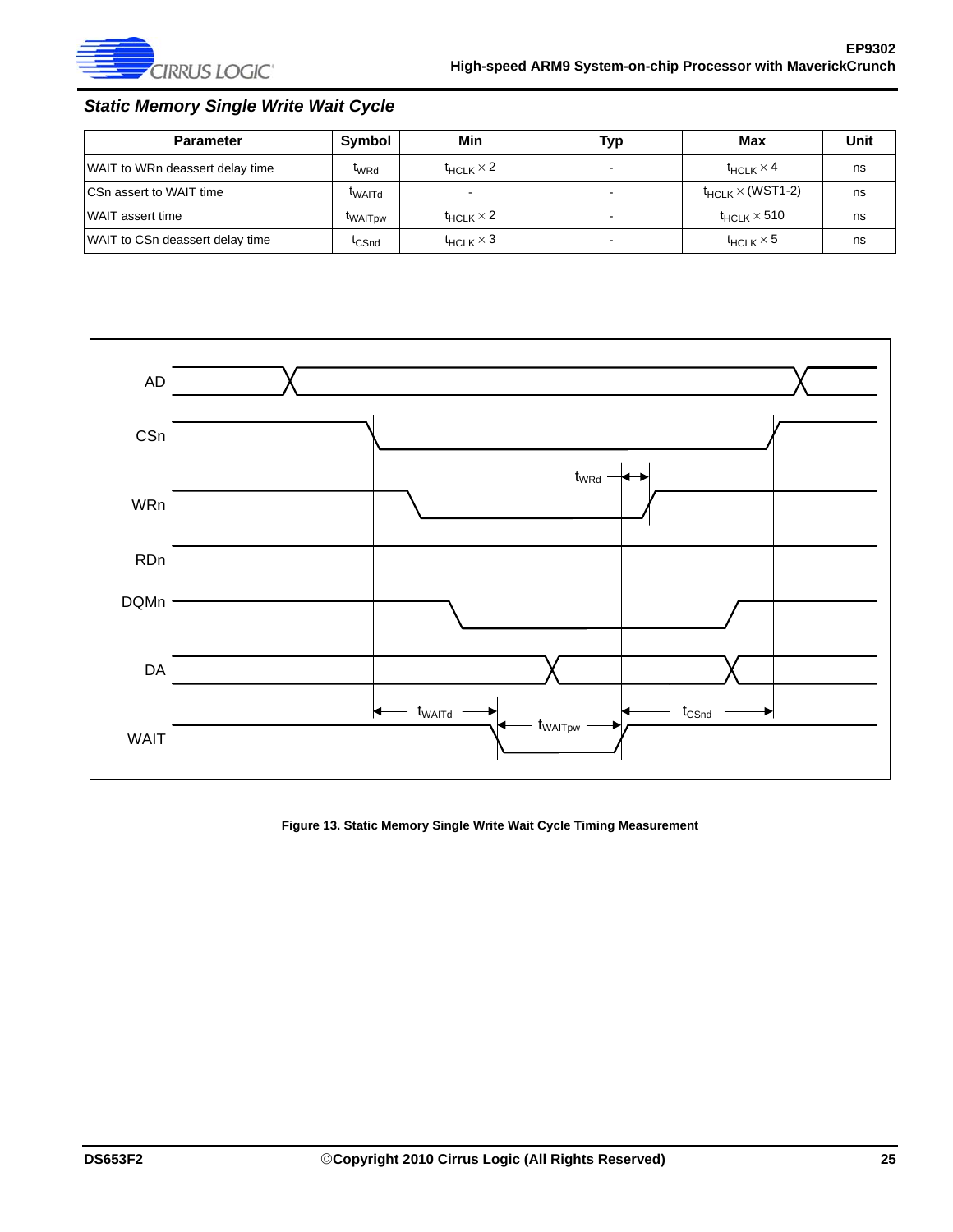

### *Static Memory Turnaround Cycle*

| Parameter                                 | Svmbol        | Min | Typ                        | Max | Unit |
|-------------------------------------------|---------------|-----|----------------------------|-----|------|
| <b>ICSnX</b> deassert to CSnY assert time | <b>IBTcyc</b> |     | $t_{HCLK} \times (IDCY+1)$ |     | ns   |

*Notes: 1. X and Y represent any two chip select numbers.*

*2. IDCY occurs on read-to-write and write-to-read.*

*3. IDCY is honored when going from a asynchronous device (CSx) to a synchronous device (/SDCSy).*



<span id="page-25-0"></span>**Figure 14. Static Memory Turnaround Cycle Timing Measurement**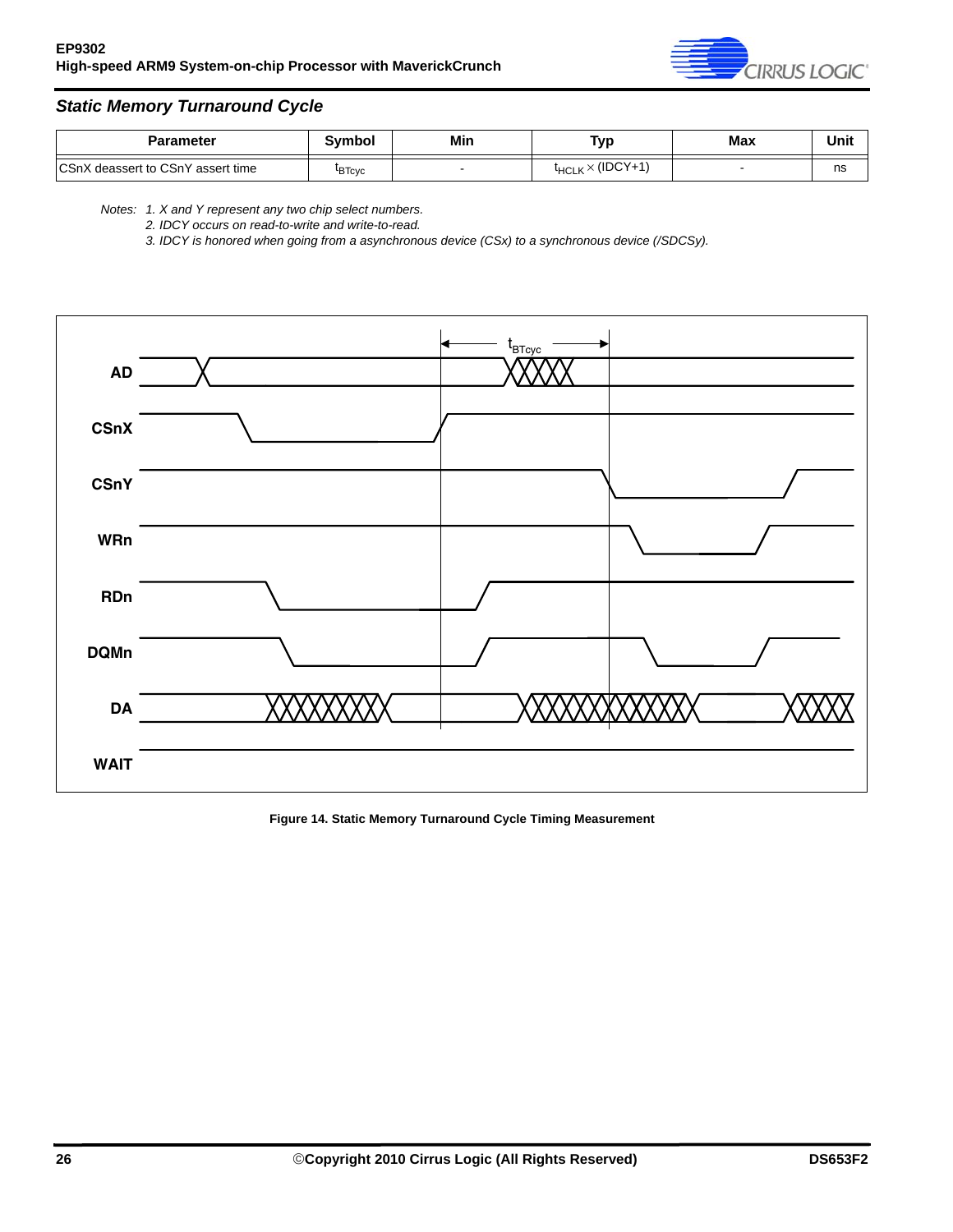

## <span id="page-26-0"></span>**Ethernet MAC Interface**

|                                                           |                                | <b>Min</b>               |                          | <b>Typ</b>      |                  | <b>Max</b>               |                         |             |
|-----------------------------------------------------------|--------------------------------|--------------------------|--------------------------|-----------------|------------------|--------------------------|-------------------------|-------------|
| <b>Parameter</b>                                          | Symbol                         | 10 Mbit<br>mode          | 100 Mbit<br>mode         | 10 Mbit<br>mode | 100 Mbit<br>mode | 10 Mbit<br>mode          | <b>100 Mbit</b><br>mode | <b>Unit</b> |
| <b>TXCLK</b> cycle time                                   | $t_{TX\_per}$                  |                          | $\blacksquare$           | 400             | 40               | $\overline{\phantom{a}}$ | ۰                       | ns          |
| <b>TXCLK</b> high time                                    | $t_{TX}$ high                  | 140                      | 14                       | 200             | 20               | 260                      | 26                      | ns          |
| <b>TXCLK low time</b>                                     | <sup>t</sup> TX low            | 140                      | 14                       | 200             | 20               | 260                      | 26                      | ns          |
| TXCLK to signal transition delay time                     | $t_{\text{TXd}}$               | 0                        | 0                        | 10              | 10               | 25                       | 25                      | ns          |
| <b>TXCLK</b> rise/fall time                               | $t_{TXrf}$                     | $\overline{\phantom{a}}$ | $\overline{\phantom{a}}$ | $\blacksquare$  | $\blacksquare$   | 5                        | 5                       | ns          |
| RXCLK cycle time                                          | t <sub>RX_per</sub>            | $\overline{\phantom{a}}$ | $\overline{\phantom{a}}$ | 400             | 40               | $\overline{a}$           | ä,                      | ns          |
| RXCLK high time                                           | t <sub>RX_high</sub>           | 140                      | 14                       | 200             | 20               | 260                      | 26                      | ns          |
| <b>RXCLK</b> low time                                     | t <sub>RX_low</sub>            | 140                      | 14                       | 200             | 20               | 260                      | 26                      | ns          |
| RXDVAL / RXERR setup time                                 | $t_{RXs}$                      | 10                       | 10                       | $\blacksquare$  | $\blacksquare$   | $\blacksquare$           | ä,                      | ns          |
| RXDVAL / RXERR hold time                                  | $t_{RXh}$                      | 10                       | 10                       | $\blacksquare$  | $\sim$           | $\blacksquare$           | ä,                      | ns          |
| <b>RXCLK</b> rise/fall time                               | $t_{\text{RXrf}}$              | $\blacksquare$           | $\blacksquare$           | $\blacksquare$  | $\blacksquare$   | 5                        | 5                       | ns          |
| MDC cycle time                                            | <sup>t</sup> MDC_per           | $\blacksquare$           | $\blacksquare$           | 400             | 400              | $\blacksquare$           | ä,                      | ns          |
| MDC high time                                             | t <sub>MDC_high</sub>          | 160                      | 160                      | $\blacksquare$  | $\blacksquare$   | $\overline{\phantom{a}}$ | ÷                       | ns          |
| MDC low time                                              | t <sub>MDC_low</sub>           | 160                      | 160                      | $\blacksquare$  | $\blacksquare$   | $\blacksquare$           | ä,                      | ns          |
| MDC rise/fall time                                        | t <sub>MDCrf</sub>             | $\overline{\phantom{a}}$ | $\overline{\phantom{a}}$ | $\blacksquare$  | $\blacksquare$   | 5                        | 5                       | ns          |
| MDIO setup time (STA sourced)                             | <sup>t</sup> MDIO <sub>S</sub> | 10                       | 10                       | $\blacksquare$  | $\blacksquare$   | ÷,                       | ä,                      | ns          |
| MDIO hold time (STA sourced)                              | <sup>t</sup> MDIOh             | 10                       | 10                       | ÷               | ÷                | $\blacksquare$           | ä,                      | ns          |
| MDC to MDIO signal transition delay time<br>(PHY sourced) | <sup>t</sup> MDIOd             | $\blacksquare$           | $\overline{\phantom{a}}$ | $\blacksquare$  |                  | 300                      | 300                     | ns          |

STA - Station - Any device that contains an IEEE 802.11 conforming Medium Access Control (MAC) and physical layer (PHY) interface to the wireless medium.

PHY - Ethernet physical layer interface.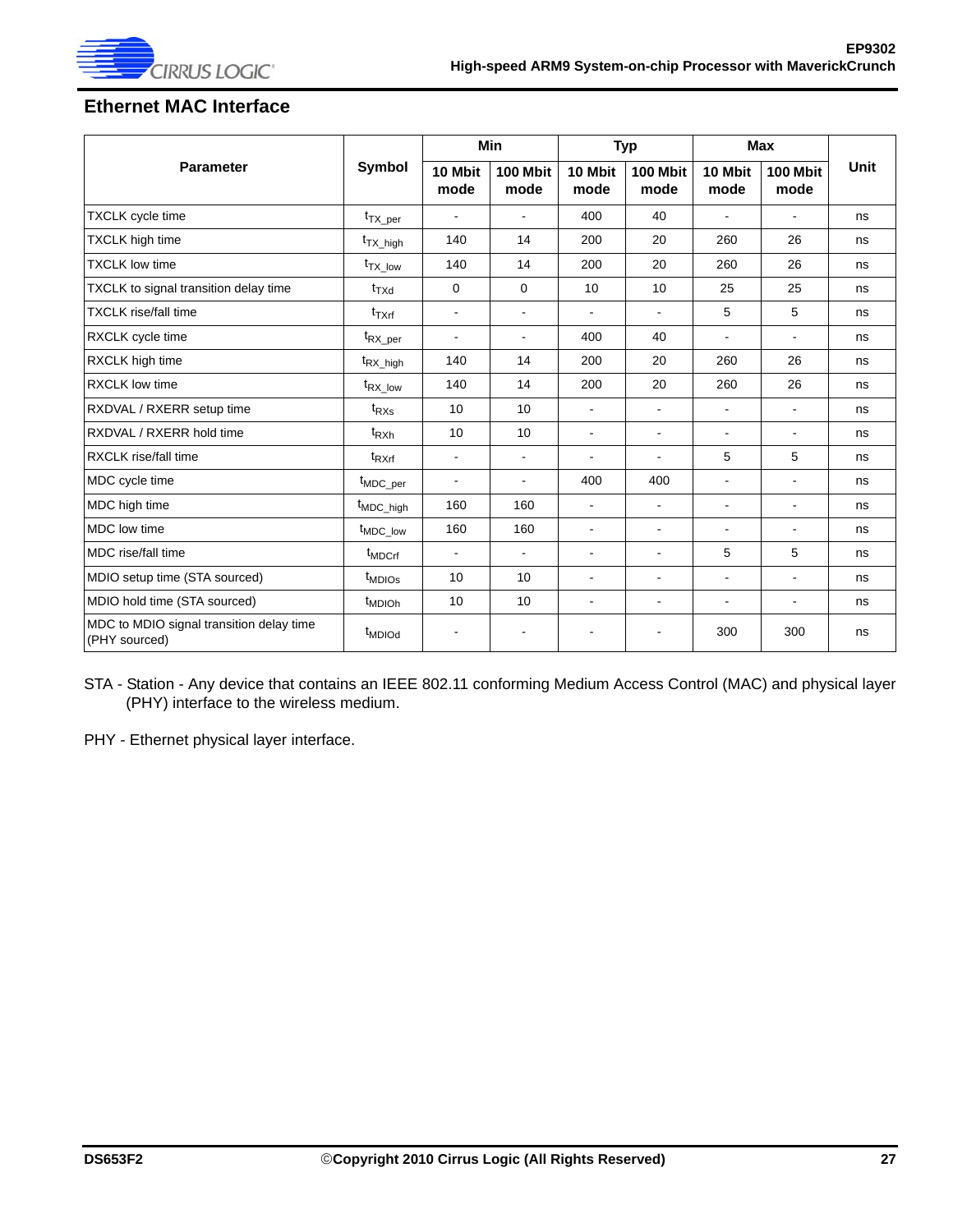







<span id="page-27-0"></span>

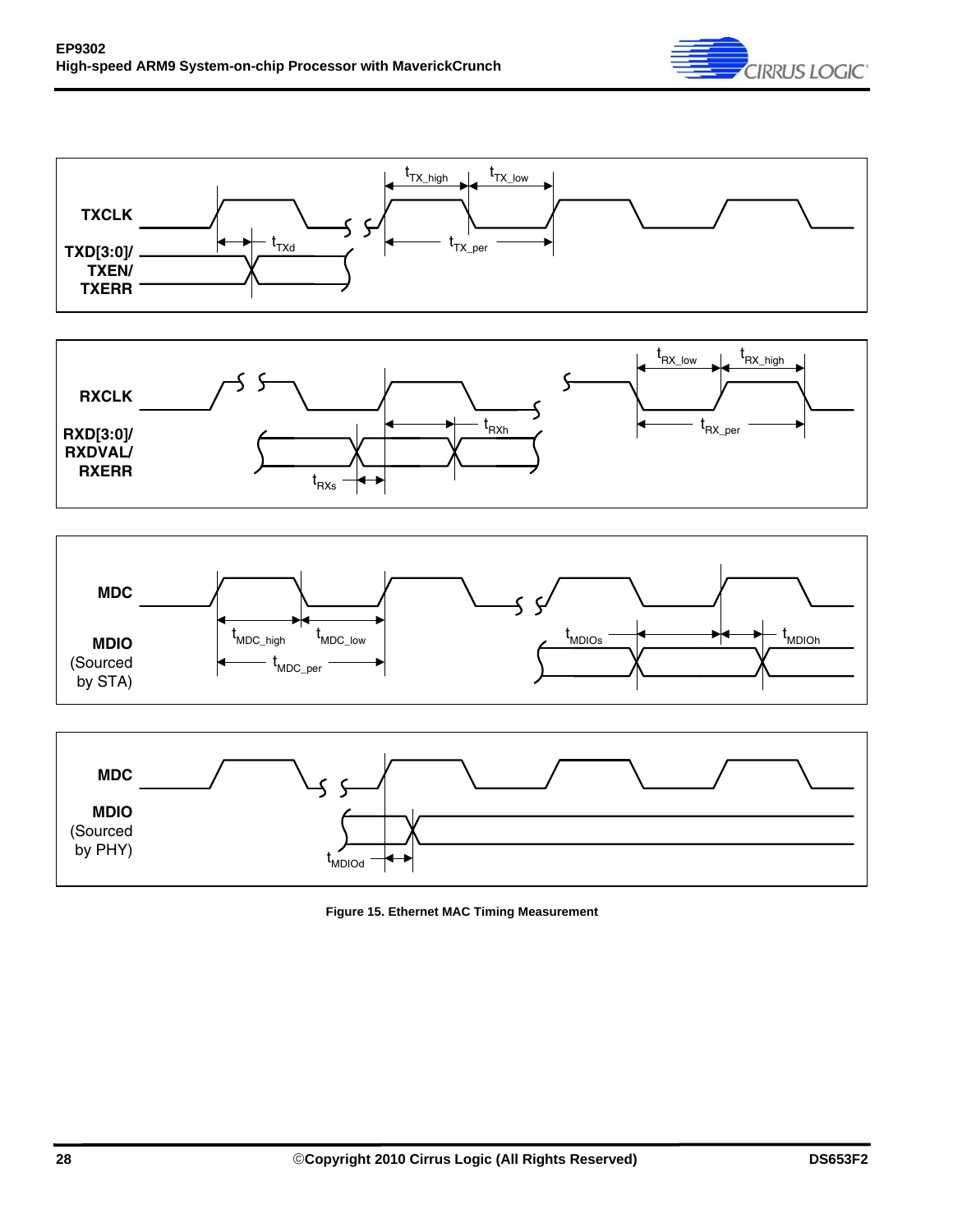

### <span id="page-28-0"></span>**Audio Interface**

The following table contains the values for the timings of each of the SPI modes.

| <b>Parameter</b>                  | Symbol                           | <b>Min</b> | <b>Typ</b>               | Max | <b>Unit</b> |
|-----------------------------------|----------------------------------|------------|--------------------------|-----|-------------|
| <b>SCLK</b> cycle time            | t <sub>clk_per</sub>             |            | tspix_clk                |     | ns          |
| <b>SCLK</b> high time             | t <sub>clk_high</sub>            |            | $(tspix_{llk})/2$        |     | ns          |
| <b>SCLK low time</b>              | $\mathrm{t}_{\mathrm{clk\_low}}$ |            | $(tspix_{llk})/2$        |     | ns          |
| <b>SCLK</b> rise/fall time        | $t_{\sf clkrf}$                  |            | $\overline{\phantom{a}}$ | 8   | ns          |
| Data from master valid delay time | t <sub>DMd</sub>                 |            | ۰.                       | 3   | ns          |
| Data from master setup time       | t <sub>DMs</sub>                 | 20         | $\overline{\phantom{0}}$ |     | ns          |
| Data from master hold time        | t <sub>DMh</sub>                 | 40         | ۰.                       |     | ns          |
| Data from slave setup time        | $t_{\text{DSS}}$                 | 20         | ٠                        |     | ns          |
| Data from slave hold time         | t <sub>DSh</sub>                 | 40         |                          |     | ns          |

*Note: The tspix\_clk is programmable by the user.*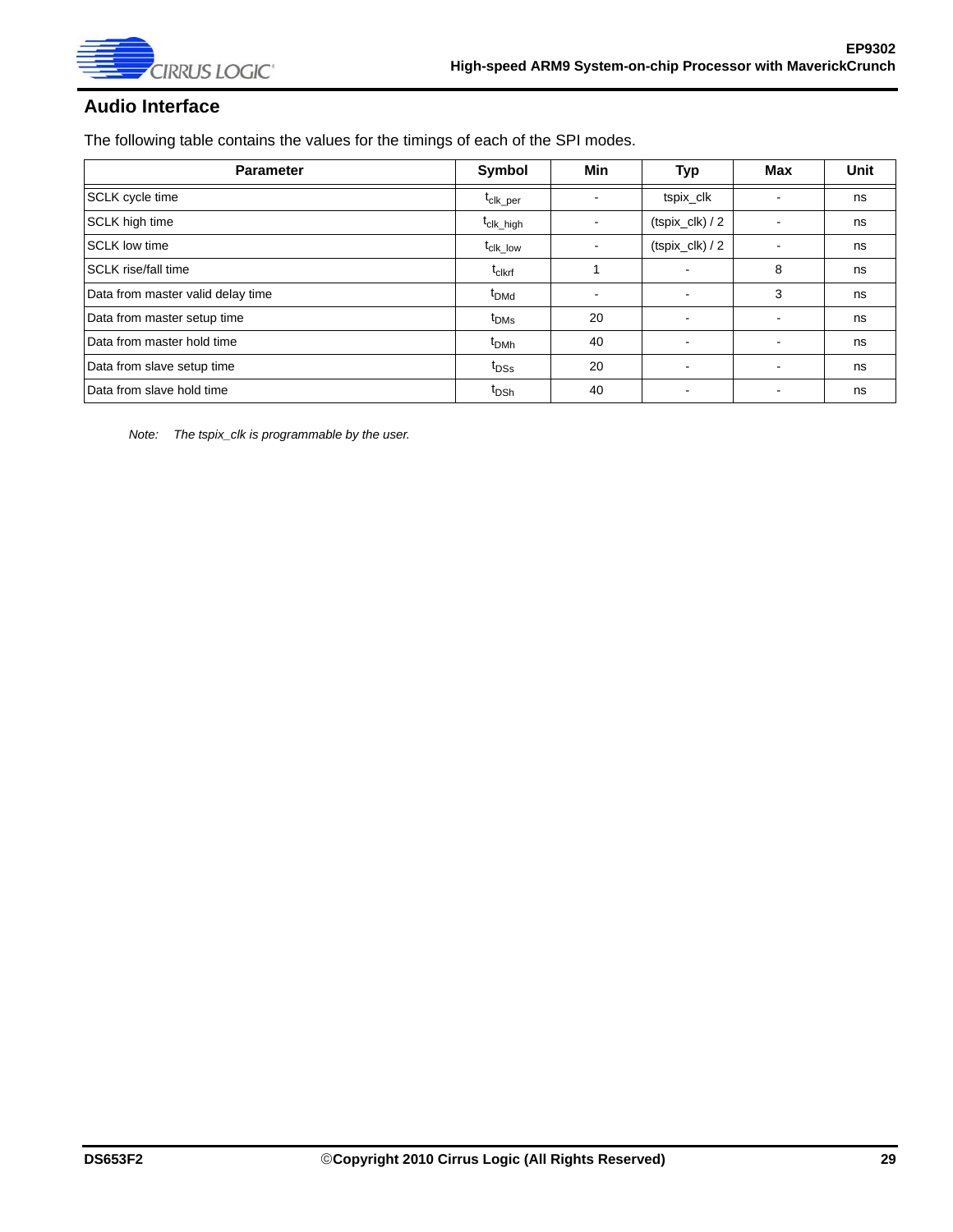

### *Texas Instruments' Synchronous Serial Format*





#### <span id="page-29-0"></span>*Microwire*



<span id="page-29-1"></span>**Figure 17. Microwire Frame Format, Single Transfer**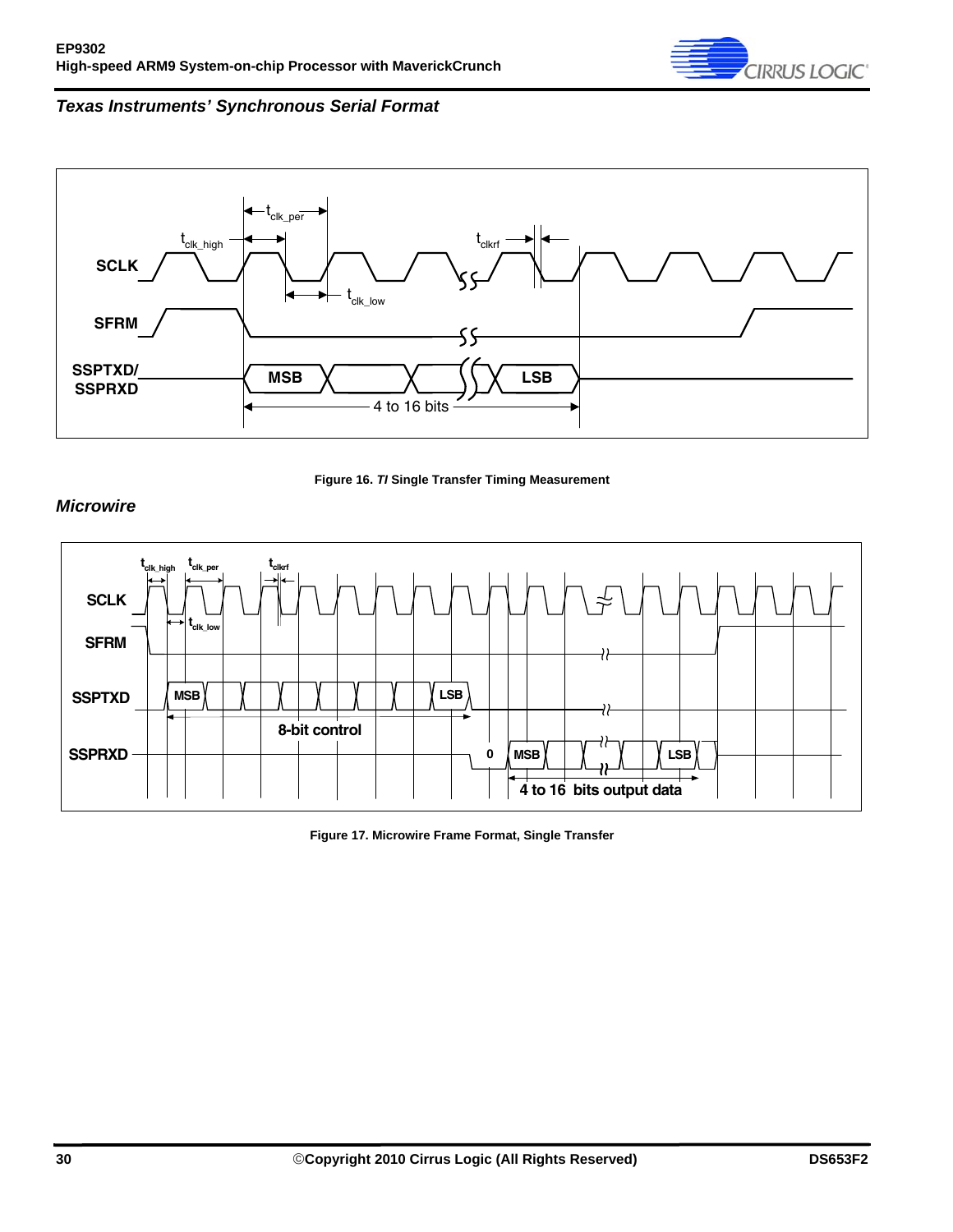

### *Motorola SPI*



<span id="page-30-0"></span>**Figure 18. SPI Format with SPH=1 Timing Measurement**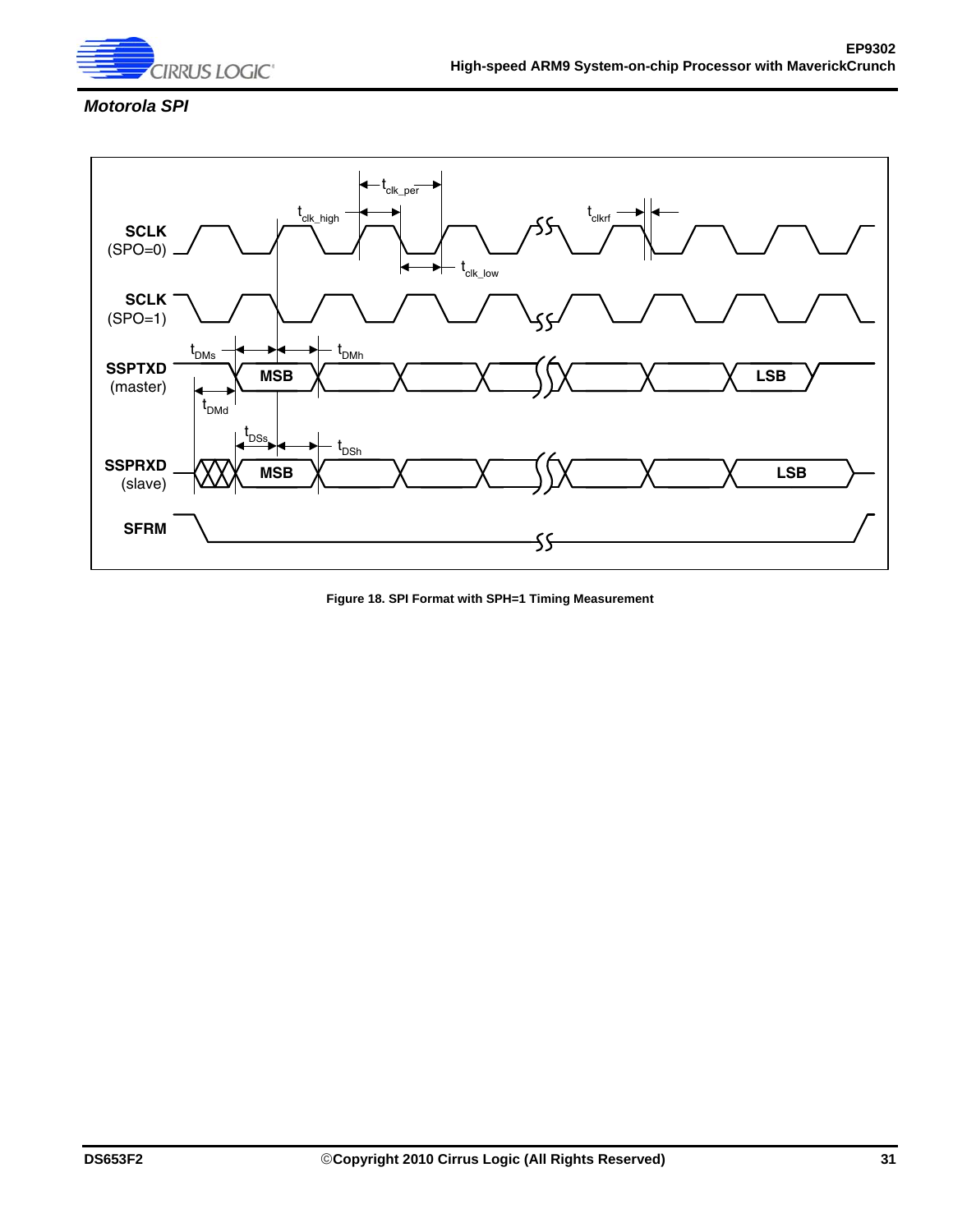

# *Inter-IC Sound - I2S*

| <b>Parameter</b>                                                                                          | Symbol                           | <b>Min</b>               | <b>Typ</b>                      | Max                      | Unit |
|-----------------------------------------------------------------------------------------------------------|----------------------------------|--------------------------|---------------------------------|--------------------------|------|
| SCLK cycle time                                                                                           | <sup>L</sup> clk_per             |                          | $t_{i2s}$ clk                   |                          | ns   |
| <b>SCLK</b> high time                                                                                     | t <sub>clk_high</sub>            | ۰                        | $\left(t_{i2s\_clk}\right)$ / 2 |                          | ns   |
| <b>SCLK low time</b>                                                                                      | $\mathfrak{t}_{\text{clk\_low}}$ |                          | $(t_{i2s\_clk})$ / 2            |                          | ns   |
| <b>SCLK</b> rise/fall time                                                                                | $t_{\sf clkrf}$                  |                          | 4                               | 8                        | ns   |
| SCLK to LRCLK assert delay time                                                                           | <sup>t</sup> LRd                 |                          |                                 | 3                        | ns   |
| Hold between SCLK assert then LRCLK deassert<br><b>or</b><br>Hold between LRCLK deassert then SCLK assert | $t_{LRh}$                        | 0                        |                                 |                          | ns   |
| SDI to SCLK deassert setup time                                                                           | t <sub>SDIs</sub>                | 12                       | $\overline{\phantom{a}}$        | $\overline{\phantom{a}}$ | ns   |
| SDI from SCLK deassert hold time                                                                          | t <sub>SDIh</sub>                | 0                        |                                 | $\overline{\phantom{a}}$ | ns   |
| SCLK assert to SDO delay time                                                                             | t <sub>SDOd</sub>                | $\overline{\phantom{a}}$ | ۰                               | 9                        | ns   |
| SDO from SCLK assert hold time                                                                            | t <sub>SDOh</sub>                | 1                        |                                 |                          | ns   |

Note:  $t_{i2s\_clk}$  is programmable by the user.



<span id="page-31-0"></span>**Figure 19. Inter-IC Sound (I2S) Timing Measurement**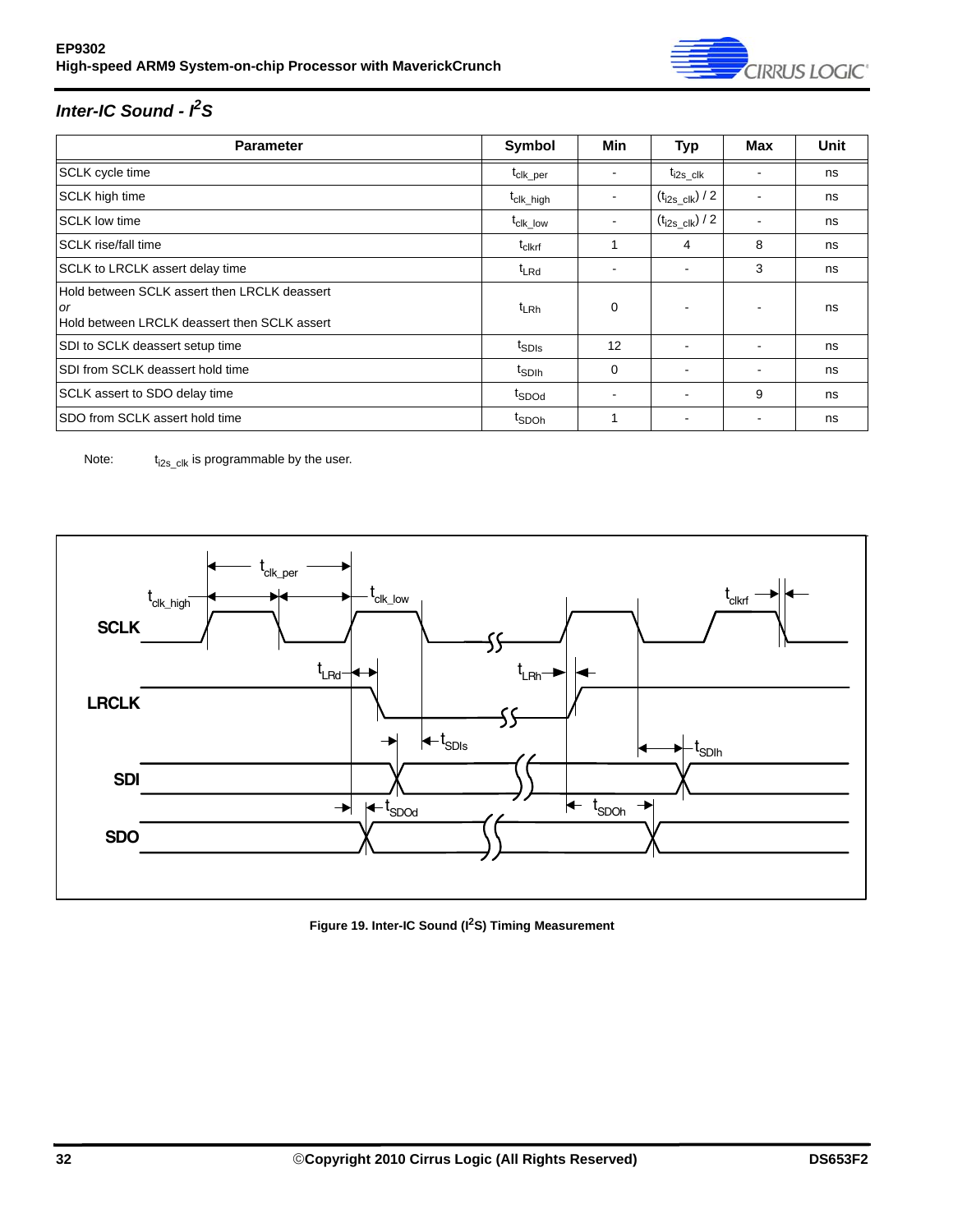

### <span id="page-32-0"></span>**AC'97**

| <b>Parameter</b>                                    | Symbol                                          | Min            | <b>Typ</b>               | Max            | <b>Unit</b> |
|-----------------------------------------------------|-------------------------------------------------|----------------|--------------------------|----------------|-------------|
| ABITCLK input cycle time                            | t <sub>clk_per</sub>                            |                | 81.4                     |                | ns          |
| <b>ABITCLK</b> input high time                      | t <sub>clk_high</sub>                           | 36             | $\blacksquare$           | 45             | ns          |
| <b>ABITCLK</b> input low time                       | $\mathfrak{t}_{\text{clk}\_\text{\small{low}}}$ | 36             | $\overline{\phantom{a}}$ | 45             | ns          |
| <b>ABITCLK</b> input rise/fall time                 | $t_{\text{clkrf}}$                              | $\overline{2}$ | $\overline{\phantom{a}}$ | 6              | ns          |
| <b>ASDI</b> setup to ABITCLK falling                | $t_{\rm s}$                                     | 10             | $\blacksquare$           | $\blacksquare$ | ns          |
| ASDI hold after ABITCLK falling                     | $t_{h}$                                         | 10             | $\blacksquare$           |                | ns          |
| ASDI input rise/fall time                           | $t_{rfin}$                                      | $\overline{2}$ | $\blacksquare$           | 6              | ns          |
| ABITCLK rising to ASDO / ASYNC valid, $C_1 = 55$ pF | $t_{\rm co}$                                    | 2              | $\blacksquare$           | 15             | ns          |
| ASYNC / ASDO rise/fall time, $C_1 = 55$ pF          | t <sub>rfout</sub>                              | 2              | $\overline{\phantom{a}}$ | 6              | ns          |



<span id="page-32-1"></span>**Figure 20. AC '97 Configuration Timing Measurement**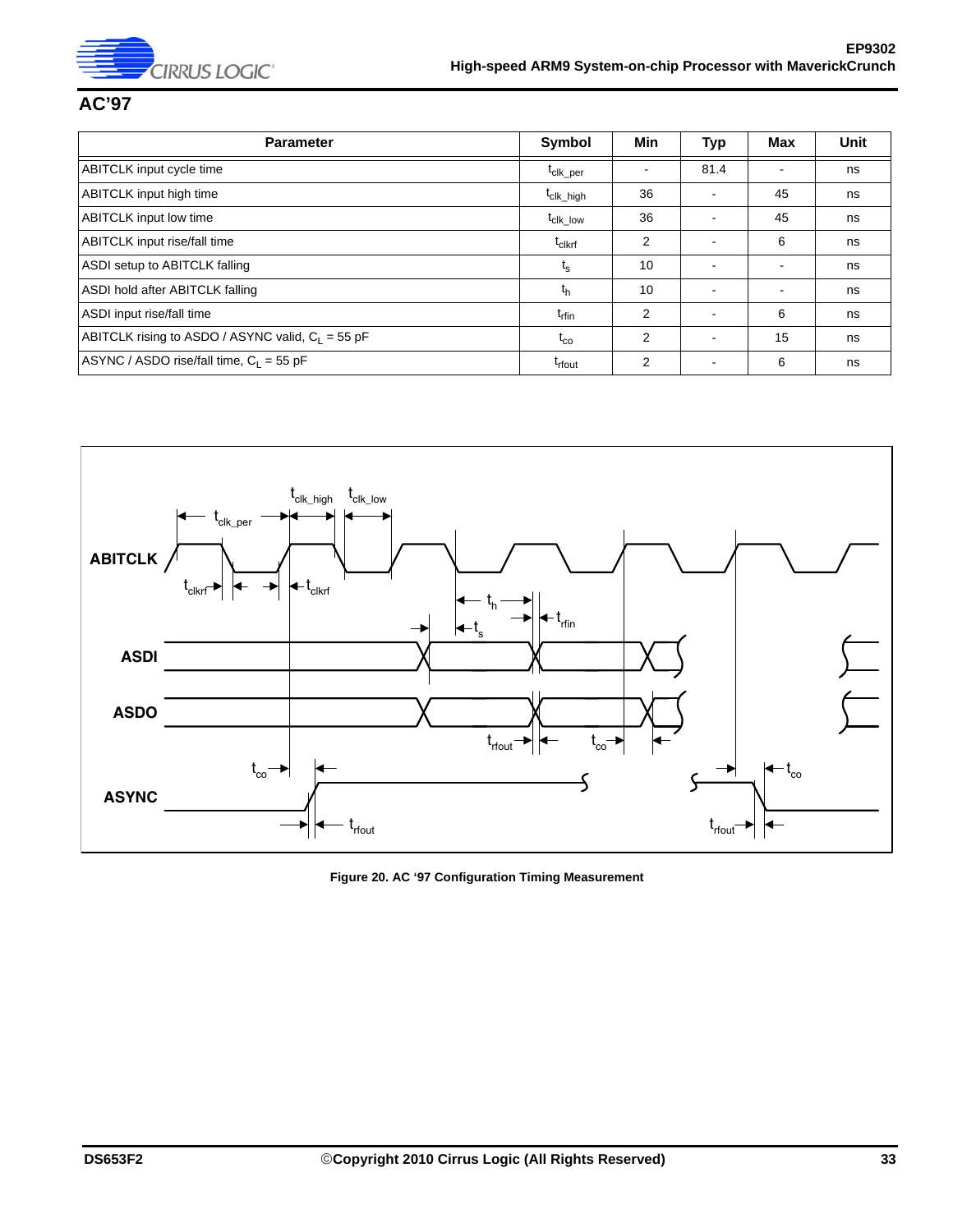

#### <span id="page-33-0"></span>**ADC**

| <b>Parameter</b>             | <b>Comment</b>                          | <b>Value</b>             | <b>Units</b>                             |
|------------------------------|-----------------------------------------|--------------------------|------------------------------------------|
| Resolution                   | No missing codes<br>Range of 0 to 3.3 V | 50K counts (approximate) |                                          |
| Integral non-linearity       |                                         | 0.01%                    |                                          |
| Offset error                 |                                         | ±15                      | mV                                       |
| Full scale error             |                                         | 0.2%                     |                                          |
| Maximum sample rate          | $ADIV = 0$<br>$ADIV = 1$                | 3750<br>925              | Samples per second<br>Samples per second |
| Channel switch settling time | $ADIV = 0$<br>$ADIV = 1$                | 500<br>2                 | $\mu$ s<br>ms                            |
| Noise (RMS) - typical        |                                         | 120                      | μV                                       |

Note: ADIV refers to bit 16 in the KeyTchClkDiv register.

ADIV = 0 means the input clock to the ADC module is equal to the external 14.7456 MHz clock divided by 4.

ADIV = 1 means the input clock to the ADC module is equal to the external 14.7456 MHz clock divided by 16.



**Figure 21. ADC Transfer Function**

#### <span id="page-33-1"></span>Using the ADC:

This ADC has a state-machine based conversion engine that automates the conversion process. The initiator for a conversion is the read access of the TSXYResult register by the CPU. The data returned from reading this register contains the result as well as the status bit indicating the state of the ADC. However, this peripheral requires a delay between each successful conversion and the issue of the next conversion command, or else the returned value of successive samples may not reflect the analog input. Since the state of the ADC state machine is returned through the same channel used to initiate the conversion process, there must be a delay inserted after every complete conversion. Note that reading TSXYResult during a conversion will not affect the result of the ongoing process.

The following is a recommended procedure for safely polling the ADC from software:

- 1. Read the TSXYResult register into a local variable to initiate a conversion.
- 2. If the value of bit 31 of the local variable is '0' then repeat step 1.
- 3. Delay long enough to meet the maximum sample rate as shown above.
- 4. Mask the local variable with 0xFFFF to remove extraneous data.
- 5. If signed mode is used, do a sign extend of the lower halfword.
- 6. Return the sampled value.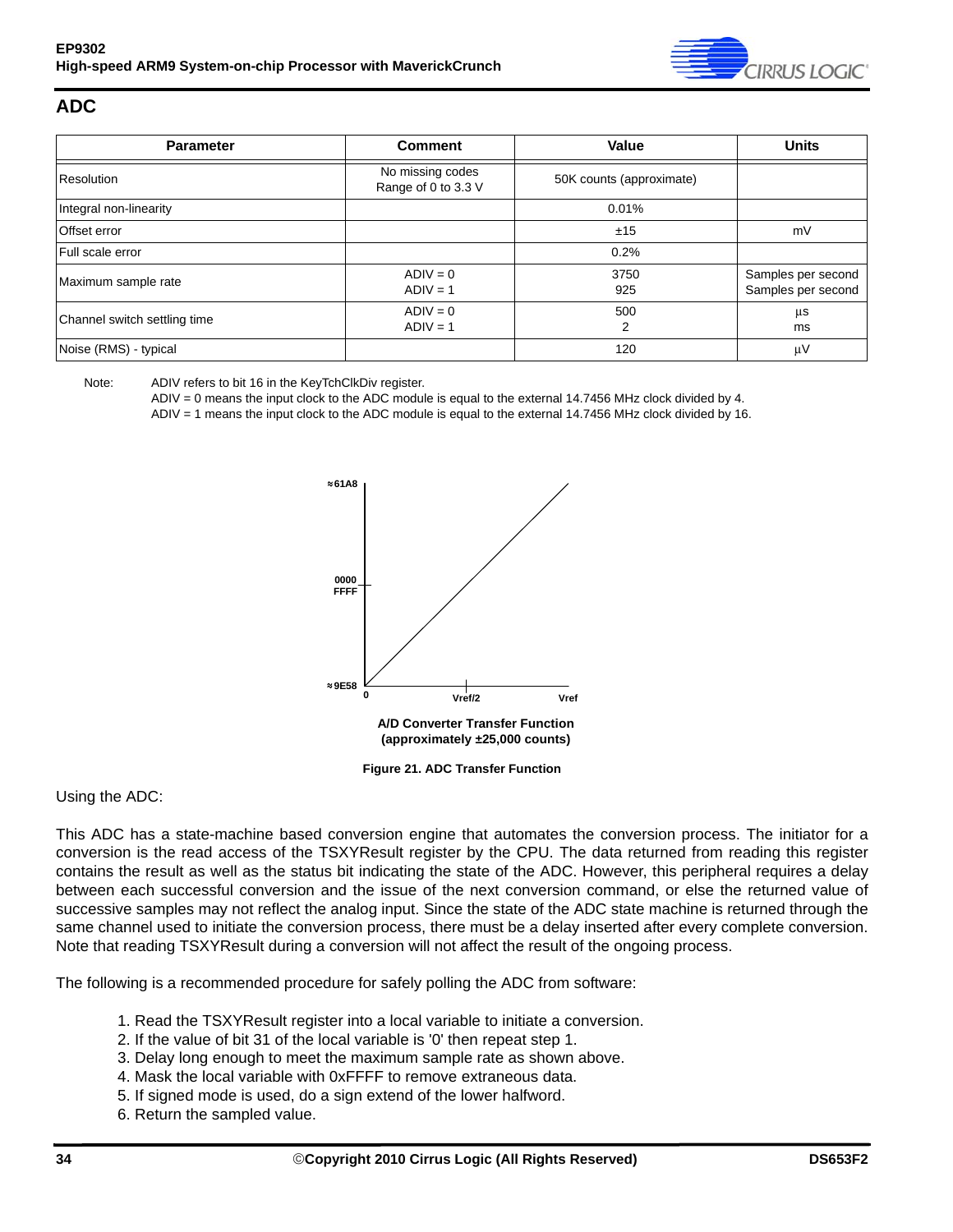

## <span id="page-34-0"></span>**JTAG**

| <b>Parameter</b>                         | Symbol                     | Min | Max | <b>Units</b> |
|------------------------------------------|----------------------------|-----|-----|--------------|
| <b>TCK clock period</b>                  | t <sub>clk_per</sub>       | 100 |     | ns           |
| TCK clock high time                      | t <sub>clk_high</sub>      | 50  |     | ns           |
| <b>TCK</b> clock low time                | $t_{c}$ <sub>cik</sub> low | 50  |     | ns           |
| TMS / TDI to clock rising setup time     | t <sub>JPs</sub>           | 20  |     | ns           |
| Clock rising to TMS / TDI hold time      | tjph                       | 45  |     | ns           |
| JTAG port clock to output                | t <sub>JPco</sub>          |     | 30  | ns           |
| JTAG port high impedance to valid output | t <sub>JPzx</sub>          |     | 30  | ns           |
| JTAG port valid output to high impedance | t <sub>JPxz</sub>          |     | 30  | ns           |



<span id="page-34-1"></span>**Figure 22. JTAG Timing Measurement**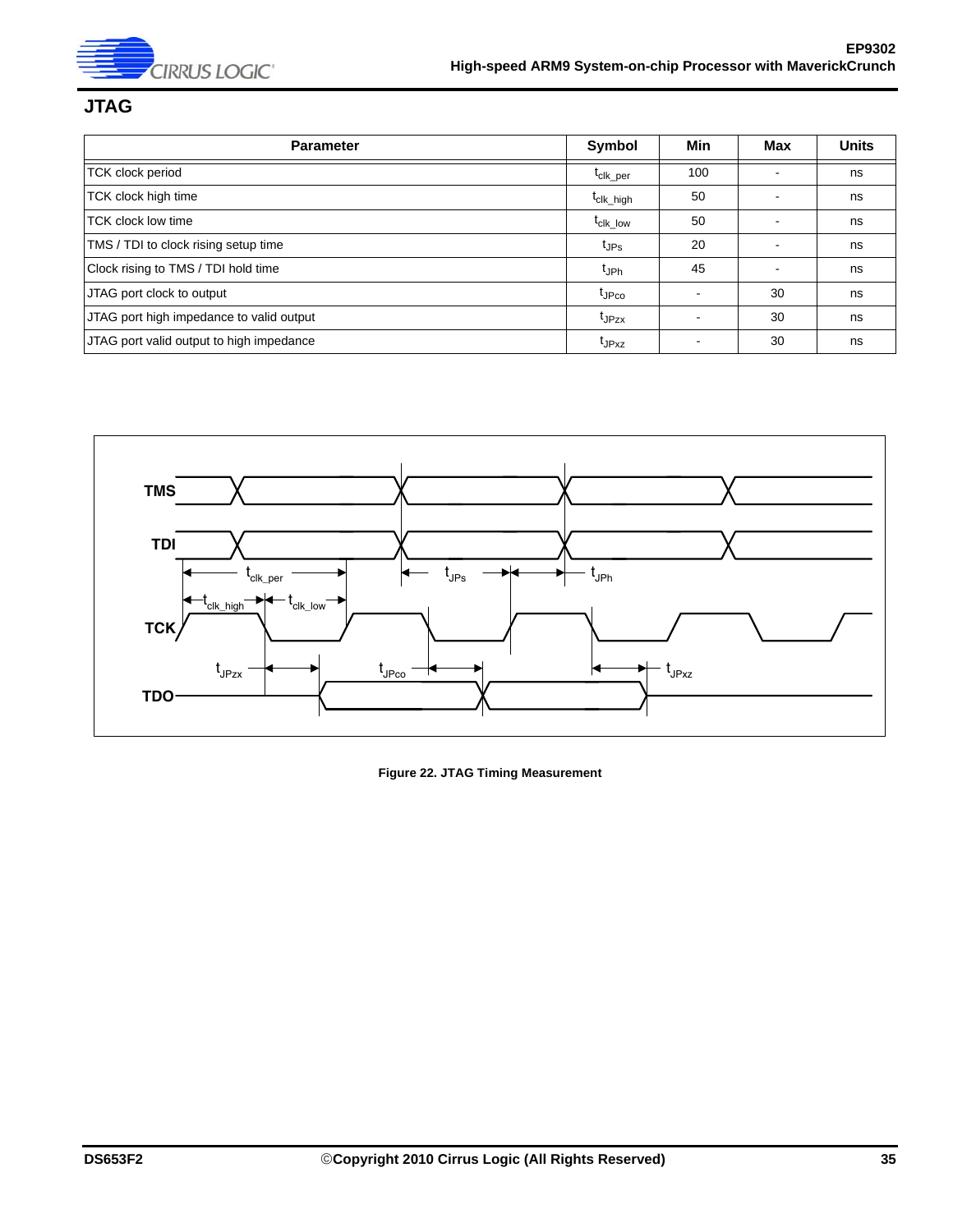

## <span id="page-35-0"></span>*208 Pin LQFP Package Outline*

**2.19 208-Pin LQFP (28** × **28** × **1.40-mm Body)**



#### **NOTES:**

- 1) Dimensions are in millimeters, and controlling dimension is millimeter.
- 2) Package body dimensions do not include mold protrusion, which is 0.25 mm (0.010 in).
- 3) Pin 1 identification may be either ink dot or dimple.
- 4) Package top dimensions can be smaller than bottom dimensions by 0.20 mm (0.008 in).
- 5) The 'lead width with plating' dimension does not include a total allowable dambar protrusion of 0.08 mm (at maximum material condition).
- 6) Ejector pin marks in molding are present on every package.
- 7) Drawing above does not reflect exact package pin count.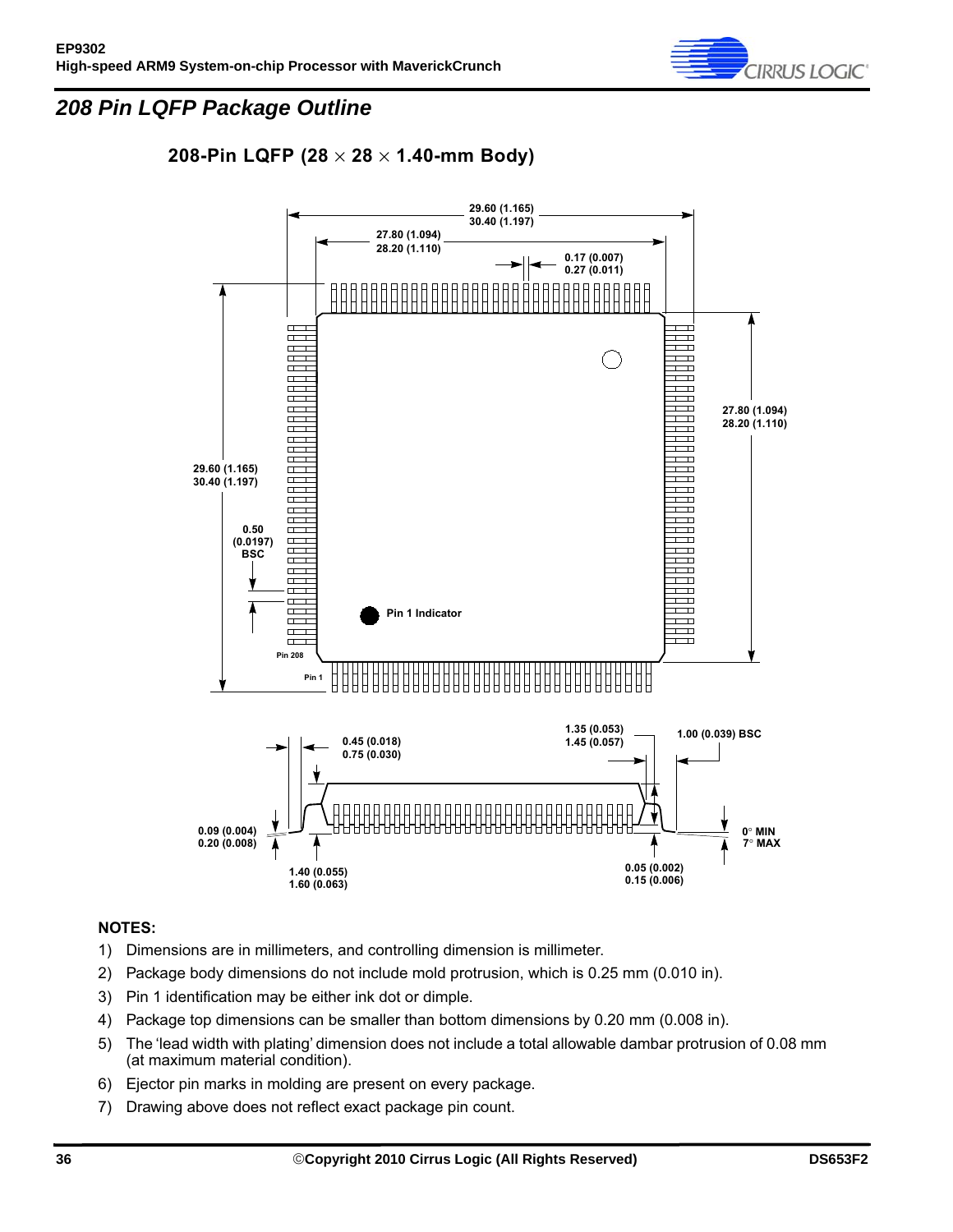

### <span id="page-36-0"></span>**208 Pin LQFP Pinout**

The following table shows the 208 pin LQFP pinout.

- VDD\_core is CVDD.
- VDD\_ring is RVDD.
- NC means that the pin is not connected.

#### **Pin List**

The following Low-Profile Quad Flat Pack (LQFP) pin assignment table is sorted in order of pin.

<span id="page-36-1"></span>

| Pin<br><b>Number</b> | Pin<br><b>Name</b> | Pin<br><b>Number</b> | Pin<br>Name  | Pin<br><b>Number</b> | Pin<br><b>Name</b> | Pin<br><b>Number</b> | Pin<br><b>Name</b> | Pin<br><b>Number</b> | Pin<br><b>Name</b> | Pin<br><b>Number</b> | Pin<br>Name    |
|----------------------|--------------------|----------------------|--------------|----------------------|--------------------|----------------------|--------------------|----------------------|--------------------|----------------------|----------------|
| 1                    | CSn[7]             | 36                   | AD[5]        | 71                   | AD[9]              | 106                  | USBp[0]            | 141                  | EGPIO[10]          | 176                  | <b>TXEN</b>    |
| $\mathbf 2$          | CSn[6]             | 37                   | DA[12]       | 72                   | DA[1]              | 107                  | <b>ABITCLK</b>     | 142                  | EGPIO[9]           | 177                  | MIITXD[0]      |
| 3                    | CSn[3]             | 38                   | AD[4]        | 73                   | AD[8]              | 108                  | <b>CTSn</b>        | 143                  | EGPIO[8]           | 178                  | MIITXD[1]      |
| 4                    | CSn[2]             | 39                   | DA[11]       | 74                   | DA[0]              | 109                  | RXD[0]             | 144                  | EGPIO[7]           | 179                  | MIITXD[2]      |
| 5                    | CSn[1]             | 40                   | AD[3]        | 75                   | <b>DSRn</b>        | 110                  | RXD[1]             | 145                  | EGPIO[6]           | 180                  | MIITXD[3]      |
| 6                    | AD[25]             | 41                   | vdd_ring     | 76                   | <b>DTRn</b>        | 111                  | vdd_ring           | 146                  | EGPIO[5]           | 181                  | <b>TXCLK</b>   |
| $\overline{7}$       | vdd_ring           | 42                   | gnd_ring     | 77                   | <b>TCK</b>         | 112                  | gnd_ring           | 147                  | EGPIO[4]           | 182                  | <b>RXERR</b>   |
| 8                    | gnd_ring           | 43                   | DA[10]       | 78                   | TDI                | 113                  | TXD[0]             | 148                  | EGPIO[3]           | 183                  | <b>RXDVAL</b>  |
| 9                    | AD[24]             | 44                   | AD[2]        | 79                   | <b>TDO</b>         | 114                  | TXD[1]             | 149                  | gnd_ring           | 184                  | MIIRXD[0]      |
| 10                   | <b>SDCLK</b>       | 45                   | DA[9]        | 80                   | <b>TMS</b>         | 115                  | CGPIO[0]           | 150                  | vdd_ring           | 185                  | MIIRXD[1]      |
| 11                   | AD[23]             | 46                   | AD[1]        | 81                   | vdd_ring           | 116                  | gnd_core           | 151                  | EGPIO[2]           | 186                  | MIIRXD[2]      |
| 12                   | vdd_core           | 47                   | DA[8]        | 82                   | gnd_ring           | 117                  | PLL_GND            | 152                  | EGPIO[1]           | 187                  | gnd_ring       |
| 13                   | gnd_core           | 48                   | AD[0]        | 83                   | BOOT[1]            | 118                  | <b>XTALI</b>       | 153                  | EGPIO[0]           | 188                  | vdd_ring       |
| 14                   | SDWEn              | 49                   | vdd_ring     | 84                   | BOOT[0]            | 119                  | <b>XTALO</b>       | 154                  | ARSTn              | 189                  | MIIRXD[3]      |
| 15                   | SDCSn[3]           | 50                   | gnd_ring     | 85                   | gnd_ring           | 120                  | PLL_VDD            | 155                  | TRSTn              | 190                  | <b>RXCLK</b>   |
| 16                   | SDCSn[2]           | 51                   | <b>NC</b>    | 86                   | <b>NC</b>          | 121                  | vdd_core           | 156                  | <b>ASDI</b>        | 191                  | <b>MDIO</b>    |
| 17                   | SDCSn[1]           | 52                   | <b>NC</b>    | 87                   | <b>EECLK</b>       | 122                  | gnd_ring           | 157                  | USBm[2]            | 192                  | <b>MDC</b>     |
| 18                   | SDCSn[0]           | 53                   | vdd_ring     | 88                   | <b>EEDAT</b>       | 123                  | vdd_ring           | 158                  | USBp[2]            | 193                  | <b>RDn</b>     |
| 19                   | vdd_ring           | 54                   | gnd_ring     | 89                   | <b>ASYNC</b>       | 124                  | <b>RSTOn</b>       | 159                  | WAITn              | 194                  | WRn            |
| 20                   | gnd_ring           | 55                   | AD[15]       | 90                   | vdd_core           | 125                  | PRSTn              | 160                  | EGPIO[15]          | 195                  | AD[16]         |
| 21                   | RASn               | 56                   | <b>DA[7]</b> | 91                   | gnd_core           | 126                  | CSn[0]             | 161                  | gnd_ring           | 196                  | AD[17]         |
| 22                   | CASn               | 57                   | vdd_core     | 92                   | ASDO               | 127                  | gnd_core           | 162                  | vdd_ring           | 197                  | gnd_core       |
| 23                   | DQMn[1]            | 58                   | gnd_core     | 93                   | SCLK1              | 128                  | vdd_core           | 163                  | EGPIO[14]          | 198                  | vdd_core       |
| 24                   | DQMn[0]            | 59                   | AD[14]       | 94                   | SFRM1              | 129                  | gnd_ring           | 164                  | EGPIO[13]          | 199                  | HGPIO[2]       |
| 25                   | AD[22]             | 60                   | DA[6]        | 95                   | SSPRX1             | 130                  | vdd_ring           | 165                  | EGPIO[12]          | 200                  | HGPIO[3]       |
| 26                   | AD[21]             | 61                   | AD[13]       | 96                   | SSPTX1             | 131                  | ADC[4]             | 166                  | gnd_core           | 201                  | HGPIO[4]       |
| 27                   | vdd_ring           | 62                   | DA[5]        | 97                   | <b>GRLED</b>       | 132                  | ADC[3]             | 167                  | vdd_core           | 202                  | HGPIO[5]       |
| 28                   | gnd_ring           | 63                   | AD[12]       | 98                   | <b>RDLED</b>       | 133                  | ADC[2]             | 168                  | FGPIO[3]           | 203                  | gnd_ring       |
| 29                   | DA[15]             | 64                   | DA[4]        | 99                   | vdd_ring           | 134                  | ADC[1]             | 169                  | FGPIO[2]           | 204                  | vdd_ring       |
| 30                   | AD[7]              | 65                   | AD[11]       | 100                  | gnd_ring           | 135                  | ADC[0]             | 170                  | FGPIO[1]           | 205                  | AD[18]         |
| 31                   | DA[14]             | 66                   | vdd_ring     | 101                  | INT[3]             | 136                  | ADC_VDD            | 171                  | gnd_ring           | 206                  | AD[19]         |
| 32                   | AD[6]              | 67                   | gnd_ring     | 102                  | INT[1]             | 137                  | <b>RTCXTALI</b>    | 172                  | vdd_ring           | 207                  | AD[20]         |
| 33                   | DA[13]             | 68                   | DA[3]        | 103                  | INT[0]             | 138                  | <b>RTCXTALO</b>    | 173                  | <b>CLD</b>         | 208                  | <b>SDCLKEN</b> |
| 34                   | vdd_core           | 69                   | AD[10]       | 104                  | <b>RTSn</b>        | 139                  | ADC_GND            | 174                  | CRS                |                      |                |
| 35                   | gnd_core           | 70                   | DA[2]        | 105                  | USBm[0]            | 140                  | EGPIO[11]          | 175                  | <b>TXERR</b>       |                      |                |

**Table P. Pin List in Numerical Order by Pin Number**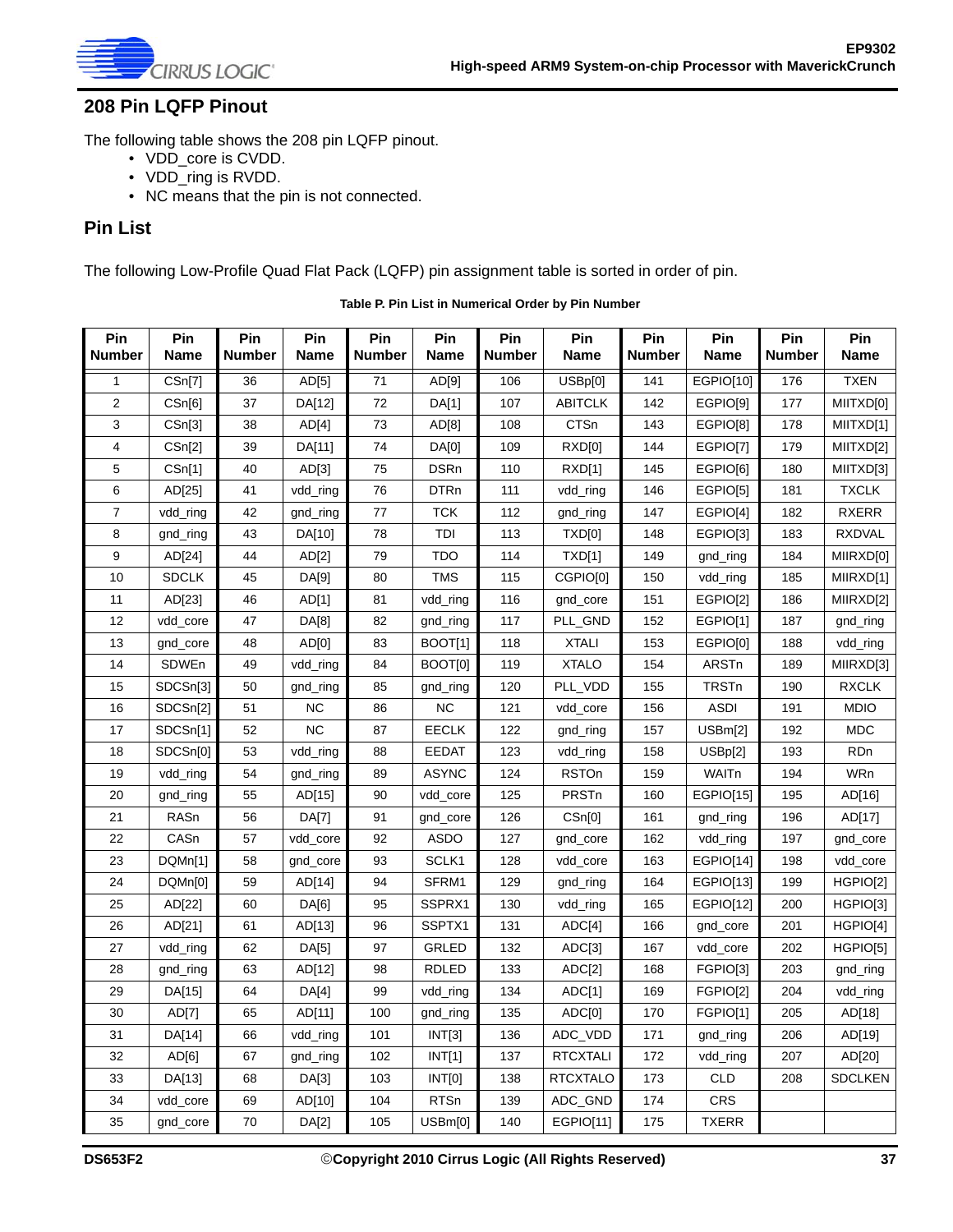

The following section focuses on the EP9302 pin signals from two viewpoints - the pin usage and pad characteristics, and the pin multiplexing usage. The first table ([Table Q\)](#page-38-0) is a summary of all the EP9302 pin signals. The second table [\(Table R](#page-39-0)) illustrates the pin signal multiplexing and configuration options.

[Table Q](#page-38-0) is a summary of the EP9302 pin signals, which illustrates the pad type and pad pull type (if any). The symbols used in the table are defined as follows. (Note: A blank box means Not Applicable (NA) or, for Pull Type, No Pull (NP).)

Under the Pad Type column:

- A Analog pad
- P Power pad
- G Ground pad
- I Pin is an input only
- I/O Pin is input/output
- 4mA Pin is a 4mA output driver
- 8mA Pin is an 8mA output driver
- 12mA Pin is an 12mA output driver

See the text description for additional information about bi-directional pins.

Under the Pull Type Column:

- PU Resistor is a pull up to the RVDD supply
- PD Resistor is a pull down to the RGND supply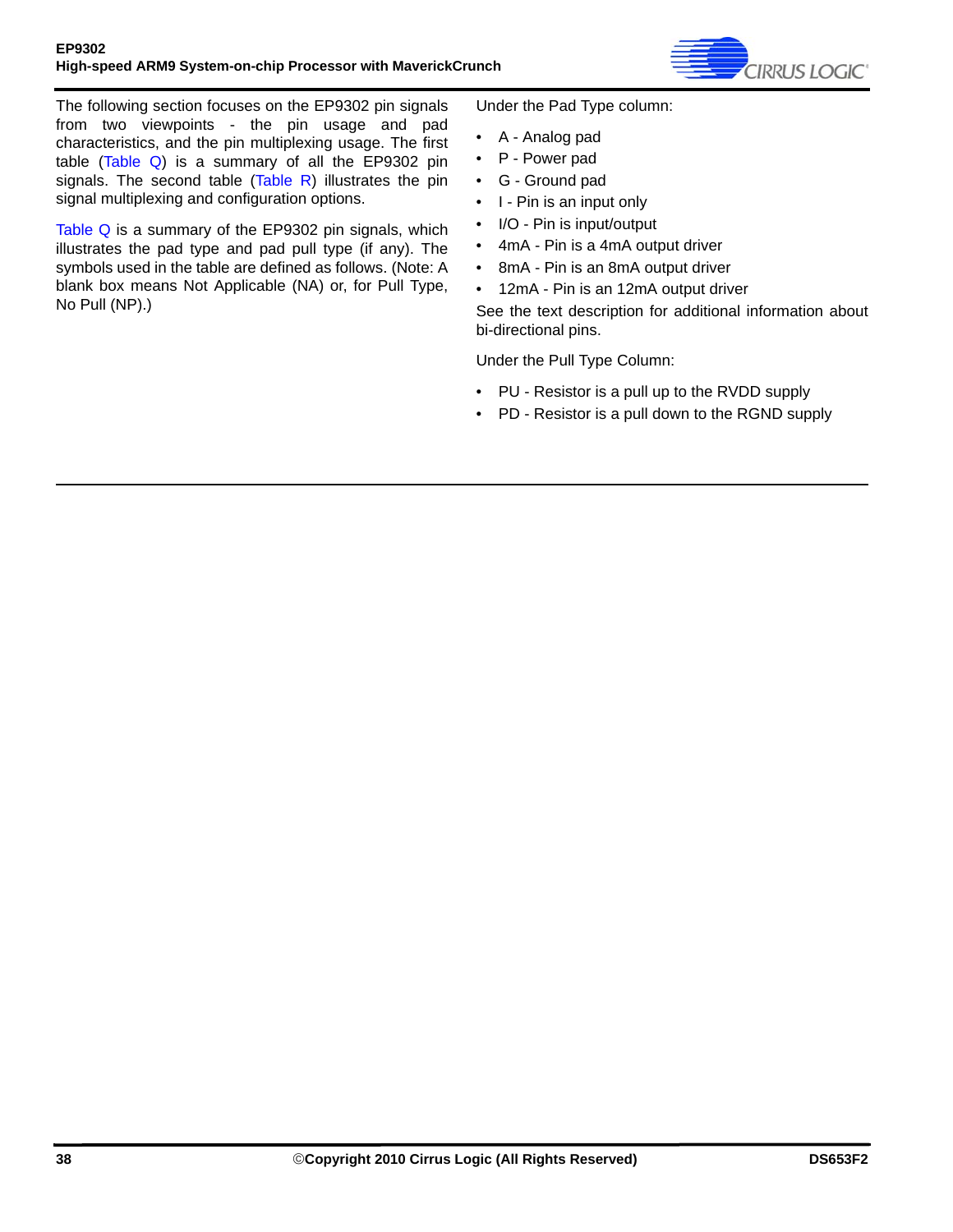

**Table Q. Pin Descriptions** *(Continued)*

#### **Table Q. Pin Descriptions**

<span id="page-38-0"></span>

| Pin Name        | <b>Block</b> | Pad<br>Type     | Pull<br>Type | <b>Description</b>                   |
|-----------------|--------------|-----------------|--------------|--------------------------------------|
| <b>TCK</b>      | <b>JTAG</b>  | ı               | PD.          | JTAG clock in                        |
| TDI             | <b>JTAG</b>  | $\mathbf{I}$    | PD           | JTAG data in                         |
| <b>TDO</b>      | JTAG         | 4 <sub>ma</sub> |              | JTAG data out                        |
| <b>TMS</b>      | <b>JTAG</b>  | $\mathbf{I}$    | <b>PD</b>    | JTAG test mode select                |
| TRSTn           | JTAG         | $\mathbf{I}$    | PD           | JTAG reset                           |
| BOOT[1:0]       | System       | $\mathbf{I}$    | PD           | Boot mode select in                  |
| <b>XTALI</b>    | PLL          | A               |              | Main oscillator input                |
| <b>XTALO</b>    | PLL          | Α               |              | Main oscillator output               |
| VDD_PLL         | PLL          | P               |              | Main oscillator power, 1.8V          |
| GND_PLL         | PLL          | G               |              | Main oscillator ground               |
| RTCXTALI        | <b>RTC</b>   | Α               |              | RTC oscillator input                 |
| <b>RTCXTALO</b> | <b>RTC</b>   | А               |              | RTC oscillator output                |
| <b>WRn</b>      | <b>EBUS</b>  | 4 <sub>ma</sub> |              | SRAM Write strobe out                |
| <b>RDn</b>      | EBUS         | 4 <sub>ma</sub> |              | SRAM Read / OE strobe out            |
| <b>WAITn</b>    | EBUS         | $\mathbf{I}$    | PU           | <b>SRAM Wait in</b>                  |
| AD[25:0]        | <b>EBUS</b>  | 8 <sub>ma</sub> |              | Shared Address bus out               |
| DA[15:0]        | <b>EBUS</b>  | 8 <sub>ma</sub> | PU           | Shared Data bus in/out               |
| CSn[3:0]        | <b>EBUS</b>  | 4 <sub>ma</sub> | PU           | Chip select out                      |
| CSn[7:6]        | <b>EBUS</b>  | 4 <sub>ma</sub> | PU           | Chip select out                      |
| DQMn[1:0]       | EBUS         | 8ma             |              | Shared data mask out                 |
| <b>SDCLK</b>    | SDRAM        | 8 <sub>ma</sub> |              | SDRAM clock out                      |
| <b>SDCLKEN</b>  | <b>SDRAM</b> | 8 <sub>ma</sub> |              | SDRAM clock enable out               |
| SDCSn[3:0]      | SDRAM        | 4 <sub>ma</sub> |              | SDRAM chip selects out               |
| RASn            | SDRAM        | 8 <sub>ma</sub> |              | <b>SDRAM RAS out</b>                 |
| CASn            | <b>SDRAM</b> | 8 <sub>ma</sub> |              | SDRAM CAS out                        |
| SDWEn           | <b>SDRAM</b> | 8ma             |              | SDRAM write enable out               |
| ADC[4:0]        | ADC          | Α               |              | External Analog Measurement Input    |
| VDD_ADC         | ADC          | P               |              | ADC power, 3.3V                      |
| GND_ADC         | ADC          | G               |              | ADC ground                           |
| USBp[2, 0]      | USB          | Α               |              | USB positive signals                 |
| USBm[2, 0]      | USB          | Α               |              | USB negative signals                 |
| TXD0            | UART1        | 4 <sub>ma</sub> |              | Transmit out                         |
| RXD0            | UART1        | L               | PU           | Receive in                           |
| <b>CTSn</b>     | UART1        | L               | PU           | Clear to send / transmit enable      |
| DSRn            | UART1        | L               | PU           | Data set ready / Data Carrier Detect |
| <b>DTRn</b>     | UART1        | 4ma             |              | Data Terminal Ready output           |
| RTSn            | UART1        | 4ma             |              | Ready to send                        |
| TXD1            | UART2        | 4ma             |              | Transmit / IrDA output               |
| RXD1            | UART2        | L               | PU           | Receive / IrDA input                 |

| <b>Pin Name</b>     | Block            | Pad<br>Type     | Pull<br>Type | <b>Description</b>                |
|---------------------|------------------|-----------------|--------------|-----------------------------------|
| <b>MDC</b>          | <b>EMAC</b>      | 4 <sub>ma</sub> |              | Management data clock             |
| <b>MDIO</b>         | <b>EMAC</b>      | 4 <sub>ma</sub> | PU           | Management data input/output      |
| <b>RXCLK</b>        | <b>EMAC</b>      | $\mathsf{I}$    | PD           | Receive clock in                  |
| MIIRXD[3:0]         | <b>EMAC</b>      | $\mathbf{I}$    | PD           | Receive data in                   |
| <b>RXDVAL</b>       | <b>EMAC</b>      | T               | PD           | Receive data valid                |
| <b>RXERR</b>        | <b>EMAC</b>      | T               | PD           | Receive data error                |
| <b>TXCLK</b>        | <b>EMAC</b>      | $\mathbf{I}$    | PU           | Transmit clock in                 |
| MIITXD[3:0]         | <b>EMAC</b>      | T               | PD           | Transmit data out                 |
| <b>TXEN</b>         | <b>EMAC</b>      | 4 <sub>ma</sub> | PD           | Transmit enable                   |
| <b>TXERR</b>        | <b>EMAC</b>      | 4 <sub>ma</sub> | PD           | Transmit error                    |
| <b>CRS</b>          | <b>EMAC</b>      | T               | PD           | Carrier sense                     |
| CLD                 | <b>EMAC</b>      | $\mathsf{I}$    | PU           | Collision detect                  |
| GRLED               | LED              | 12ma            |              | Green LED                         |
| <b>RDLED</b>        | LED              | 12ma            |              | Red LED                           |
| <b>EECLK</b>        | <b>EEPROM</b>    | 4 <sub>ma</sub> | PU           | EEPROM / Two-wire Interface clock |
| <b>EEDAT</b>        | EEPROM           | 4 <sub>ma</sub> | PU           | EEPROM / Two-wire Interface data  |
| <b>ABITCLK</b>      | AC97             | 8 <sub>ma</sub> | PD           | AC97 bit clock                    |
| <b>ASYNC</b>        | AC97             | 8 <sub>ma</sub> | PD           | AC97 frame sync                   |
| <b>ASDI</b>         | AC97             | $\mathbf{I}$    | PD           | <b>AC97 Primary input</b>         |
| <b>ASDO</b>         | AC97             | 8 <sub>ma</sub> | PU           | AC97 output                       |
| ARSTn               | AC97             | 8 <sub>ma</sub> |              | AC97 reset                        |
| SCLK1               | SPI <sub>1</sub> | 8 <sub>ma</sub> | PD           | SPI bit clock                     |
| SFRM1               | SPI <sub>1</sub> | 8 <sub>ma</sub> | PD           | SPI Frame Clock                   |
| SSPRX1              | SPI <sub>1</sub> | $\mathsf{I}$    | PD           | SPI input                         |
| SSPTX1              | SPI <sub>1</sub> | 8 <sub>ma</sub> |              | SPI output                        |
| INT[3],<br>INT[1:0] | INT              | T               | PD           | <b>External interrupts</b>        |
| PRSTn               | Syscon           | L               | PU           | Power on reset                    |
| <b>RSTOn</b>        | Syscon           | 4ma             |              | User Reset in out - open drain    |
| SLA[1:0]            | EEPROM           | 4 <sub>ma</sub> |              | Flash programming voltage control |
| EGPIO[15:0]         | GPIO             | $I/O$ , 4ma     | PU           | Enhanced GPIO                     |
| FGPIO[3:1]          | <b>GPIO</b>      | I/O, 8ma        | PU           | GPIO on Port F                    |
| HGPIO[5:2]          | <b>GPIO</b>      | I/O, 8ma        | PU           | GPIO on Port H                    |
| CGPIO[0]            | <b>GPIO</b>      | I/O, 8ma        | PU           | GPIO on Port C                    |
| <b>CVDD</b>         | Power            | P               |              | Digital power, 1.8V               |
| RVDD                | Power            | P               |              | Digital power, 3.3V               |
| CGND                | Ground           | G               |              | Digital ground                    |
| RGND                | Ground           | G               |              | Digital ground                    |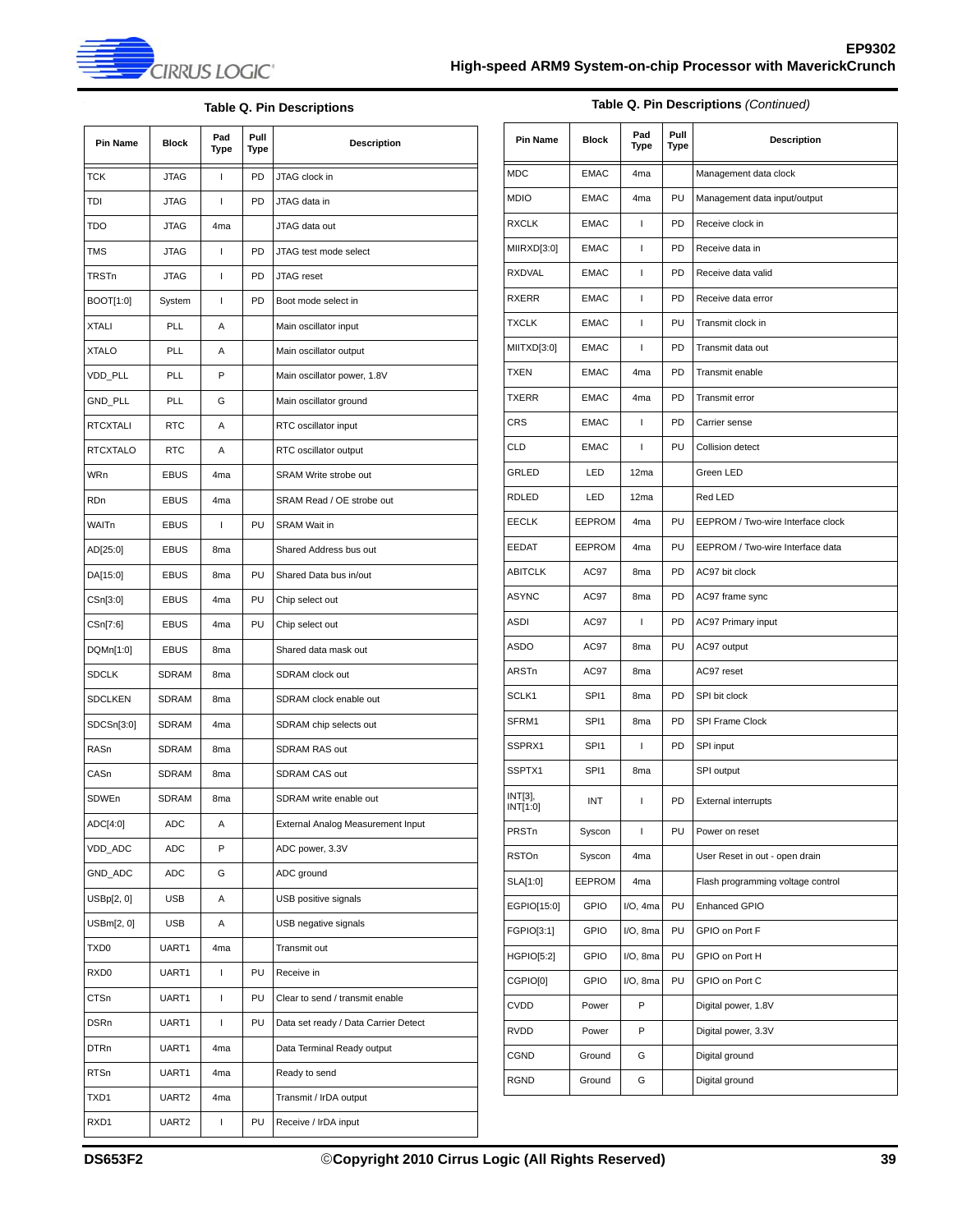

<span id="page-39-0"></span>[Table R](#page-39-0) illustrates the pin signal multiplexing and configuration options.

#### **Table R. Pin Multiplex Usage Information**

| <b>Physical Pin Name</b> | <b>Description</b>        | Multiplex signal name |
|--------------------------|---------------------------|-----------------------|
| EGPIO[0]                 | Ring Indicator Input      | R <sub>1</sub>        |
| EGPIO[1]                 | 1Hz clock monitor         | CLK1HZ                |
| EGPIO[3]                 | <b>HDLC Clock</b>         | HDLCCLK1              |
| EGPIO[4]                 | I2S Transmit Data 1       | SDO <sub>1</sub>      |
| EGPIO[5]                 | <b>I2S Receive Data 1</b> | SDI <sub>1</sub>      |
| EGPIO[6]                 | I2S Transmit Data 2       | SDO <sub>2</sub>      |
| EGPIO[7]                 | DMA Request 0             | DREQ0                 |
| EGPIO[8]                 | DMA Acknowledge 0         | DACK0                 |
| EGPIO[9]                 | DMA EOT 0                 | DEOT <sub>0</sub>     |
| EGPIO[10]                | <b>DMA Request 1</b>      | DREQ1                 |
| EGPIO[11]                | DMA Acknowledge 1         | DACK1                 |
| EGPIO[12]                | DMA EOT 1                 | DEOT1                 |
| EGPIO[13]                | <b>I2S Receive Data 2</b> | SD <sub>12</sub>      |
| <b>EGPIO[14]</b>         | PWM1 Output               | PWMOUT1               |
| EGPIO[15]                | Device active / present   | <b>DASP</b>           |
| <b>ABITCLK</b>           | <b>I2S Serial clock</b>   | <b>SCLK</b>           |
| <b>ASYNC</b>             | <b>I2S Frame Clock</b>    | <b>LRCK</b>           |
| <b>ASDO</b>              | I2S Transmit Data 0       | SDO <sub>0</sub>      |
| <b>ASDI</b>              | I2S Receive Data 0        | SDI <sub>0</sub>      |
| <b>ARSTn</b>             | <b>I2S Master clock</b>   | <b>MCLK</b>           |
| SCLK1                    | <b>I2S Serial clock</b>   | <b>SCLK</b>           |
| SFRM1                    | <b>I2S Frame Clock</b>    | <b>LRCK</b>           |
| SSPTX1                   | I2S Transmit Data 0       | SDO <sub>0</sub>      |
| SSPRX1                   | I2S Receive Data 0        | SDI <sub>0</sub>      |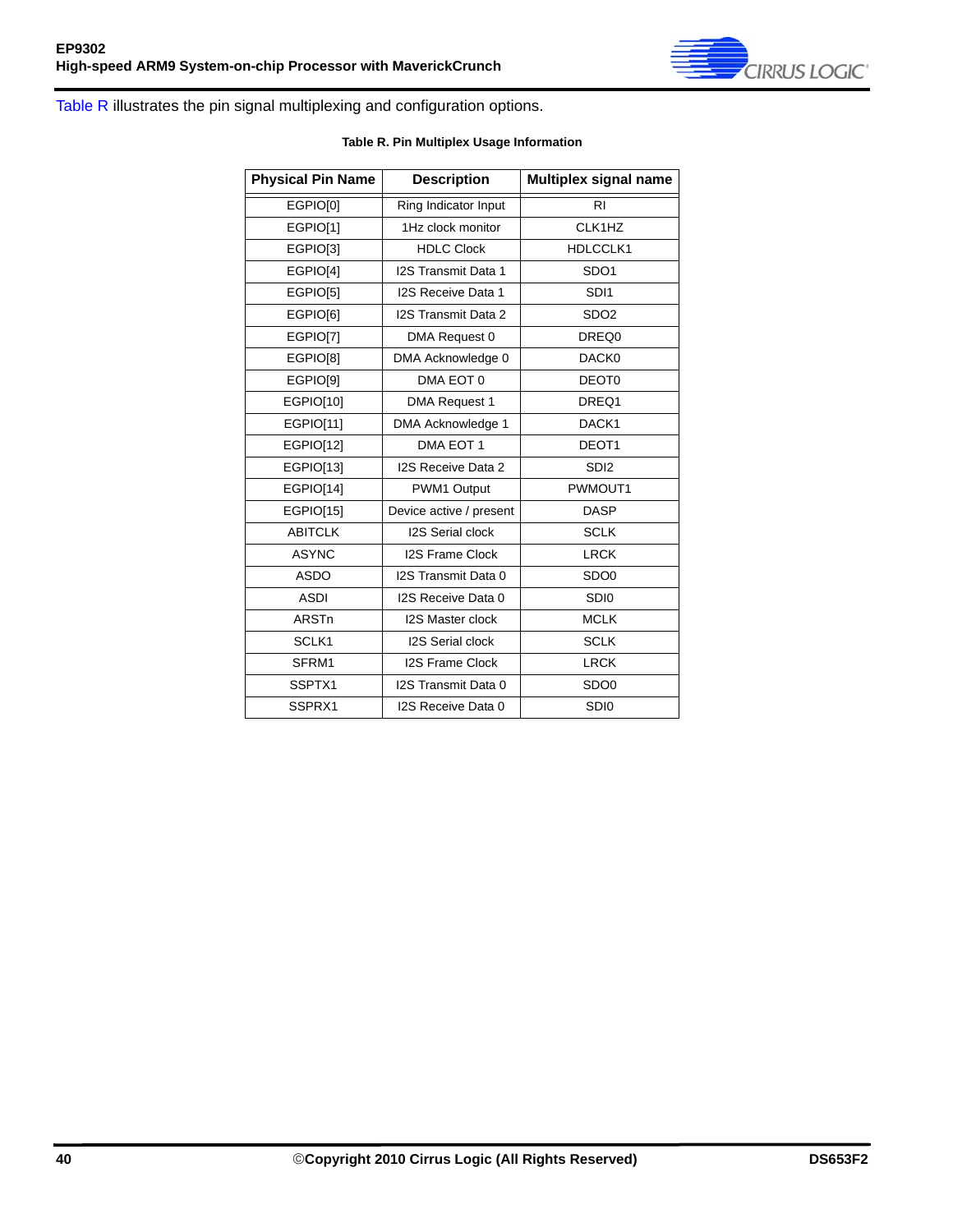

# <span id="page-40-0"></span>*Acronyms and Abbreviations*

The following tables list abbreviations and acronyms used in this data sheet.

| <b>Term</b>   | <b>Definition</b>                                     |
|---------------|-------------------------------------------------------|
| ADC           | Analog-to-Digital Converter                           |
| ALT           | Alternative                                           |
| AMBA          | Advanced Micro-controller Bus Architecture            |
| <b>ATAPI</b>  | <b>ATA Packet Interface</b>                           |
| CODEC         | COder / DECoder                                       |
| CRC           | <b>Cyclic Redundancy Check</b>                        |
| DAC           | Digital-to-Analog Converter                           |
| <b>DMA</b>    | <b>Direct-Memory Access</b>                           |
| <b>EBUS</b>   | <b>External Memory Bus</b>                            |
| <b>EEPROM</b> | Electronically Erasable Programmable Read Only Memory |
| <b>EMAC</b>   | Ethernet Media Access Controller                      |
| <b>FIFO</b>   | First In / First Out                                  |
| <b>FIQ</b>    | <b>Fast Interrupt Request</b>                         |
| <b>FLASH</b>  | Flash memory                                          |
| <b>GPIO</b>   | General Purpose I/O                                   |
| HDLC          | High-level Data Link Control                          |
| I/F           | Interface                                             |
| $I^2S$        | Inter-IC Sound                                        |
| IC            | <b>Integrated Circuit</b>                             |
| ICE           | In-Circuit Emulator                                   |
| IDE           | <b>Integrated Drive Electronics</b>                   |
| <b>IEEE</b>   | Institute of Electronics and Electrical Engineers     |
| IrDA          | <b>Infrared Data Association</b>                      |
| <b>IRQ</b>    | <b>Standard Interrupt Request</b>                     |
| ISO           | International Standards Organization                  |
| JTAG          | Joint Test Action Group                               |
| LFSR          | Linear Feedback Shift Register                        |
| МII           | Media-independent Interface                           |
| <b>MMU</b>    | Memory Management Unit                                |

| <b>Term</b>  | <b>Definition</b>                                                                                                                                        |
|--------------|----------------------------------------------------------------------------------------------------------------------------------------------------------|
| OHCI         | Open Host Controller Interface                                                                                                                           |
| <b>PHY</b>   | Ethernet PHYsical layer interface                                                                                                                        |
| PIO          | Programmed I/O                                                                                                                                           |
| <b>RISC</b>  | <b>Reduced Instruction Set Computer</b>                                                                                                                  |
| SDMI         | Secure Digital Music Initiative                                                                                                                          |
| <b>SDRAM</b> | Synchronous Dynamic RAM                                                                                                                                  |
| SPI          | Serial Peripheral Interface                                                                                                                              |
| <b>SRAM</b>  | <b>Static Random Access Memory</b>                                                                                                                       |
| <b>STA</b>   | Station - Any device that contains an IEEE 802.11<br>conforming Medium Access Control (MAC) and physical<br>layer (PHY) interface to the wireless medium |
| <b>TFT</b>   | Thin Film Transistor                                                                                                                                     |
| TLB          | <b>Translation Lookaside Buffer</b>                                                                                                                      |
| <b>USB</b>   | <b>Universal Serial Bus</b>                                                                                                                              |

## <span id="page-40-1"></span>*Units of Measurement*

| Symbol            | <b>Unit of Measure</b>                                 |
|-------------------|--------------------------------------------------------|
| $^{\circ}{\rm c}$ | degree Celsius                                         |
| Hz                | $Hertz = cycle per second$                             |
| kbps              | kilobits per second                                    |
| kbyte             | kilobyte                                               |
| kHz               | $kiloHertz = 1000 Hz$                                  |
| <b>Mbps</b>       | Megabits per second                                    |
| <b>MHz</b>        | $MegaHertz = 1,000$ KiloHertz                          |
| μA                | microAmpere = $10^{-6}$ Ampere                         |
| μs                | microsecond = $1,000$ nanoseconds = $10^{-6}$ seconds  |
| mA                | milliAmpere = $10^{-3}$ Ampere                         |
| ms                | millisecond = $1,000$ microseconds = $10^{-3}$ seconds |
| mW                | milliWatt = $10^{-3}$ Watts                            |
| ns                | nanosecond = $10^{-9}$ seconds                         |
| pF                | picoFarad = $10^{-12}$ Farads                          |
| $\vee$            | Volt                                                   |
| W                 | Watt                                                   |